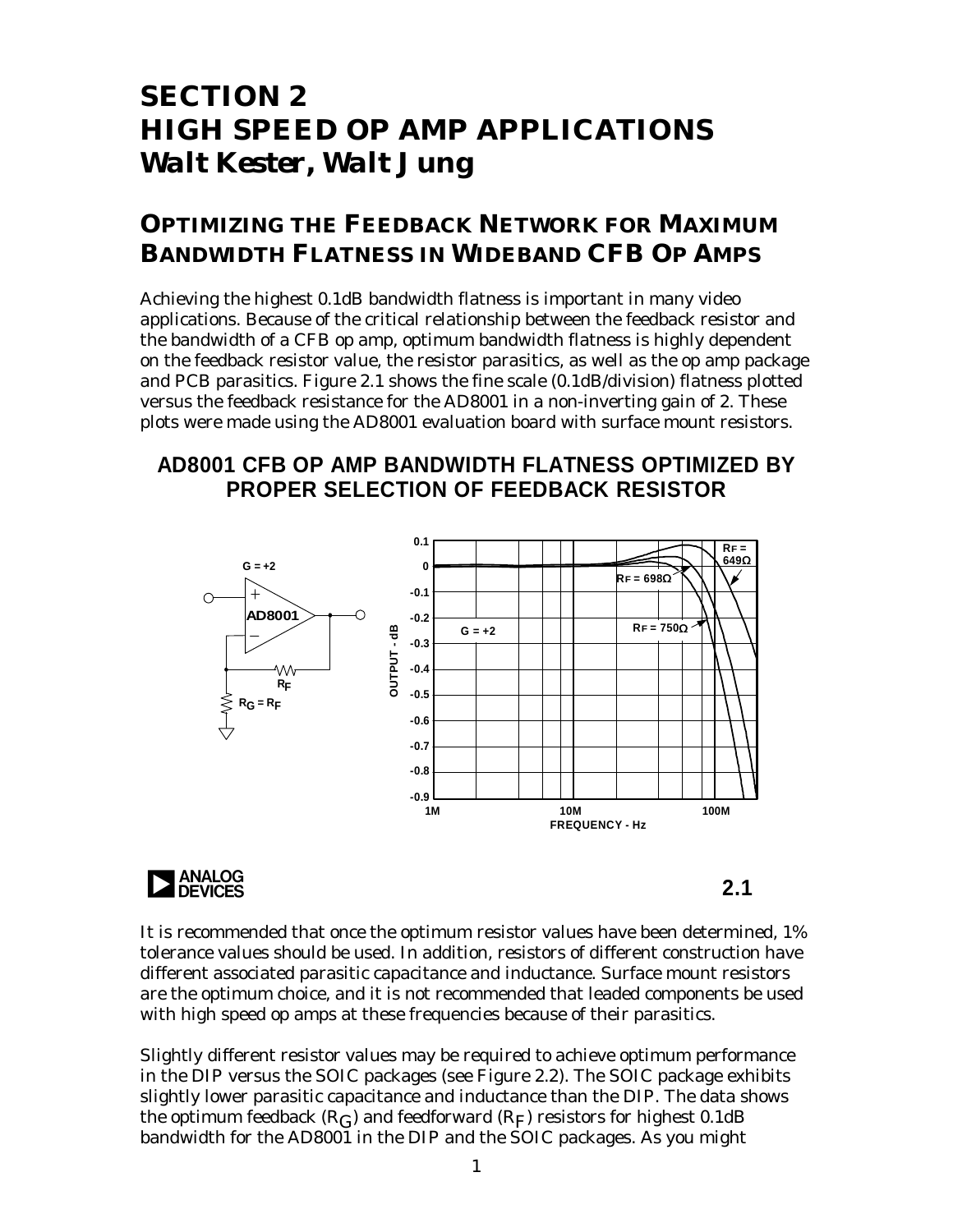suspect, the SOIC package can be optimized for slightly higher 0.1dB bandwidth because of its lower parasitics.

#### **OPTIMUM VALUES OF RF AND RG FOR AD8001 DIP AND SOIC PACKAGES (MAXIMUM 0.1dB BANDWIDTH)**

| <b>ADOUUTAR IDII JUARI</b> |               |              |               |  |  |  |
|----------------------------|---------------|--------------|---------------|--|--|--|
| <b>Component</b>           | -1            | $+1$         | $+2$          |  |  |  |
| Rг                         | 649 $\Omega$  | $1050\Omega$ | $750\Omega$   |  |  |  |
| $R_G$                      | 649 $\Omega$  | -            | $750\Omega$   |  |  |  |
| 0.1dB Flatness             | <b>105MHz</b> | 70MHz        | <b>105MHz</b> |  |  |  |

#### **AD8001AN (DIP) GAIN**

| AD8001AR (SOIC) GAIN |  |  |
|----------------------|--|--|
|----------------------|--|--|

| <b>Component</b> | -1            | $+1$        | $+2$          |
|------------------|---------------|-------------|---------------|
| Rг               | $604\Omega$   | $953\Omega$ | $681\Omega$   |
| $R_G$            | $604\Omega$   |             | $681\Omega$   |
| 0.1dB Flatness   | <b>130MHz</b> | 100MHz      | <b>120MHz</b> |



**2.2**

As has been discussed, the CFB op amp is relatively insensitive to capacitance on the inverting input when it is used in the inverting mode (as in an I/V application). This is because the low inverting input impedance is in parallel with the external capacitance and tends to minimize its effect. In the non-inverting mode, however, even a few picofarads of stray inverting input capacitance may cause peaking and instability. Figure 2.3 shows the effects of adding summing junction capacitance to the inverting input of the AD8004 (SOIC package) for  $G = +2$ . Note that only 1pF of added inverting input capacitance  $(C_J)$  causes a significant increase in bandwidth and an increase in peaking. For  $G = -2$ , however, 5pF of additional inverting input capacitance causes only a small increase in bandwidth and no significant increase in peaking.

High speed VFB op amps are sensitive to stray inverting input capacitance when used in either the inverting or non-inverting mode.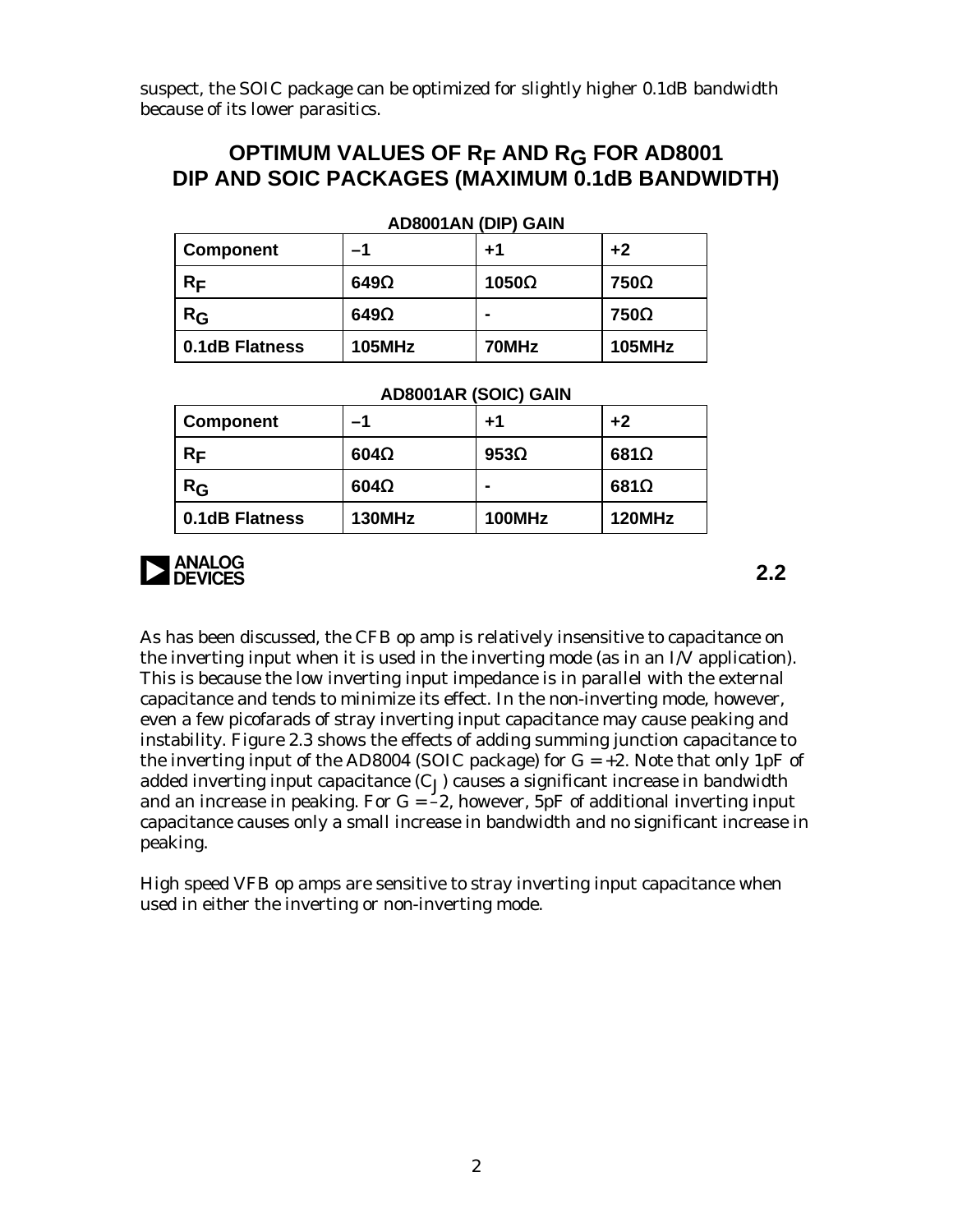#### **AD8004 CFB OP AMP SENSITIVITY TO INVERTING INPUT CAPACITANCE FOR G = +2, G = -2**





## **DRIVING CAPACITIVE LOADS**

From system and signal fidelity points of view, transmission line coupling between stages is best, and is described in some detail in the next section. However, complete transmission line system design may not always be possible or practical. In addition, various other parasitic issues need careful consideration in high performance designs. One such problem parasitic is amplifier load capacitance, which potentially comes into play for all wide bandwidth situations which do not use transmission line signal coupling.

A general design rule for wideband linear drivers is that capacitive loading (cap loading) effects should *always* be considered. This is because PC board capacitance can build up quickly, especially for wide and long signal runs over ground planes insulated by a thin, higher K dielectric. For example, a 0.025" PC trace using a G-10 dielectric of 0.03" over a ground plane will run about 22pF/foot (Reference 1). Even relatively small load capacitance (i.e., <100 pF) can be troublesome, since while not causing outright oscillation, it can still stretch amplifier settling time to greater than desirable levels for a given accuracy.

The effects of cap loading on high speed amplifier outputs are not simply detrimental, they are actually an anathema to high quality signals. However, before-the-fact designer knowledge still allows high circuit performance by employing various tricks of the trade to combat the capacitive loading. If it is not driven via a transmission line, remote signal circuitry should be checked for capacitive loading very carefully, and characterized as best possible. Drivers which face poorly defined load capacitance should be bullet-proofed accordingly with an appropriate design technique from the options list below.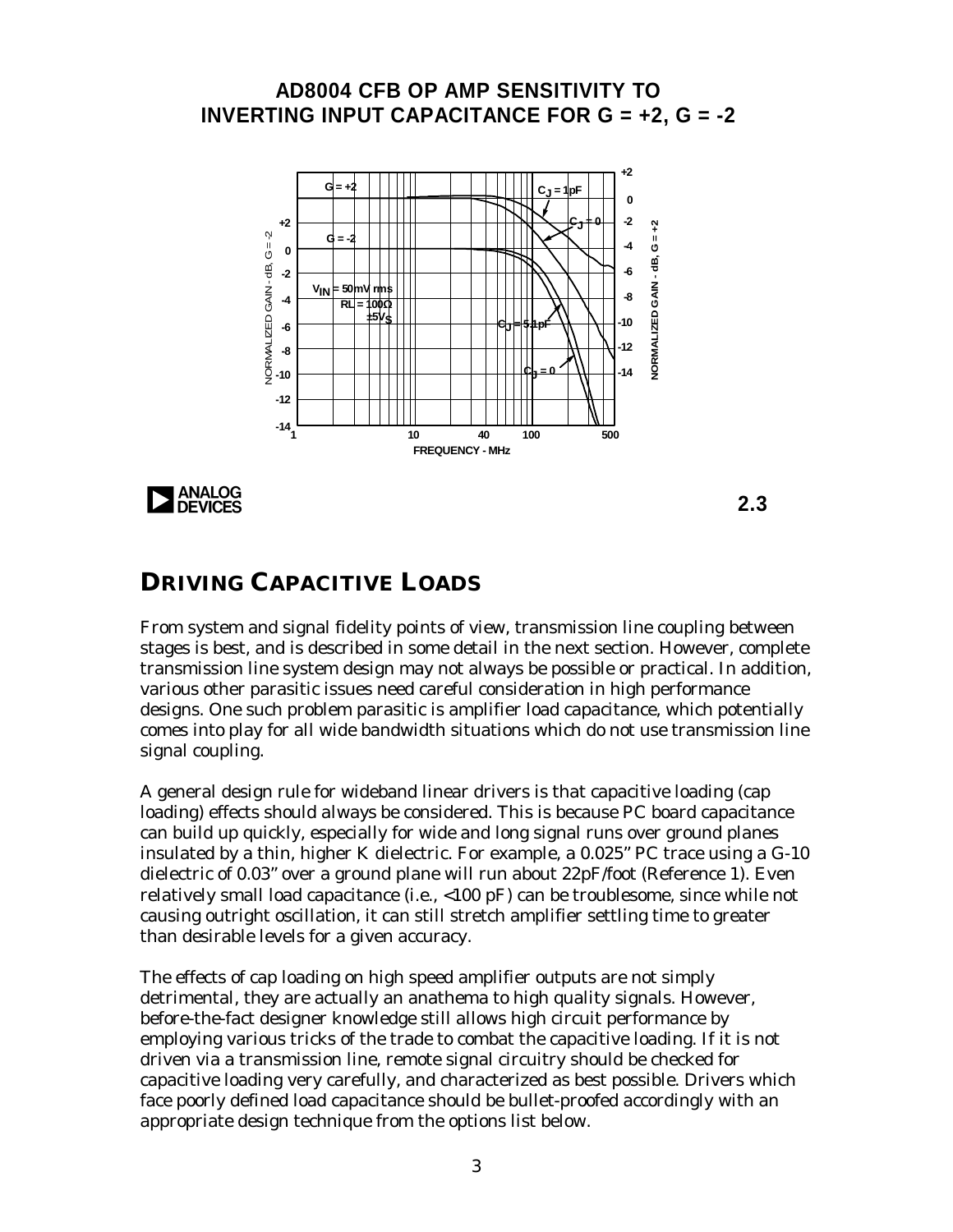Short of a true matched transmission line system, a number of ways exist to drive a load which is capacitive in nature while maintaining amplifier stability.

*Custom capacitive load (cap load) compensation includes two possible options, namely a); overcompensation, and b); an intentionally forced-high loop noise gain allowing crossover in a stable region. Both of these steps can be effective in special situations, as they reduce the amplifier's effective closed loop bandwidth, so as to restore stability in the presence of cap loading.*

*Overcompensation* of the amplifier, when possible, reduces amplifier bandwidth so that the additional load capacitance no longer represents a danger to phase margin. As a practical matter however, amplifier compensation nodes to allow this are available on few high speed amplifiers. One such useful example is the AD829, compensated by a single capacitor at pin 5. In general, almost any amplifier using external compensation can always be over compensated to reduce bandwidth. This will restore stability against cap loads, by lowering the amplifier's unity gain frequency.

*Forcing a high noise gain,* is shown in Figure 2.4, where the capacitively loaded amplifier with a noise gain of unity at the left is seen to be unstable, due to a  $1/\beta$  open loop rolloff intersection on the Bode diagram in an unstable –12dB/octave region. For such a case, quite often stability can be restored by introducing a higher noise gain to the stage, so that the intersection then occurs in a stable –6dB/octave region, as depicted at the diagram right Bode plot.



To enable a higher noise gain (which does not necessarily need to be the same as the stage's *signal gain*), use is made of resistive or RC pads at the amplifier input, as in Figure 2.5. This trick is more broad in scope than overcompensation, and has the advantage of not requiring access to any internal amplifier nodes. This generally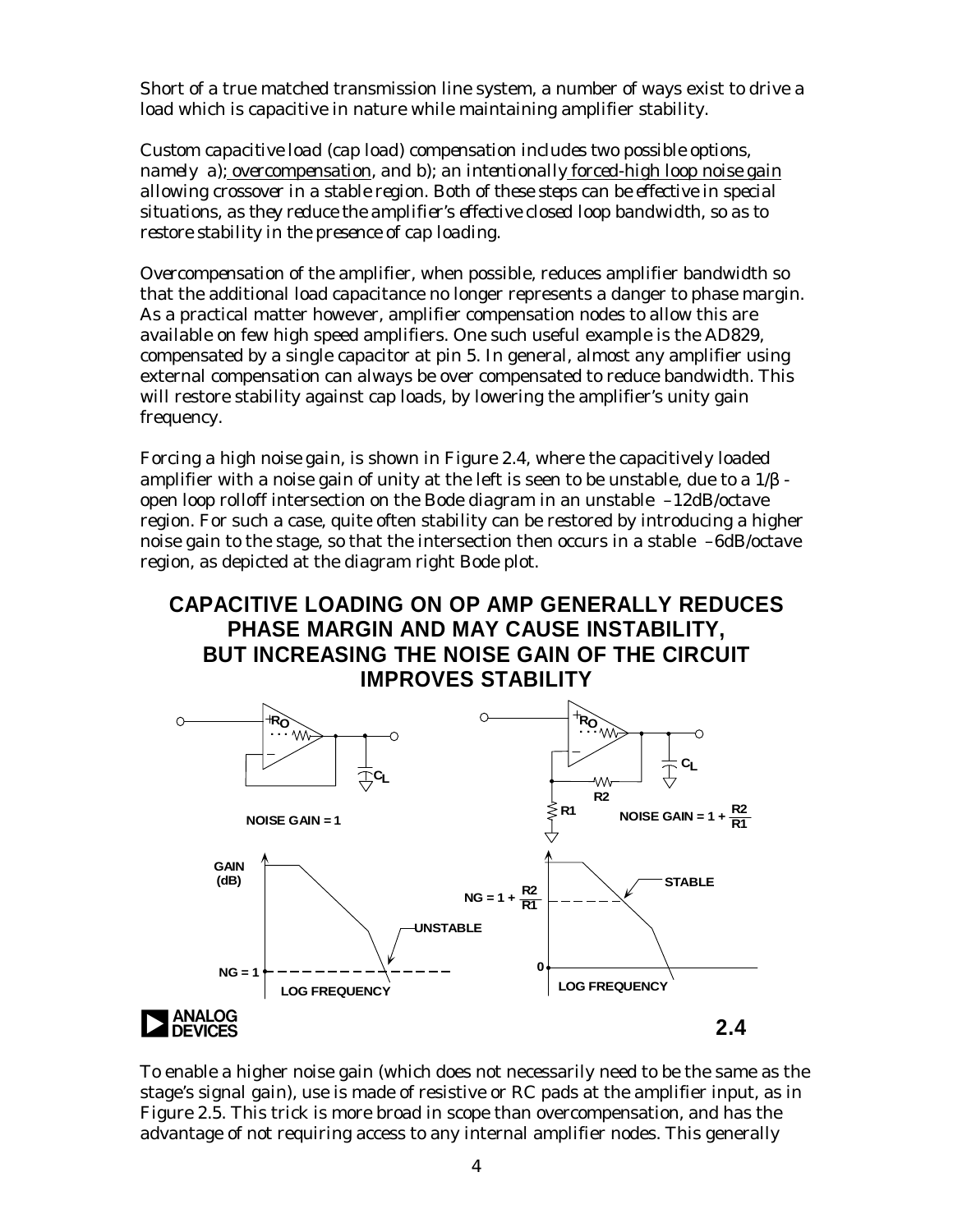allows use with any amplifier setup, even voltage followers. The technique adds an extra resistor  $R_D$ , which works against  $R_F$  to force the noise gain of the stage to a level appreciably higher than the signal gain (which is unity in both cases here). Assuming that  $C_{\text{L}}$  is a value which produces a parasitic pole near the amplifier's natural crossover, this loading combination would likely lead to oscillation due to the excessive phase lag. However with  $R_D$  connected, the higher amplifier noise gain produces a new 1/β - open loop rolloff intersection, about a decade lower in frequency. This is set low enough that the extra phase lag from  $C_L$  is no longer a problem, and amplifier stability is restored.

#### **RAISING NOISE GAIN (DC OR AC) FOR FOLLOWER OR INVERTER STABILITY**





A drawback to this trick is that the DC offset and input noise of the amplifier are raised by the value of the noise gain, when the optional  $C_D$  is *not* present. But, when  $C_D$  is used in series with  $R_D$ , the offset voltage of the amplifier is not raised, and the gained-up AC noise components are confined to a frequency region above  $1/(2\pi \cdot R_D \cdot C_D)$ . A further caution is that the technique can be somewhat tricky when separating these operating DC and AC regions, and should be applied carefully with regard to settling time (Reference 2). Note that these simplified examples are generic, and in practice the absolute component values should be matched to a specific amplifier.

*"Passive" cap load compensation, shown in Figure 2.6, is the most simple (and most popular) isolation technique available. It uses a simple "out-of-the-loop" series resistor RX to isolate the cap load, and can be used with any amplifier, current or voltage feedback, FET or bipolar input.*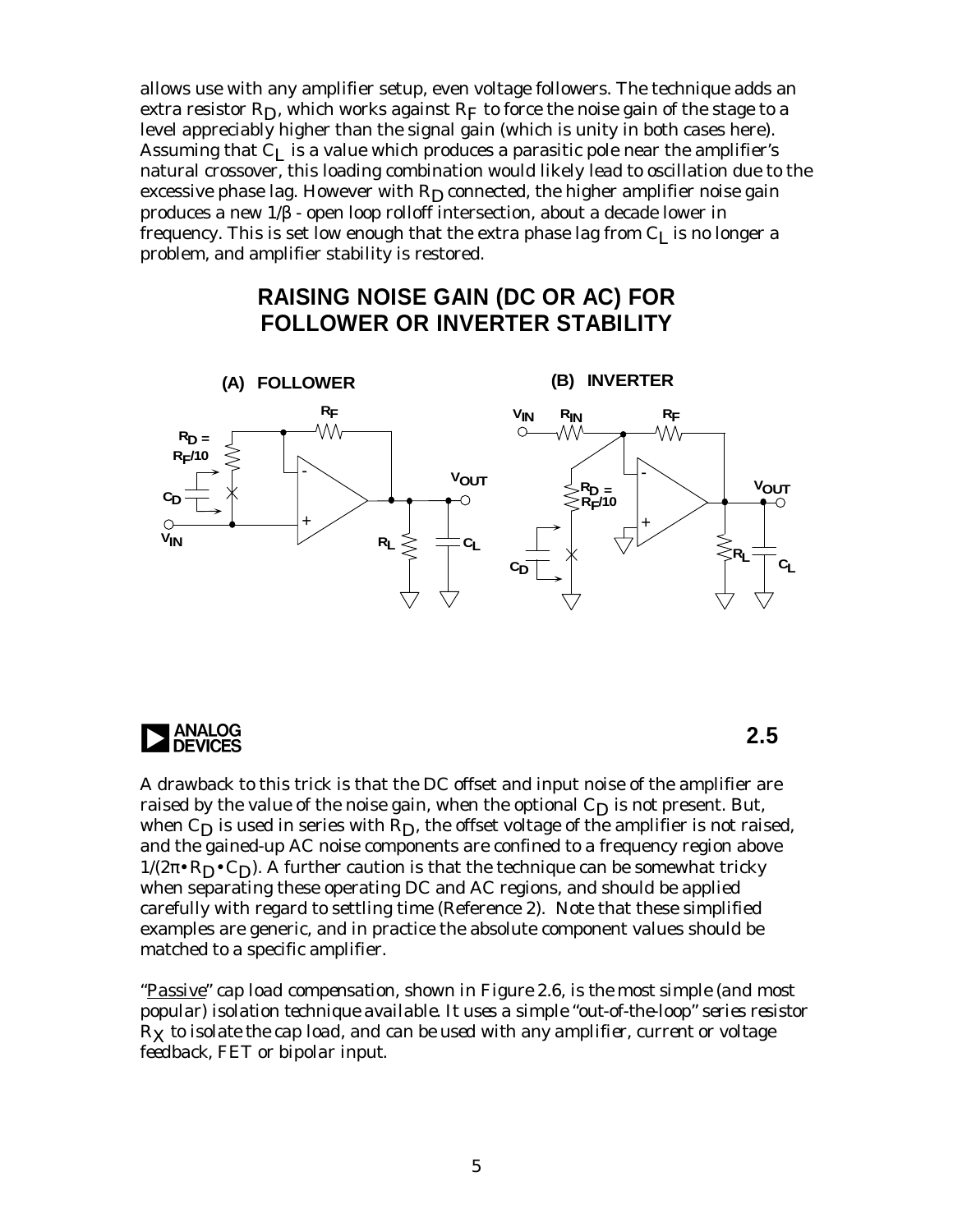## **OPEN-LOOP SERIES RESISTANCE ISOLATES CAPACITIVE LOAD FOR AD811 CURRENT FEEDBACK OP AMP (CIRCUIT BANDWIDTH = 13.5MHz)**





As noted, this technique can be applied to virtually any amplifier, which is a major reason why it is so useful. It is shown here with a current feedback amplifier suitable for high current line driving, the AD811, and it consists of just the simple (passive) series isolation resistor,  $R_X$ . This resistor's minimum value for stability will vary from device to device, so the amplifier data sheet should be consulted for other ICs. Generally, information will be provided as to the amount of load capacitance tolerated, and a suggested minimum resistor value for stability purposes.

**2.6**

Drawbacks of this approach are the loss of bandwidth as  $R_X$  works against  $C_L$ , the loss of voltage swing, a possible lower slew rate limit due to  $I_{MAX}$  and  $C_{L}$ , and a gain error due to the  $R_X-R_L$  division. The gain error can be optionally compensated with R<sub>IN</sub>, which is ratioed to R<sub>F</sub> as R<sub>L</sub> is to R<sub>X</sub>. In this example, a ±100mA output from the op amp into C<sub>L</sub> can slew V<sub>OUT</sub> at a rate of 100V/ $\mu$ s, far below the intrinsic AD811 slew rate of  $2500V/\mu s$ . Although the drawbacks are serious, this form of cap load compensation is nevertheless useful because of its simplicity. If the amplifier is not otherwise protected, then an R<sub>X</sub> resistor of 50-100 $\Omega$  should be used with virtually any amplifier facing capacitive loading. Although a non-inverting amplifier is shown, the technique is equally applicable to inverter stages.

With very high speed amplifiers, or in applications where lowest settling time is critical, even small values of load capacitance can be disruptive to frequency response, but are nevertheless sometimes inescapable. One case in point is an amplifier used for driving ADC inputs. Since high speed ADC inputs quite often look capacitive in nature, this presents an oil/water type problem. In such cases the amplifier *must* be stable driving the capacitance, but it must also preserve its best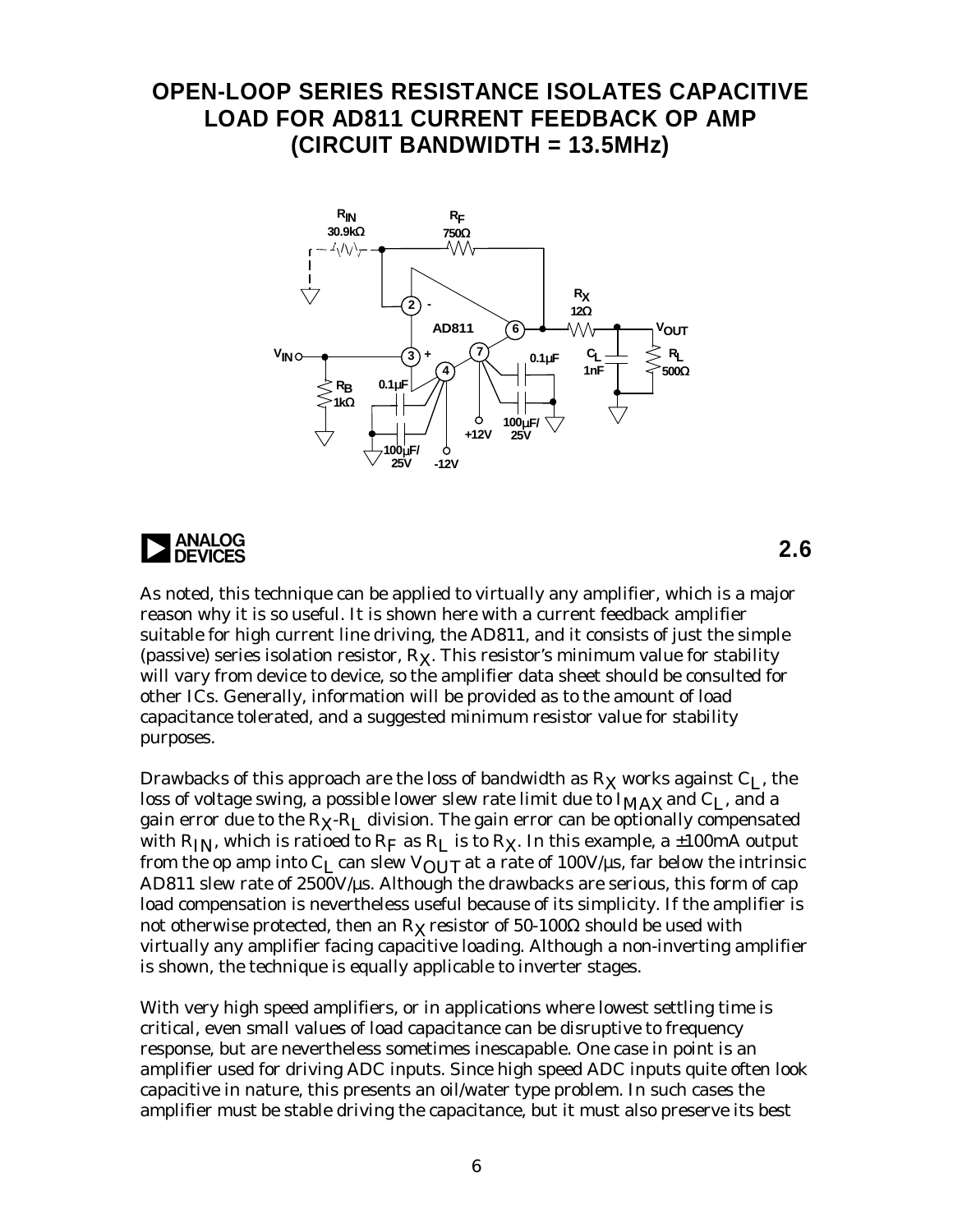bandwidth and settling time characteristics. To address this type of cap load case,  $R_s$  and  $C_l$  performance data for a specified settling time is most appropriate.

Some applications, in particular those that require driving the relatively high impedance of an ADC, do not have a convenient back termination resistor to dampen the effects of capacitive loading. At high frequencies, an amplifier's output impedance is rising with frequency and acts like an inductance, which in combination with  $C_{\text{I}}$  causes peaking or even worse, oscillation. When the bandwidth of an amplifier is an appreciable percentage of device  $\mathrm{F_{t},}$ the situation is complicated by the fact that the loading effects are reflected back into its internal stages. In spite of this, the basic behavior of most very wide bandwidth amplifiers such as the AD8001 is very similar.

In general, a small damping resistor (R<sub>S</sub>) placed in series with  $\rm C_L$  will help restore the desired response (see Figure 2.7). The best choice for this resistor's value will depend upon the criterion used in determining the desired response. Traditionally, simply stability or an acceptable amount of peaking has been used, but a more strict measure such as 0.1% (or even 0.01%) settling will yield different values. For a given amplifier, a family of  $\rm R_S$  -  $\rm C_L$  curves exists, such as those of Figure 2.7. These data will aid in selecting  $\mathrm{R}_\mathbf{S}$  for a given application.



## **AD8001 RS REQUIRED FOR VARIOUS CL VALUES**

The basic shape of this curve can be easily explained. When  $C_L$  is very small, no resistor is necessary. When  $\mathtt{C}_\mathsf{L}$  increases to some threshold value an  $\mathtt{R}_\mathsf{S}$  becomes necessary. Since the frequency at which the damping is required is related to the  $\mathrm {R}_{\mathbf S}\bullet \mathrm C_{\mathbf L}$  time constant, the  $\mathrm {R}_{\mathbf S}$  needed will initially increase rapidly from zero, and then will decrease as  $C_{L}$  is increased further. A relatively strict requirement, such as for 0.1%, settling will generally require a larger  $\rm R_S$  for a given  $\rm C_L$ , giving a curve falling higher (in terms of  $\mathrm{R}_\mathbf{S}$ ) than that for a less stringent requirement, such as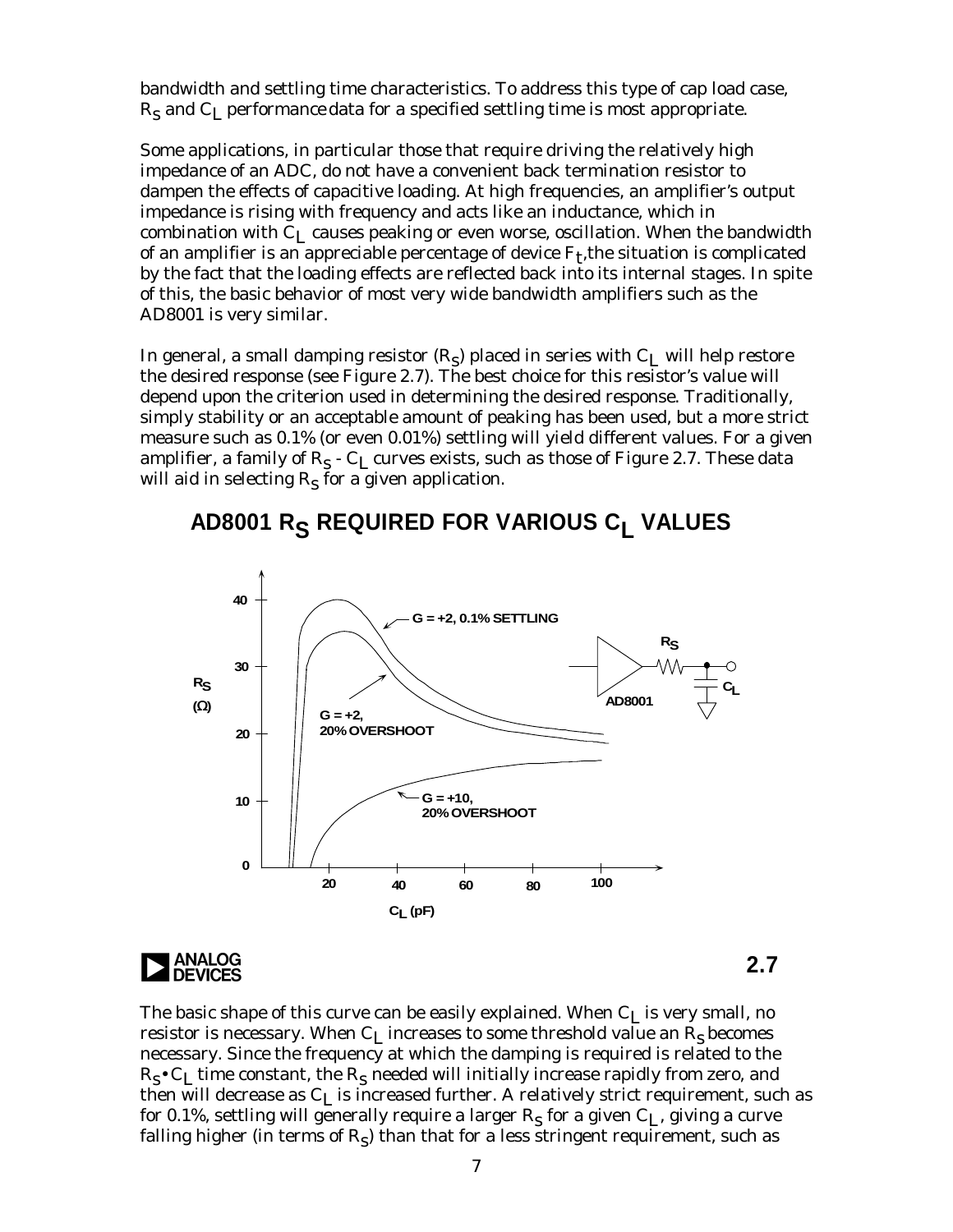20% overshoot. For the common gain configuration of +2, these two curves are plotted in the figure for 0.1% settling (upper-most curve) and 20% overshoot (middle curve). It is also worth mentioning that higher closed loop gains lessen the problem dramatically, and will require less  $\mathrm{R}_\mathbf{S}$  for the same performance. The third (lowermost) curve illustrates this, demonstrating a closed loop gain of 10  $\rm R_S$  requirement for 20% overshoot for the AD8001 amplifier. This can be related to the earlier discussion associated with Figure 2.5.

The recommended values for  $\mathrm{R}_\mathbf{S}$  will optimize response, but it is important to note that generally  $C_{L}$  will degrade the maximum bandwidth and settling time performance which is achievable. In the limit, a large  $R_S \cdot C_L$  time constant will dominate the response. In any given application, the value for  $\rm R_S$  should be taken as a starting point in an optimization process which accounts for board parasitics and other secondary effects.

*Active or "in-the-loop" cap load compensation can also be used as shown in Figure 2.8, and this scheme modifies the passive configuration to provide feedback correction for the DC & low frequency gain error associated with RX. In contrast to the passive form, active compensation can only be used with voltage feedback amplifiers, because current feedback amplifiers don't allow the integrating connection of CF.*

## **ACTIVE "IN-LOOP" CAPACITIVE LOAD COMPENSATION CORRECTS FOR DC AND LF GAIN ERRORS**





This circuit returns the DC feedback from the output side of isolation resistor  $R_X$ , thus correcting for errors. AC feedback is returned via  $C_F$ , which bypasses  $R_X/R_F$  at high frequencies. With an appropriate value of  $C_F$  (which varies with  $C_L$ , for fixed resistances) this stage can be adjusted for a well damped transient response (Reference 2,3). There is still a bandwidth reduction, a headroom loss, and also (usually) a slew rate reduction, but the DC errors can be very low. A drawback is the need to tune  $C_F$  to  $C_I$ , as even if this is done well initially, any change to  $C_I$  will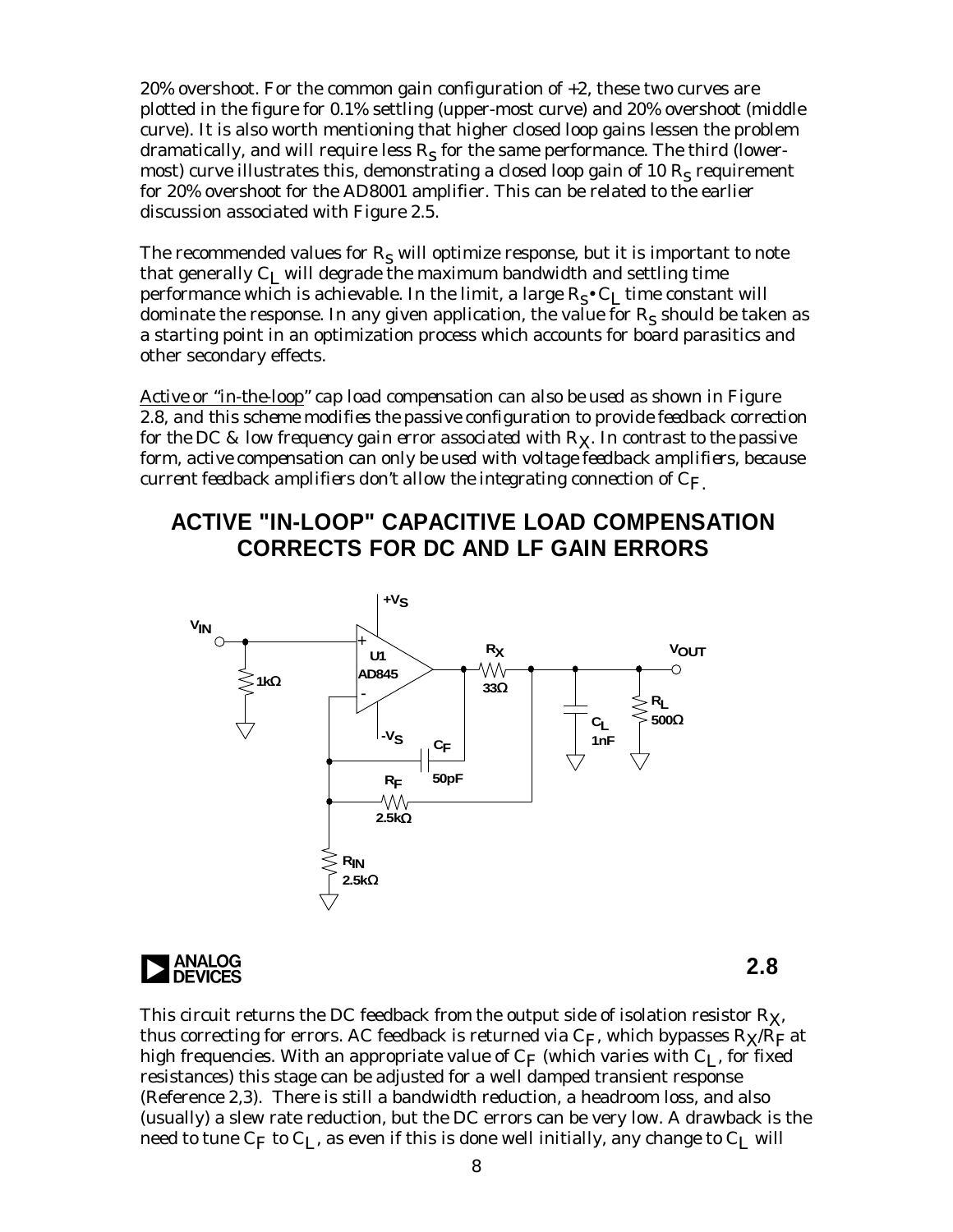alter the response away from flat. The circuit as shown is useful for voltage feedback amplifiers only, because capacitor  $C_F$  provides integration around U1. It also can be implemented in inverting fashion, by driving the bottom end of  $R_{IN}$ .

*Internal cap load compensation involves the use of an amplifier which has topological provisions for the effects of external cap loading. To the user, this is the most transparent of the various techniques, as it works for any feedback situation, for any value of load capacitance. Drawbacks are that it produces higher distortion than does an otherwise similar amplifier without the network, and the compensation against cap loading is somewhat signal level dependent.*

The internal cap load compensated amplifier sounds at first like the best of all possible worlds, since the user need do nothing at all to set it up. Figure 2.9, a simplified diagram of an AD817 amplifier with internal cap load compensation, shows how it works. The cap load compensation is the  $C_F$ -resistor network shown around the unity gain output stage of the amplifier - note that the dotted connection of this network underscores the fact that it only makes its presence felt for certain load conditions.

## **AD817 SIMPLIFIED SCHEMATIC ILLUSTRATES INTERNAL COMPENSATION FOR DRIVING CAPACITIVE LOADS**



Under normal (non-capacitive or light resistive) loading, there is limited input/output voltage error across the output stage, so the  $C_F$  network then sees a relatively small voltage drop, and has little or no effect on the AD817s high impedance compensation node. However when a capacitor (or other heavy) load is present, the high currents in the output stage produce a voltage difference across the  $C_F$  network, which effectively adds capacitance to the compensation node. With this relatively heavy loading, a net larger compensation capacitance results, and reduces the amplifier speed in a manner which is adaptive to the external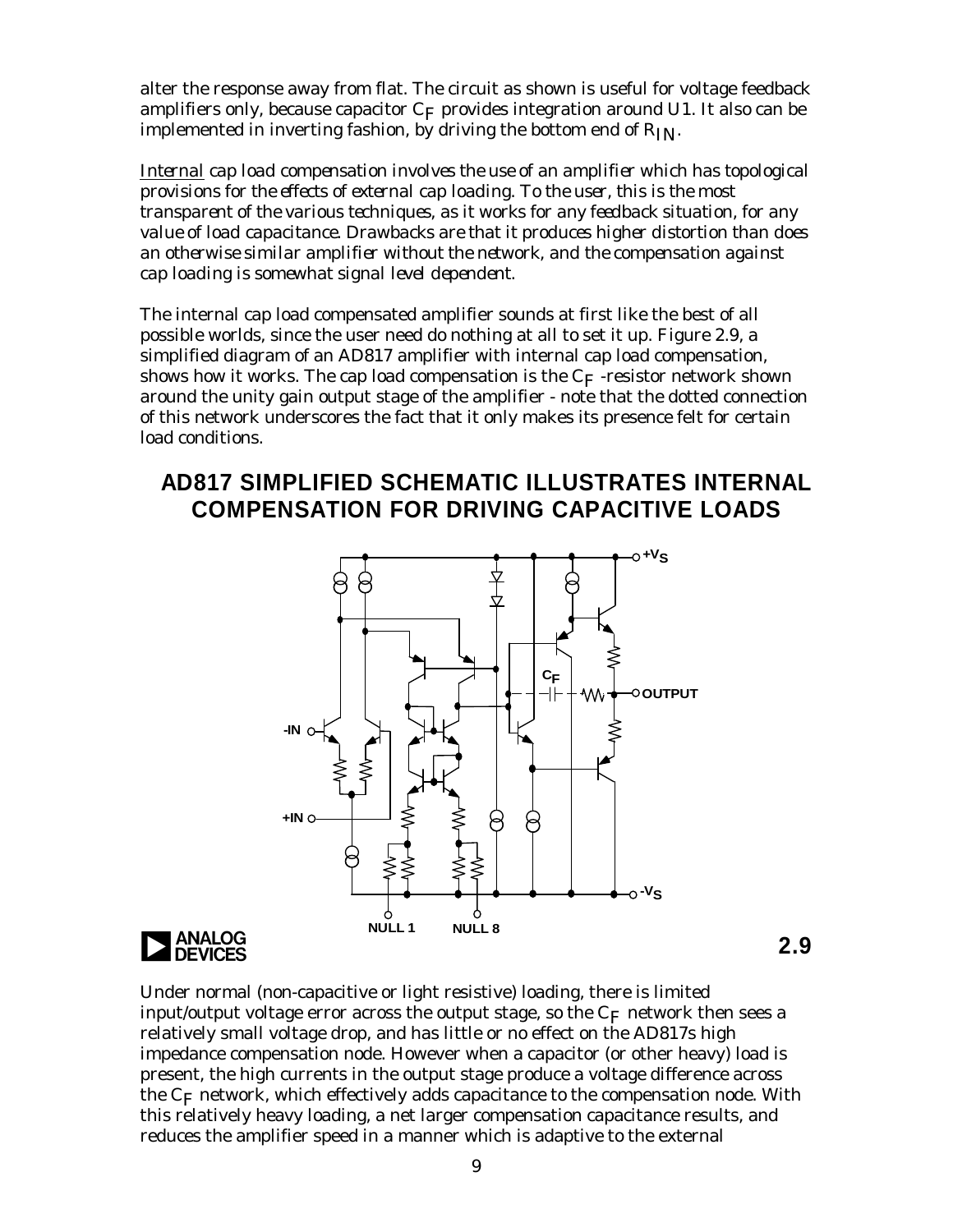capacitance, CL. *As a point of reference, note that it requires 6.3mA peak current to support a 2Vp-p swing across a 100pF load at 10MHz.*

Since this mechanism is resident in the amplifier output stage and it affects the overall compensation characteristics dynamically, it acts independent of the specific feedback hookup, as well as size of the external cap loading. In other words, it can be transparent to the user in the sense that no specific design conditions need be set to make it work (other than selecting an IC which employs it). Some amplifiers using internal cap load compensation are the AD847 and the AD817, and their dual equivalents, AD827 and AD826.

There are, however, some caveats also associated with this internal compensation scheme. As with the passive compensation techniques, bandwidth decreases as the device slows down to prevent oscillation with higher load currents. Also, this adaptive compensation network has its greatest effect when enough output current flows to produce significant voltage drop across the  $C_F$  network. Conversely, at small signal levels, the effect of the network on speed is less, so greater ringing may actually be possible for some circuits for lower-level outputs.

## **RESPONSE OF INTERNAL CAP LOAD COMPENSATED AMPLIFIER VARIES WITH SIGNAL LEVEL**

**(A) VOUT = 10V p-p (B) VOUT**

**= 200mV p-p**

**Vertical Scale: 5V/div Vertical Scale: 100mV/div**

|  |  | verticai Scale: 100mv/giv |  |
|--|--|---------------------------|--|
|  |  |                           |  |

| 6 | r |  |  |  |  | 500ns |
|---|---|--|--|--|--|-------|
|   |   |  |  |  |  |       |
|   |   |  |  |  |  |       |
|   |   |  |  |  |  |       |
|   |   |  |  |  |  |       |
|   |   |  |  |  |  |       |
| г |   |  |  |  |  |       |

|  | $100m$ V |  |  |  | <b>500ns</b> |  |
|--|----------|--|--|--|--------------|--|
|  |          |  |  |  |              |  |
|  |          |  |  |  |              |  |
|  |          |  |  |  |              |  |
|  |          |  |  |  |              |  |
|  |          |  |  |  |              |  |
|  |          |  |  |  |              |  |
|  | 100mv    |  |  |  |              |  |

**Horizontal Scale: 500ns/div**

$$
AD817 INVERTER\nRF = RIN = 1kΩ\nRL = 1kΩ, CL = 1nF, VS = ±15V
$$
\n2.10



The dynamic nature of this internal cap load compensation is illustrated in Figure 2.10, which shows an AD817 unity gain inverter being exercised at both high and low output levels, with common conditions of  $\mathrm{V_S}$  =  $\pm 15 \mathrm{V}$ ,  $\mathrm{R_L}$  =  $1 \mathrm{k}\Omega$ ,  $\mathrm{C_L}$  =  $1 \mathrm{nF}$ , and using 1kΩ input/feedback resistors. In both photos the input signal is on the top trace and the output signal is on the bottom trace, and the time scale is fixed. In the 10Vp-p output (A) photo at the left, the output has slowed down appreciably to accommodate the capacitive load, but settling is still relatively clean, with a small percentage of overshoot. This indicates that for this high level case, the bandwidth reduction due to  $C_{L}$  is most effective. However, in the  $(B)$  photo at the right, the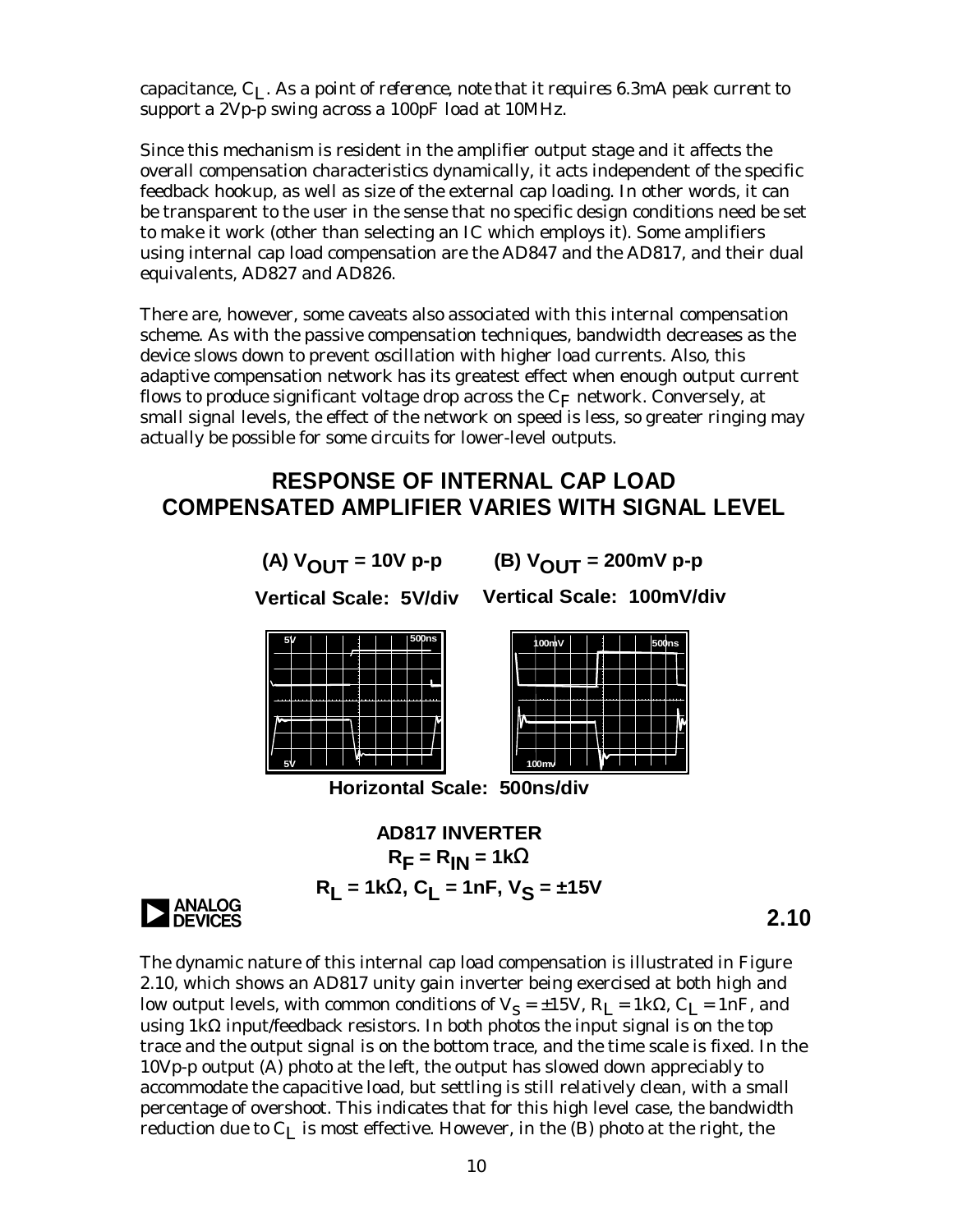200mVp-p output shows greater overshoot and ringing, for the lower level signal. The point is that the performance of the cap load compensated amplifier is signal dependent, but is always stable with any cap load.

Finally, because the circuit is based on a nonlinear principle, the internal network affects distortion performance and load drive ability, and these factors influence amplifier performance in video applications. Though the network's presence does not by any means make devices like the AD847 or AD817 unusable for video, it does not permit the very lowest levels of distortion and differential gain and phase which are achievable with otherwise comparable amplifiers (for example, the AD818 which is an AD817 without the internal compensating network).

While the individual techniques for countering cap loading outlined above have various specific tradeoffs as noted, all of the techniques have a common drawback of reducing speed (both bandwidth and slew rate). If these parameters cannot be sacrificed, then a matched transmission line system is the solution, and is discussed in more detail later in the chapter. As for choosing among the cap load compensation schemes, it would seem on the surface that amplifiers using the internal form offer the best possible solution to the problem- just pick the right amplifier and forget about it. And indeed, that would seem the "panacea" solution for all cap load situations - if you use the "right" amplifier you never need to think about cap loading again. Could there be more to it?

Yes! The "gotcha" of internal cap load compensation is subtle, and lies in the fact that the dynamic adaptive nature of the compensation mechanism actually can produce higher levels of distortion, vis-à-vis an otherwise similar amplifier, *without* the  $C_F$ -resistor network. Like the old saying about no free lunches, if you care about attaining top-notch levels of high frequency AC performance, you should give the issue of whether to use an internally compensated cap load amplifier more serious thought than simply picking a trendy device.

On the other hand, if you have no requirements for the lowest levels of distortion, then such an amplifier could be a good choice. Such amplifiers are certainly easier to use, and relatively forgiving about loading issues. Some applications of this chapter illustrate the distortion point specifically, quoting performance in a driver circuit with/without the use of an internal cap load compensated amplifiers.

## **CABLE DRIVERS AND RECEIVERS**

High quality video signals are best transmitted over terminated coaxial cable having a controlled characteristic impedance. The characteristic impedance is given by the equation Zo =  $\sqrt{(L/C)}$  where L is the distributed inductance per foot, and C is the distributed capacitance per foot. Popular values are 50, 75, and 93 or 100Ω.

If a length of coaxial cable is terminated, it presents a *resistive* load to the driver. If left unterminated, however, it may present a predominately capacitive load to the driver depending on the output frequency. If the length of an unterminated cable is much less than the wavelength of the output frequency of the driver, then the load appears approximately as a lumped capacitance. For instance, at the audio frequency of 20kHz (wavelength  $\approx 50,000$  feet, or 9.5miles), a 5 foot length of unterminated 50 $\Omega$  coaxial cable would appear as a lumped capacitance of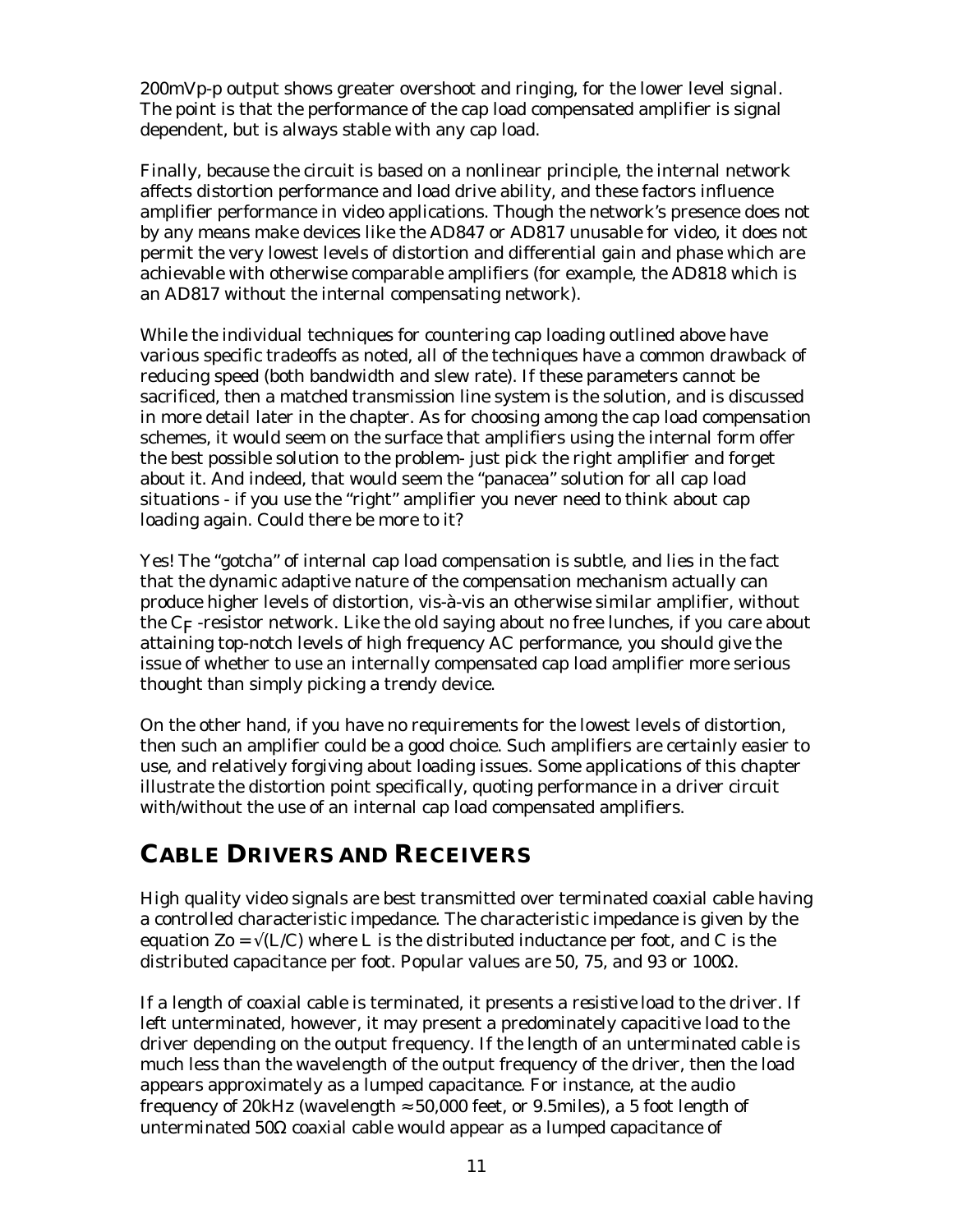approximately 150pF (the distributed capacitance of coaxial cable is about 30pF/ft). At 100MHz (wavelength  $\approx 10$  feet), however, the unterminated coax must be treated as a transmission line in order to calculate the standing wave pattern and the voltage at the unterminated cable output.

Because of skin effect and wire resistance, coaxial cable exhibits a loss which is a function of frequency. This varies considerably between cable types. For instance the attenuation in at 100MHz of RG188A/U is 8dB/100ft, RG58/U is 5.5dB/100ft, and RG59/U 3.6dB/100ft (Reference 4).

Skin effect also affects the pulse response of long coaxial cables. The response to a fast pulse will rise sharply for the first 50% of the output swing, then taper off during the remaining portion of the edge. Calculations show that the 10 to 90% waveform risetime is 30 times greater than the 0 to 50% risetime when the cable is skin effect limited (see Reference 5).

## **DRIVING CABLES**

- **■** All Interconnections are Really Transmission Lines Which **Have a Characteristic Impedance (Even if Not Controlled)**
- **The Characteristic Impedance is Equal to √L/C, where L and C are the Distributed Inductance and Capacitance**
- **n Correctly Terminated Transmission Lines Have Impedances Equal to Their Characteristic Impedance**
- **n EXTE:** Unterminated Transmission Lines Behave Approximately as **Lumped Capacitance if the Wavelength of the Output Frequency is Much Greater than the Length of the Cable**
	- u **Example: At 20kHz (Wavelength = 9.5 miles), 5 feet of Unterminated 50**Ω **Cable (30pF/ft) Appears Like 150pF Load**
	- u **Example: At 100MHz (Wavelength = 10 feet), 5 feet of 50**Ω **Cable Must be Properly Terminated to PreventReflections and Standing Waves!!!!**



**2.11**

It is useful to examine what happens for conditions of proper and improper cable source/load terminations. To illustrate the behavior of a high speed op amp driving a coaxial cable, consider the circuit of Figure 2.12. The AD8001 drives 5 feet of  $50\Omega$ coaxial cable which is load-end terminated in the characteristic impedance of 50Ω. No termination is used at the amplifier (driving) end. The pulse response is also shown in the figure.

The output of the cable was measured by connecting it directly to the 50 $\Omega$  input of a 500MHz Tektronix 644A digitizing oscilloscope. The 50Ω resistor termination is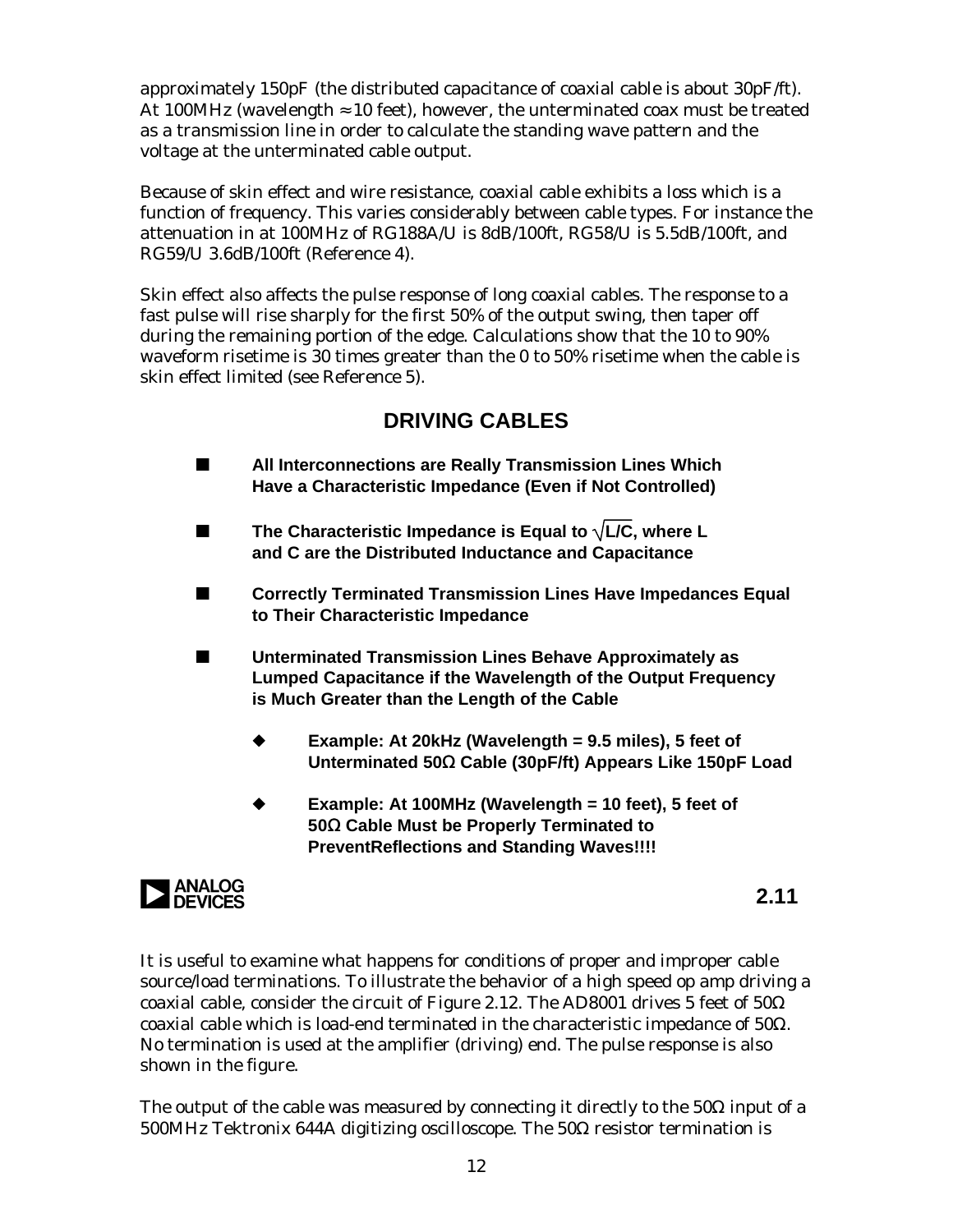actually the input of the scope. The  $50\Omega$  load is not a perfect termination (the scope input capacitance is about 10pF), so some of the pulse is reflected out of phase back to the source. When the reflection reaches the op amp output, it sees the closed-loop output impedance of the op amp which, at 100MHz, is approximately 100 $\Omega$ . Thus, it is reflected back to the load with no phase reversal, accounting for the negativegoing "blip" which occurs approximately 16ns after the leading edge. This is equal to the round-trip delay of the cable (2•5ft•1.6 ns/ft=16ns). In the frequency domain (not shown), the cable mismatch will cause a loss of bandwidth flatness at the load.

## **PULSE RESPONSE OF AD8001 DRIVING 5 FEET OF LOAD-TERMINATED 50**Ω **COAXIAL CABLE**



Figure 2.13 shows a second case, the results of driving the same coaxial cable, but now used with both a 50Ω source-end as well as a 50Ω load-end termination. This case is the preferred way to drive a transmission line, because a portion of the reflection from the load impedance mismatch is absorbed by the amplifier's source termination resistor. The disadvantage is that there is a 2× gain reduction, because of the voltage division between the equal value source/load terminations. However, a major positive attribute of this configuration, with matched source and load terminations in conjunction with a low-loss cable, is that the best bandwidth flatness is ensured, especially at lower operating frequencies. In addition, the amplifier is operated under near optimum loading conditions, i.e., a resistive load.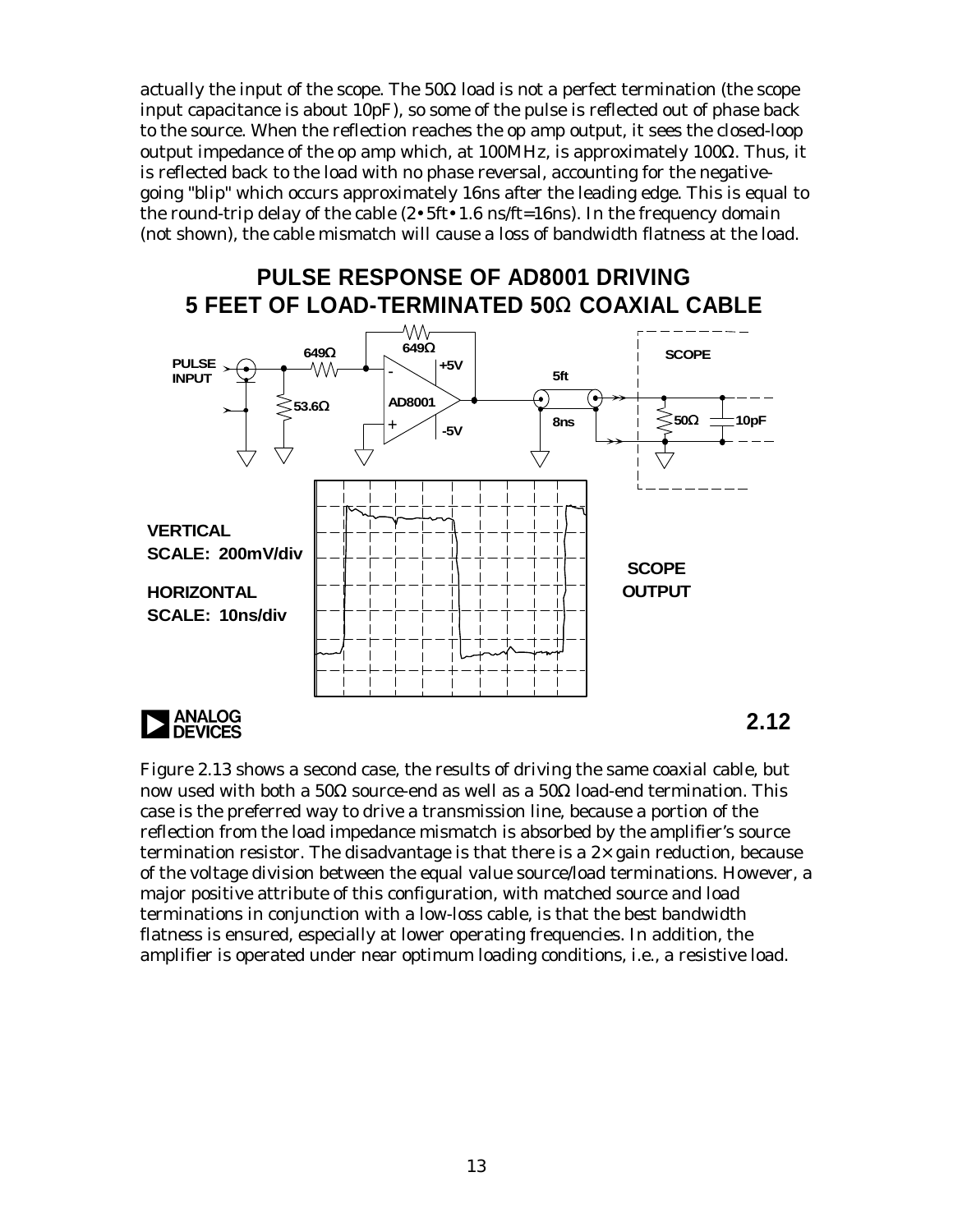#### **PULSE RESPONSE OF AD8001 DRIVING 5 FEET OF SOURCE AND LOAD-TERMINATED 50**Ω **COAXIAL CABLE**



Source-end (only) terminations can also be used as shown in Figure 2.14, where the op amp is source terminated by the  $50\Omega$  resistor which drives the cable. The scope is set for  $1\text{M}\Omega$  input impedance, representing an approximate open circuit. The initial leading edge of the pulse at the op amp output sees a  $100\Omega$  load (the  $50\Omega$  source resistor in series with the 50 $\Omega$  coax impedance. When the pulse reaches the load, a large portion is reflected in phase because of the high load impedance, resulting in a full-amplitude pulse at the load. When the reflection reaches the source-end of the cable, it sees the  $50\Omega$  source resistance in series with the op amp closed loop output impedance (approximately 100 $\Omega$  at the frequency represented by the 2ns risetime pulse edge). The reflected portion remains in phase, and appears at the scope input as the positive-going "blip" approximately 16ns after the leading edge.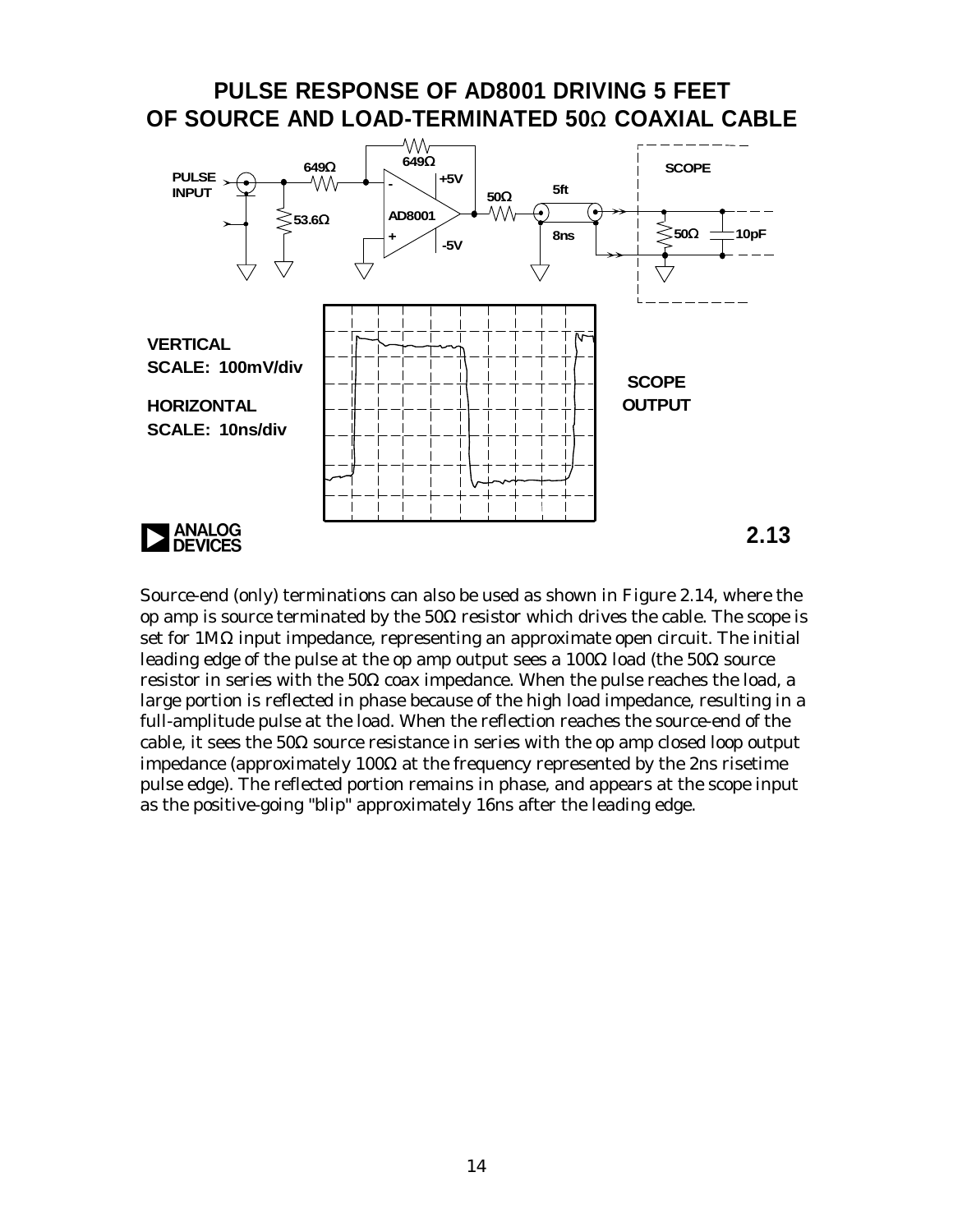#### **PULSE RESPONSE OF AD8001 DRIVING 5 FEET OF SOURCE-TERMINATED 50**Ω **COAXIAL CABLE** ₩ **649**Ω **649**Ω **SCOPE PULSE +5V -** ۸W **5ft INPUT 50**Ω **AD8001 53.6**Ω **+ 1M**Ω **8ns 10pF -5V VERTICAL SCALE: 200mV/div SCOPE OUTPUT HORIZONTAL SCALE: 10ns/div 2.14 2.14**

From these experiments, one can easily see that the preferred method for minimum reflections (and therefore maximum bandwidth flatness) is to use both source and load terminations and try to minimize any reactance associated with the load. The experiments represent a worst-case condition, where the frequencies contained in the fast edges are greater than 100MHz. (Using the rule-of-thumb that bandwidth = 0.35/risetime). At video frequencies, either load-only, or source-only terminations may give acceptable results, but the data sheet should always be consulted to determine the op amp's closed-loop output impedance at the maximum frequency of interest. A major disadvantage of the source-only termination is that it requires a truly high impedance load (high resistance and minimal parasitic capacitance) for minimum absorption of energy. It also places a burden on this amplifier to maintain a low output impedance at high frequencies.

Now, for a truly worst case, let us replace the 5 feet of coaxial cable with an uncontrolled-impedance cable (one that is largely capacitive with little inductance). Let us use a capacitance of 150pF to simulate the cable (corresponding to the total capacitance of 5 feet of coaxial cable whose distributed capacitance is about 30pF/foot). Figure 2.15 shows the output of the AD8001 driving a lumped 160pF capacitance (including the scope input capacitance of 10pF). Notice the overshoot and ringing on the pulse waveform due to the capacitive loading. This example illustrates the need to use good quality controlled-impedance coaxial cable in the transmission of high frequency signals.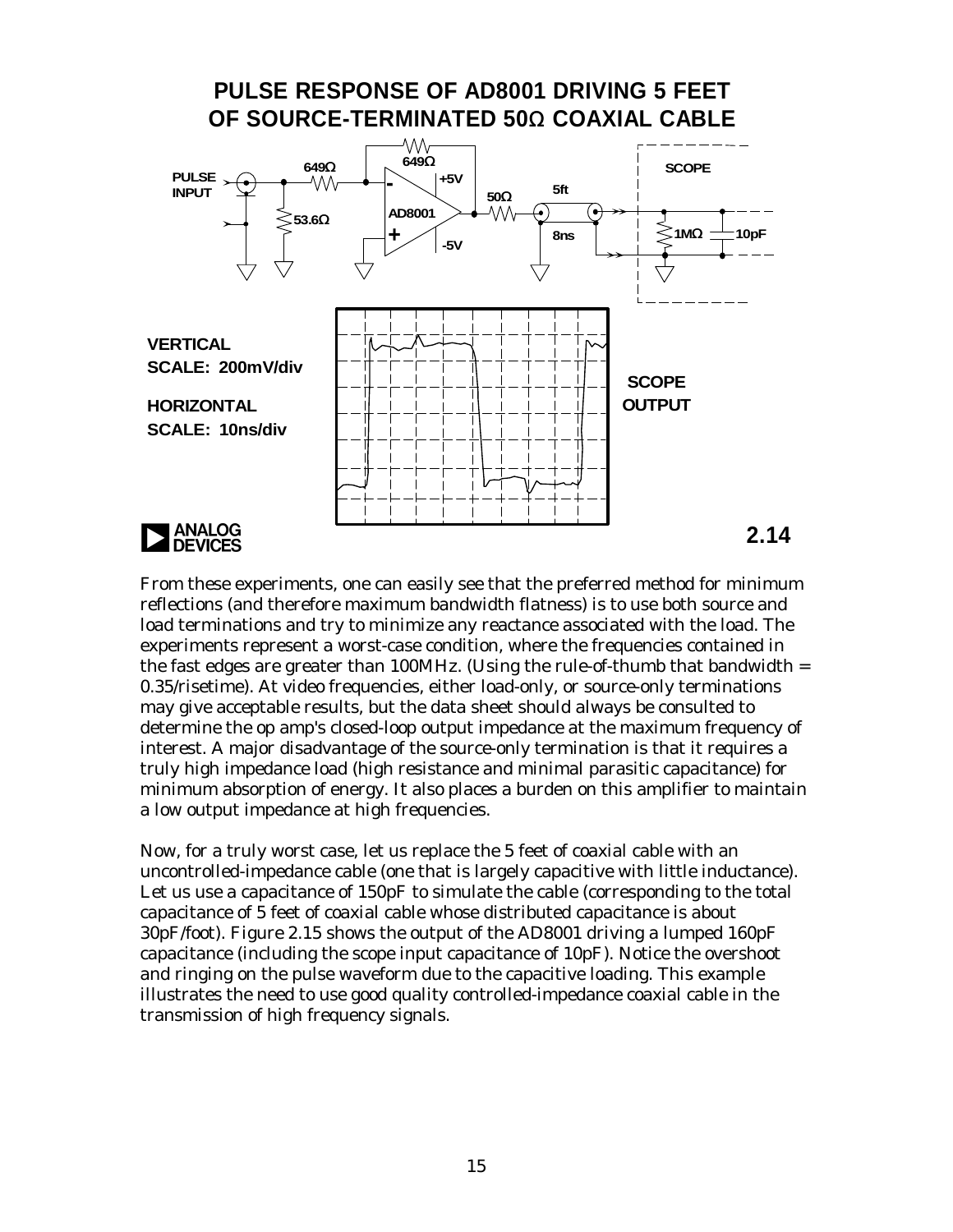## **PULSE RESPONSE OF AD8001 DRIVING 160pF || 50**Ω **LOAD**



## **A HIGH PERFORMANCE VIDEO LINE DRIVER**

The AD8047 and AD8048 VFB op amps have been optimized to offer outstanding performance as video line drivers. They utilized the "quad core"  $g_m$  stage as previously described for high slew rate and low distortion. The AD8048 (optimized for  $G = +2$ ) has a differential gain of 0.01% and a differential phase of 0.02°, making it suitable for HDTV applications. In the configuration shown in Figure 2.16, the 0.1dB bandwidth is 50MHz for  $\pm 5V$  supplies, slew rate is 1000V/ $\mu$ s, and 0.1% settling time is 13ns. Total quiescent current is 6mA (±5V), and quiescent power dissipation 60mW.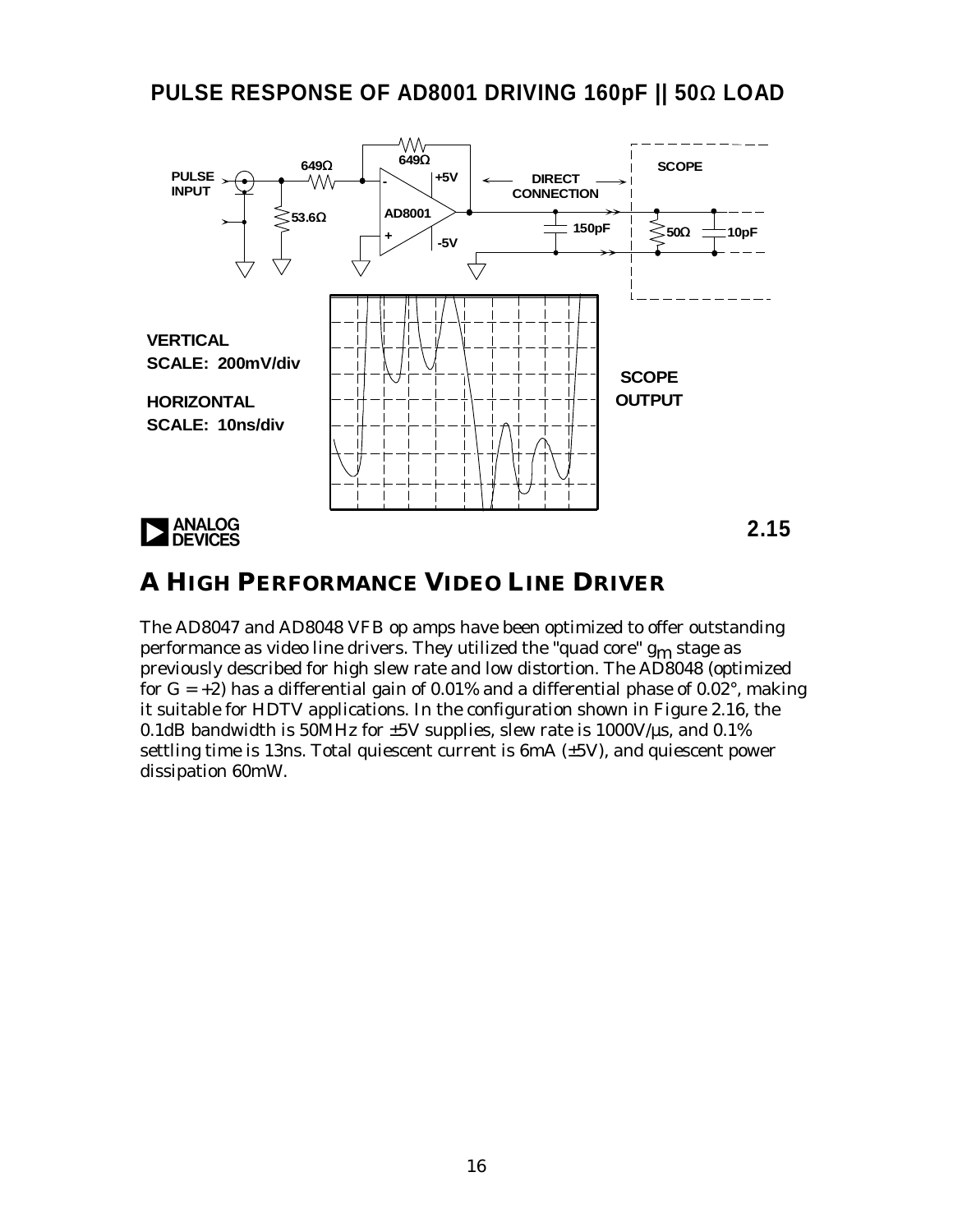#### **VIDEO LINE DRIVER USING AD8047/AD8048:** Δ**G = 0.01%,** Δφ **= 0.02°, 50MHz 0.1dB BANDWIDTH, 6mA (±5V)**





## **DIFFERENTIAL LINE DRIVERS/RECEIVERS**

Many applications require gain/phase matched complementary or differential signals. Among these are analog-digital-converter (ADC) input buffers, where differential operation can provide lower levels of 2nd harmonic distortion for certain converters. Other uses include high frequency bridge excitation, and drivers for balanced transmission twisted pair lines such as in ADSL and HDSL.

The transmission of high quality signals across noisy interfaces (either between individual PC boards or between racks) has always been a challenge to design engineers. Differential techniques using high common-mode-rejection-ratio (CMRR) instrumentation amplifiers largely solves the problem at low frequencies.

At audio frequencies, transformers, or products such as the SSM-2142 balanced line driver and SSM-2141/SSM-2143 line receiver offer outstanding CMRRs and the ability to transmit low-level signals in the presence of large amounts of noise. At high frequencies, small toroid transformers using bifilar windings are effective.

The problem of signal transmission at video frequencies is complex. Transformers are not effective, because the baseband video signal has low-frequency components down to a few tens of Hz. Video signals are generally single-ended, and therefore don't adapt easily to balanced transmission line techniques. In addition, shielded twin-conductor coaxial cable with good bandwidth is usually somewhat bulky and expensive. Finally, designing high bandwidth, low distortion differential video drivers and receivers with high CMRRs at high frequencies is an extremely difficult task.

Even with the above problems, there are differential techniques available now which offer distinct advantages over single-ended methods. Some of these techniques make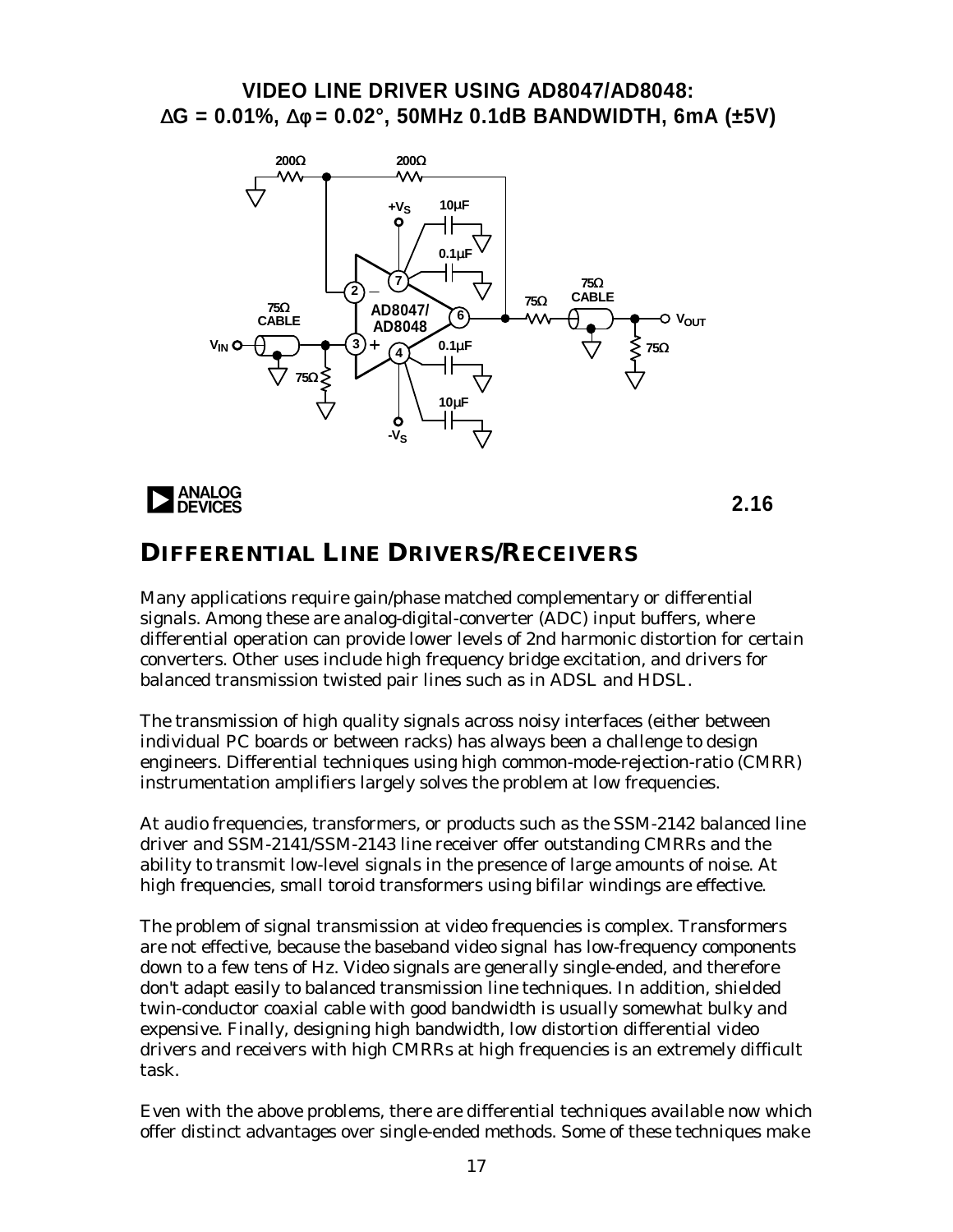use of discrete components, while others utilize the latest in state-of-the-art video differential amplifiers.

Two solutions to the problem of differential transmission and reception are shown in Figure 2.17. The first represents the ideal case, where a balanced differential line driver drives a balanced twin-conductor coaxial cable which in turn drives a differential line receiver. This circuit, however, is difficult to implement fully at video frequencies for the reasons previously discussed.



The second and most often used approach makes use of a single-ended driver which drives a source-terminated coaxial cable. The shield of the coaxial cable is grounded at the transmitting end. At the receiving end, the coaxial cable is terminated in its characteristic impedance, but the shield is left floating in order to prevent a ground loop between the two systems. The common mode ground noise is rejected by the CMRR of the differential line receiver. The success of this approach depends upon the characteristics of the line receiver.

#### **Inverter-Follower Differential Driver**

The circuit of Figure 2.18 is useful as a high speed differential driver for driving high speed 10-12 bit ADCs, differential video lines, and other balanced loads at levels of 1-4Vrms. As shown it operates from ±5V supplies, but it can also be adapted to supplies in the range of  $\pm 5$  to  $\pm 15V$ . When operated directly from  $\pm 5V$  as here, it minimizes potential for destructive ADC overdrive when higher supply voltage buffers drive a ±5V powered ADC, in addition to minimizing driver power.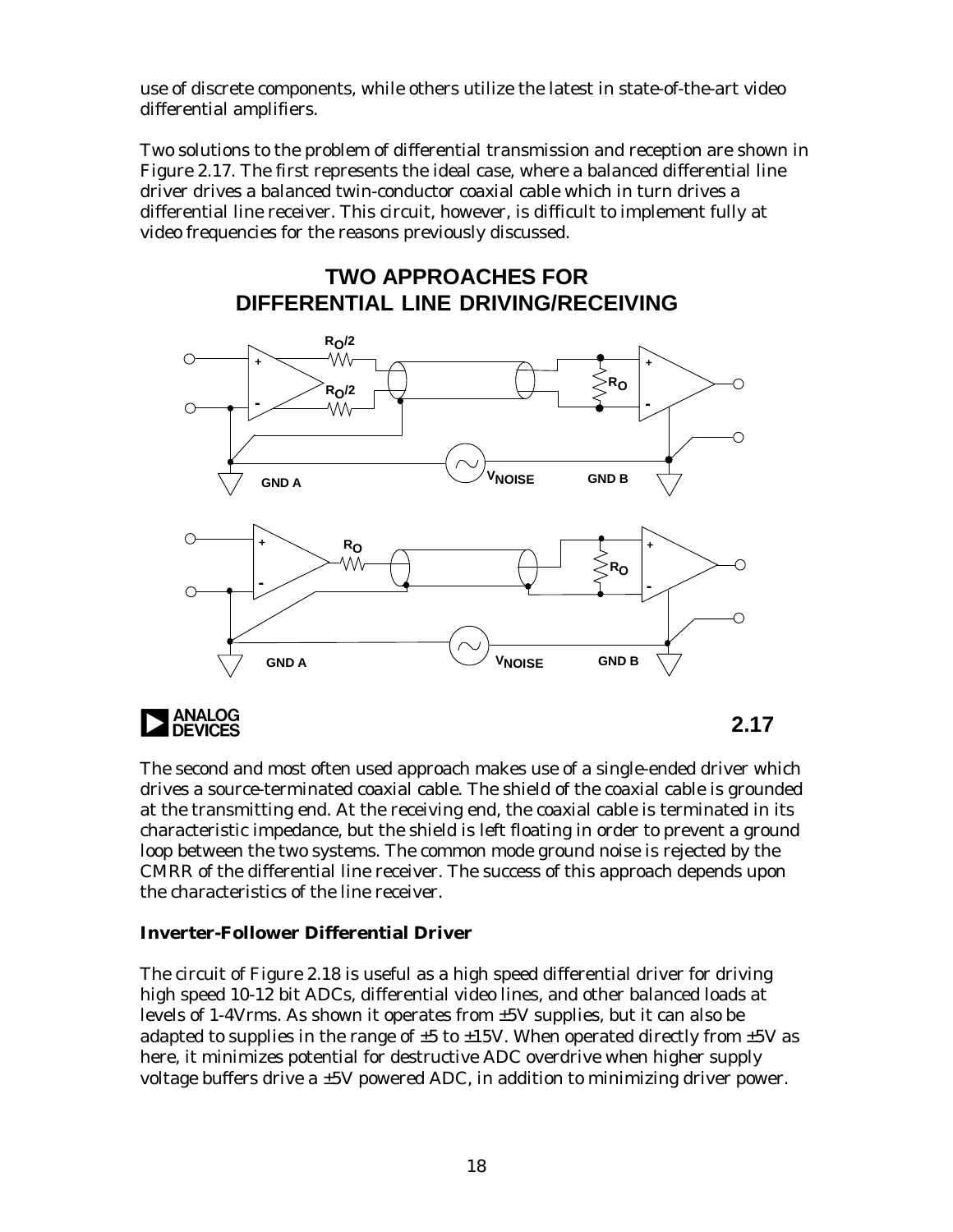## **DIFFERENTIAL DRIVER USING INVERTER/FOLLOWER**



**2.18**<br>**2.18** 

In many of these differential drivers the performance criteria is high. In addition to low output distortion, the two signals should maintain gain/phase flatness. In this topology, two sections of an AD812 dual current feedback amplifier are used for the channel A & B buffers, U1A & U1B. This can provide inherently better open-loop bandwidth matching than the use of two singles (where bandwidth varies between devices from different manufacturing lots).

The two buffers here operate with precise gains of  $\pm 1$ , as defined by their respective feedback and input resistances. Channel B buffer U1B is conventional, and uses a matched pair of 715 $\Omega$  resistors- the value for using the AD812 on  $\pm$ 5V supplies.

In channel A, non-inverting buffer U1A has an inherent signal gain of 1, by virtue of the bootstrapped feedback network  $R_{\rm FB1}$  and  $R_{\rm G1}$  (Reference 5). It also has a higher noise gain, for phase matching. Normally a current feedback amplifier operating as a simple unity gain follower would use one (optimum) resistor  $R_{FB1}$ , and no gain resistor at all. Here, with input resistor  $R_{G1}$  added, a U1A noise gain like that of U1B results. Due to the bootstrap connection of  $R_{\text{FR1}}-R_{\text{C1}}$ , the signal gain is maintained at unity. Given the matched open loop bandwidths of U1A and U1B, similar noise gains in the A-B channels provide closely matched output bandwidths between the driver sides, a distinction which greatly impacts overall matching performance.

In setting up a design for the driver, the effects of resistor gain errors should be considered for  $R_{G2}$ - $R_{FR2}$ . Here a worst case 2% mis-match will result in less than 0.2dB gain error between channels A and B. This error can be improved simply by specifying tighter resistor ratio matching, avoiding trimming.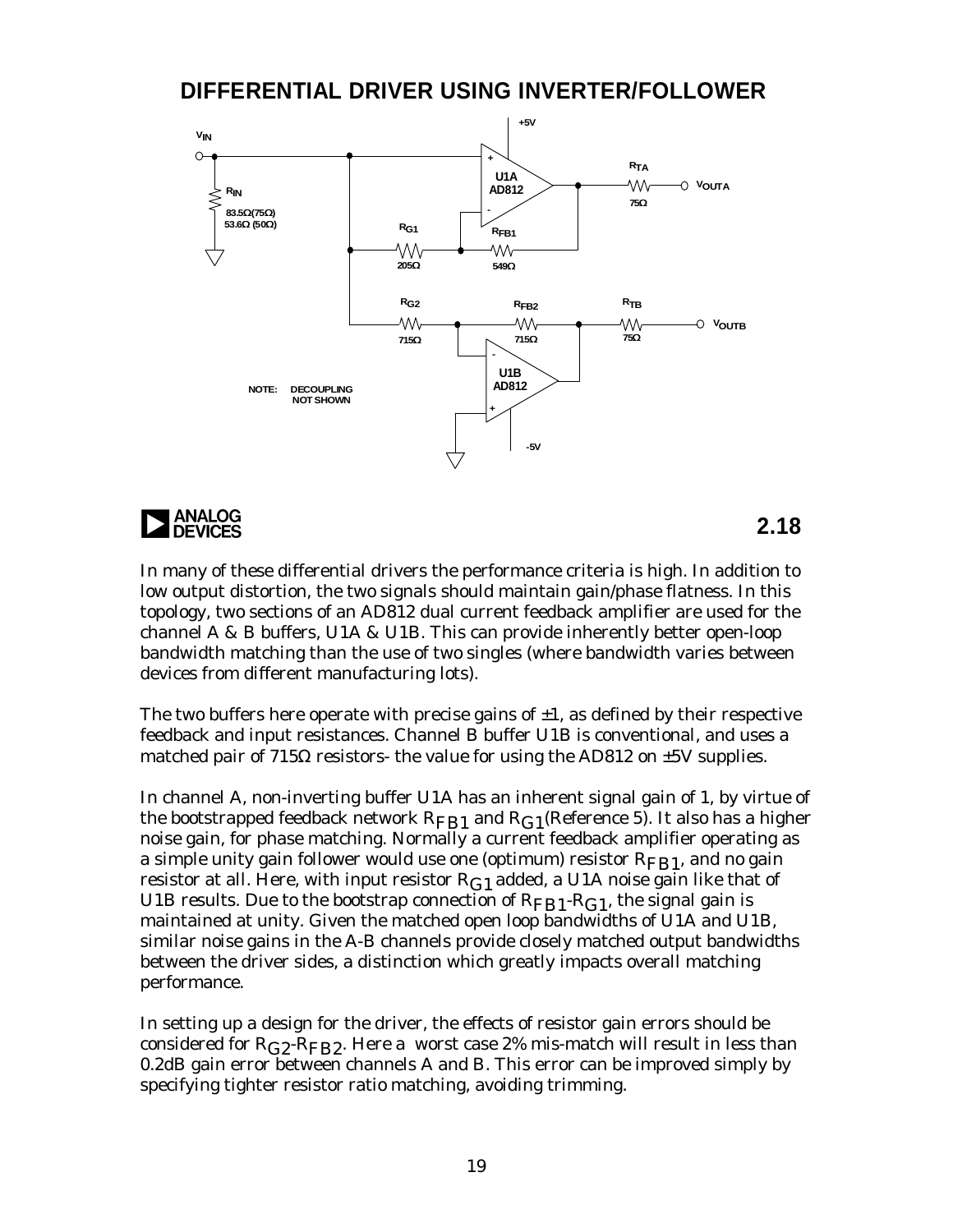If desired, phase matching is trimmed via  $R_{G1}$ , so that the phase of channel A closely matches that of B. This can be done for new circuit conditions, by using a pair of closely matched (0.1% or better) resistors to sum the A and B channels, as  $R<sub>G1</sub>$  is adjusted for the best null conditions at the sum node. The A-B gain/phase matching is quite effective in this driver, with test results of the circuit as shown 0.04dB and 0.1° between the A and B output signals at 10MHz, when operated into dual 150Ω loads. The 3dB bandwidth of the driver is about 60MHz.

Net input impedance of the circuit is set to a standard line termination value such as 75 $\Omega$  (or 50 $\Omega$ ), by choosing R<sub>IN</sub> so that the desired value results with R<sub>IN</sub> in parallel with R<sub>G2</sub>. In this example, an R<sub>IN</sub> value of 83.5Ω provides a standard input impedance of 75 $\Omega$  when paralleled with 715 $\Omega$ . For the circuit just as shown, dual voltage feedback amplifier types with sufficiently high speed and low distortion can also be used. This allows greater freedom with regard to resistor values using such devices as the AD826 and AD828.

Gain of the circuit can be changed if desired, but this is not totally straightforward. An easy step to satisfy diverse gain requirements is to simply use a triple amplifier such as the AD813, with the third channel as a variable gain input buffer.

#### **Cross-Coupled Differential Driver**

Another differential driver approach uses cross-coupled feedback to get very high CMR and complementary outputs at the same time. In Figure 2.19, by connecting AD8002 dual current feedback amplifier sections as cross-coupled inverters, their outputs are forced equal and opposite, assuring zero output common mode voltage.

## **CROSS-COUPLED DIFFERENTIAL DRIVER PROVIDES BALANCED OUTPUTS AND 250MHz BANDWIDTH**



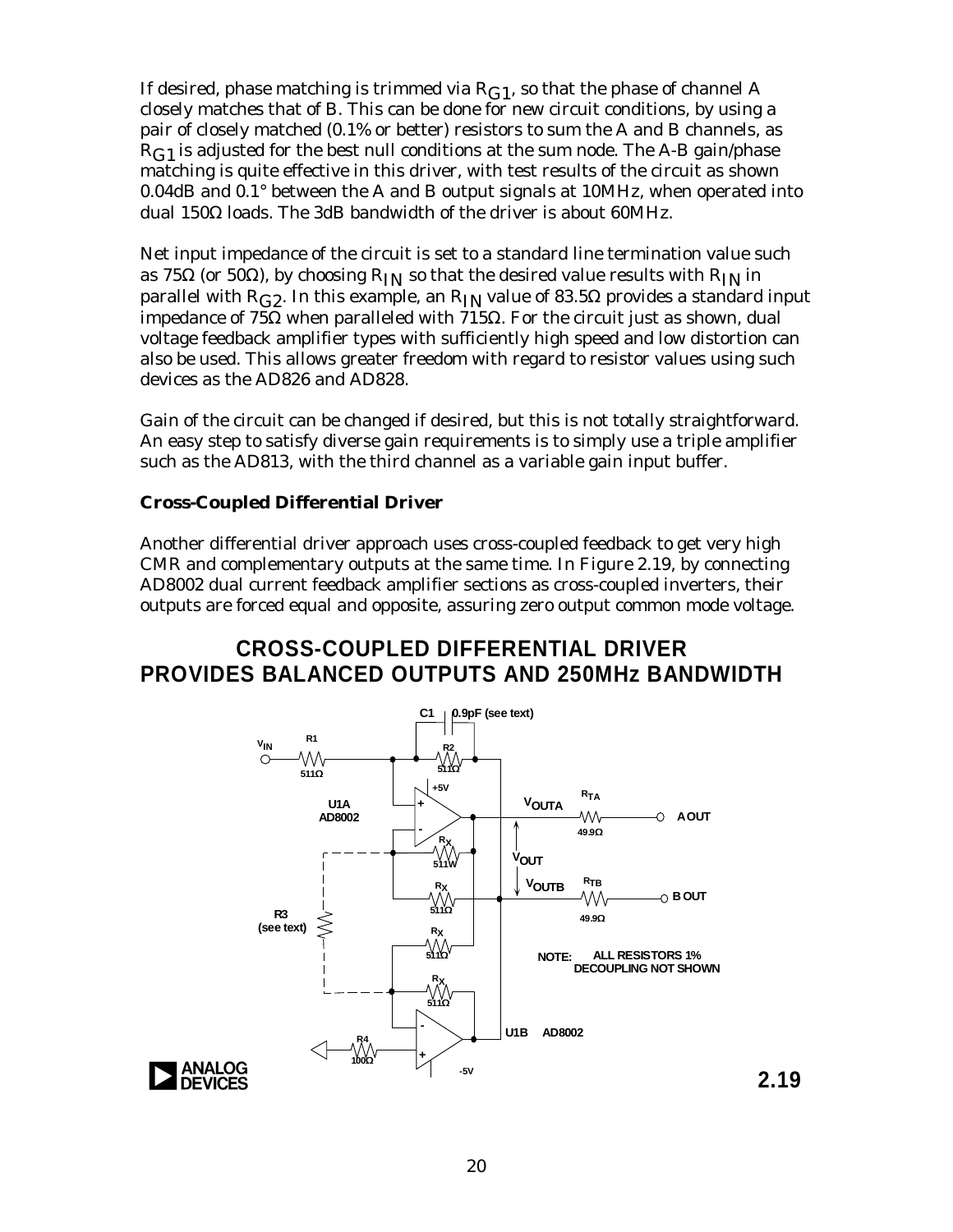The gain cell which results, U1A and U1B plus cross-coupling resistances  $R_X$ , is fundamentally a differential input and output topology, but it behaves as a voltage feedback amplifier with regard to the feedback port at the U1A (+) node. The gain of the stage from  $V_{IN}$  to  $V_{OUT}$  is:

$$
G = \frac{V_{OUT}}{V_{IN}} = \frac{2R2}{R1}
$$

where  $V_{\text{OUT}}$  is the differential output, equal to  $V_{\text{OUTA}} - V_{\text{OUTB}}$ .

This relationship may not be obvious, so it can be derived as follows:

Using the conventional inverting op amp gain equation, the input voltage  $V_{IN}$ develops an output voltage  $V_{\text{OU}}$  and  $V$ :

$$
V_{\text{OUTB}} = -V_{\text{IN}} \frac{R2}{R1}.
$$

Also,  $V_{\text{OI}}$   $_{\text{TA}}$  =  $-V_{\text{OI}}$   $_{\text{TR}}$ ,

because  $V_{\text{OUTA}}$  is inverted by U1B.

However, 
$$
V_{OUT} = V_{OUTA} - V_{OUTB} = -2V_{OUTB}
$$
.

Therefore,

$$
V_{OUT} = -2\left(-V_{IN}\frac{R2}{R1}\right) = 2V_{IN}\frac{R2}{R1}, \text{ and}
$$

$$
\frac{V_{OUT}}{V_{IN}} = \frac{2R2}{R1}.
$$

This circuit has some unique benefits. First, differential gain is set by a single resistor ratio, so there is no necessity for side-side resistor matching with gain changes, as is the case for conventional differential amplifiers (see line receivers, below). Second, because the (overall) circuit emulates a voltage feedback amplifier, these gain resistances are not as restrictive as in the case of a conventional current feedback amplifier. Thus, they are not highly critical as to value as long as the equivalent resistance seen by U1A is reasonably low  $(\leq 1 \text{ k}\Omega)$  in this case). Third, the cell bandwidth can be optimized to the desired gain by a single optional resistor, R3, as follows. If for instance, a net gain of 20 is desired (R2/R1=10), the bandwidth would otherwise be reduced by roughly this amount, since without R3, the cell operates with a constant gain-bandwidth product (working in the voltage feedback mode). With R3 present however, advantage can be taken of the AD8002 current feedback amplifier characteristics. Additional internal gain is added by the connection of R3, which, given an appropriate value, effectively raises gainbandwidth to a level so as to restore the bandwidth which would otherwise be lost by the higher closed loop gain.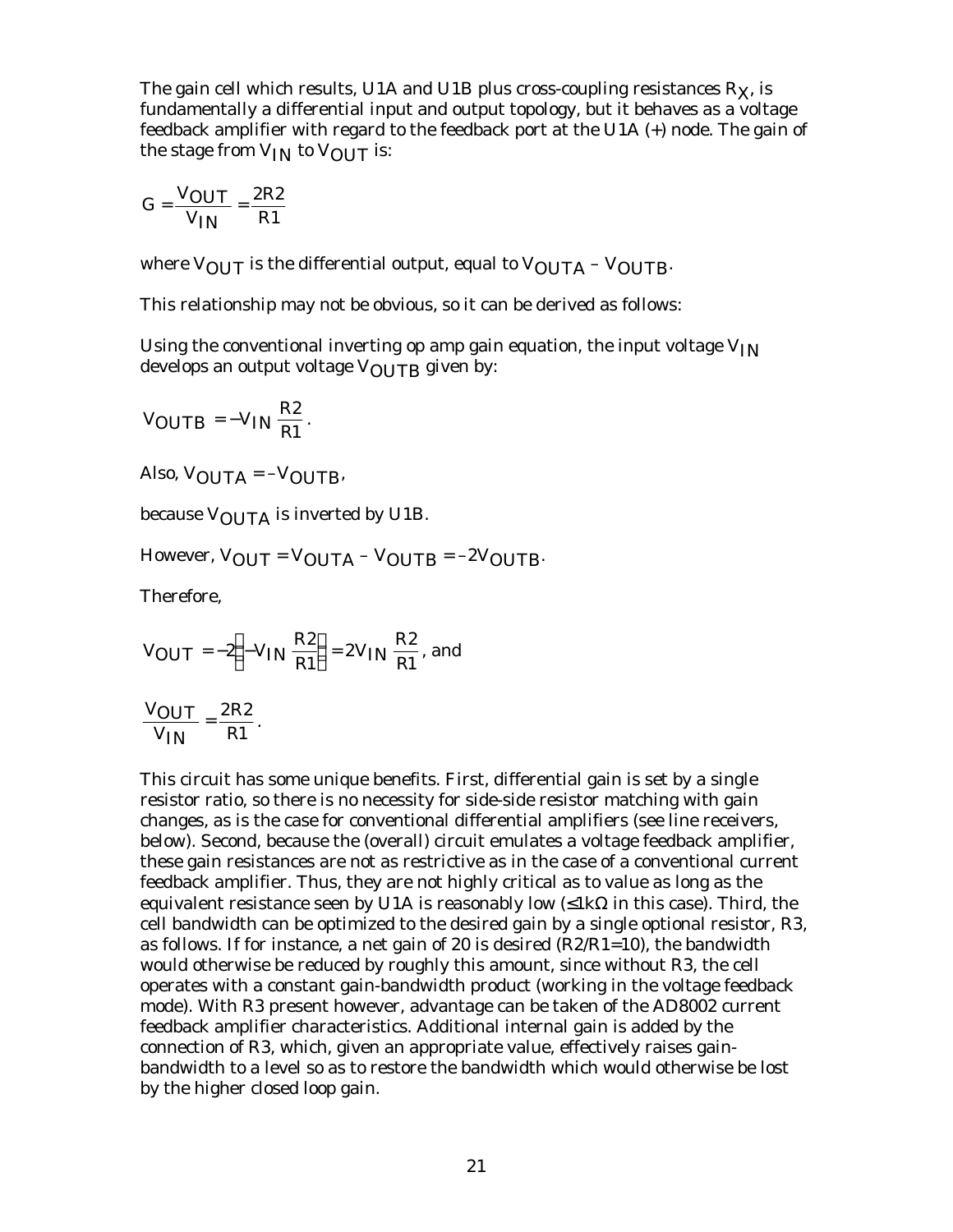In the circuit as shown, no R3 is necessary at the low working gain of 2 times differential, since the 511 $\Omega$  R<sub>X</sub> resistors are already optimized for maximum bandwidth. Note that these four matched  $R<sub>X</sub>$  resistances are somewhat critical, and will change in absolute value with the use of another current feedback amplifier. At higher gain closed loop gains as set by R2/R1, R3 can be chosen to optimize the working transconductance in the input stages of U1A and U1B, as follows:

$$
R3 \cong \frac{Rx}{(R2/R1)-1}
$$

As in any high speed inverting feedback amplifier, a small high-Q chip type feedback capacitance, C1, may be needed to optimize flatness of frequency response. In this example, a 0.9pF value was found optimum for minimizing peaking. In general, provision should be made on the PC layout for an NPO chip capacitor in the range of 0.5-2pF. This capacitor is then value selected at board characterization for optimum frequency response.

For the dual trace, 1-500MHz swept frequency response plot of Figure 2.20, output levels were 0dBm into matched 50Ω loads, through back termination resistances  $R_{TA}$  and  $R_{TB}$ , at  $V_{OUTA}$  and  $V_{OUTB}$ . In this plot the vertical scale is 2dB/div, and it shows the 3dB bandwidth of the driver measuring about 250MHz, with peaking about 0.1dB. The four R<sub>X</sub> resistors along with R<sub>TA</sub> and R<sub>TB</sub> control low frequency amplitude matching, which was within 0.1dB in the lab tests, using  $511\Omega$  1% resistor types. For tightest amplitude matching, these resistor ratios can be more closely controlled.

## **FREQUENCY RESPONSE OF AD8002 CROSS-COUPLED DRIVER IS >250MHz (C1 = 0.9pF ± 0.1pF)**





Due to the high gain-bandwidths involved with the AD8002, the construction of this circuit should follow RF rules, with the use of a ground plane, chip bypass capacitors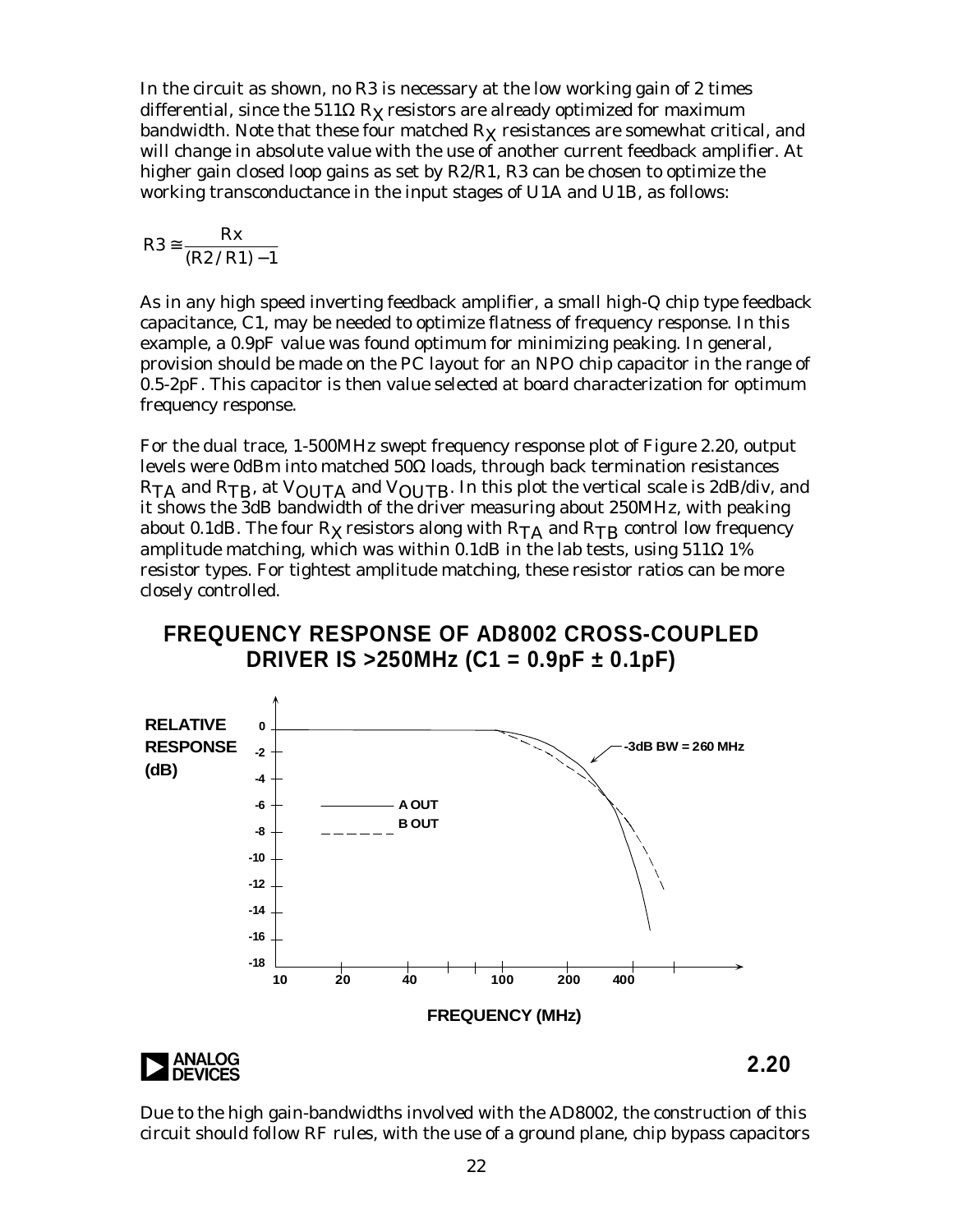of zero lead length at the  $\pm 5V$  supply pins, and surface mount resistors for lowest inductance.

#### **4 Resistor Differential Line Receiver**

Figure 2.21 shows a low cost, medium performance line receiver using a high speed op amp rated for video use. It is actually a standard 4 resistor difference amplifier optimized for high speed, with a differential to single-ended gain of R2/R1. Using low value, DC accurate/AC trimmed resistances for R1-R4 and a high speed, high CMR op amp provides the good performance.

#### **SIMPLE VIDEO LINE RECEIVER USING THE AD818 OP AMP**



Practically speaking however, at low frequencies resistor matching can be more critical to overall CMR than the rated CMR of the op amp. For example, the worst case CMR (in dB) of this circuit due to resistor mismatch is:

$$
CMR = 20 \log 10 \left( \frac{1 + \frac{R2}{R1}}{4 \text{Kr}} \right).
$$

In this expression the term "Kr" is a single resistor tolerance in fractional form (1%=0.01, etc.), and it is assumed the amplifier has significantly higher CMR (≥100dB). Using discrete 1% metal films for R1/R2 and R3/R4 yields a worst case CMR of 34dB, 0.1% types 54dB, etc. Of course 4 random 1% resistors will on the average yield a CMR better than 34dB, but not dramatically so. A single substrate dual matched pair thin film network is preferred, for reasons of best noise rejection and simplicity. One type suitable is the Ohmtek 1005, (Reference 6) which has a ratio match of 0.1%, which will provide a worst case low frequency CMR of 66 dB.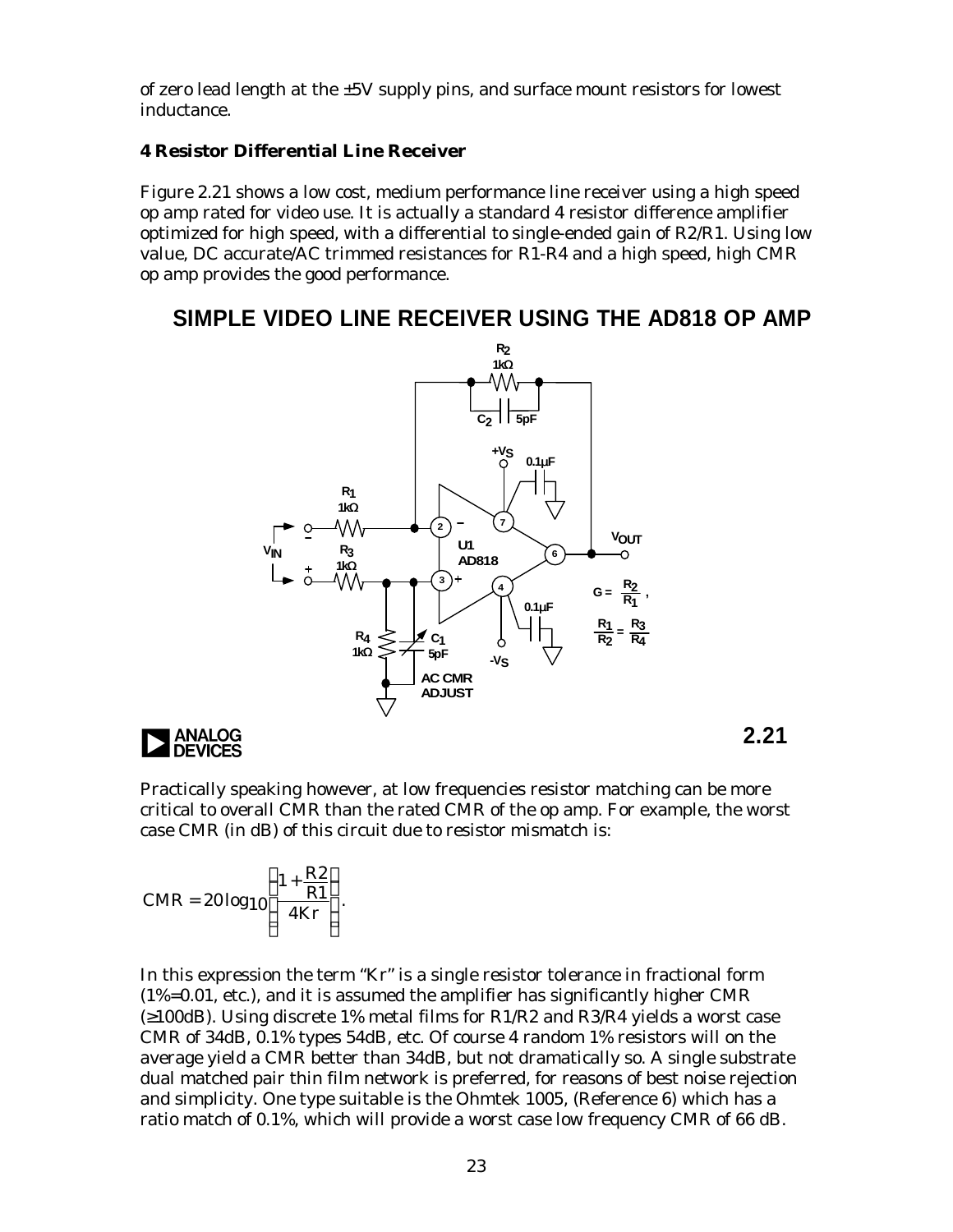This circuit has an interesting and desirable side property. Because of the resistors it divides down the input voltage, and the amplifier is protected against overvoltage. This allows CM voltages to exceed ±5V supply rails in some cases without hazard. For operation with  $\pm 15V$  supplies, inputs should not exceed the supply rails.

At frequencies above 1MHz, the bridge balance is dominated by AC effects, and a C1-C2 capacitive balance trim should be used for best performance. The C1 adjustment is intended to allow this, providing for the cancellation of stray layout capacitance(s) by electrically matching the net C1-C2 values. In a given PC layout with low and stable parasitic capacitance,  $C1$  is best adjusted once in 0.5pF increments, for best high frequency CMR. Using designated PC pads, production values then would use the trimmed value. Good AC matching is essential to achieving good CMR at high frequencies. C1-C2 should be types similar physically, such as NPO (or other stable) ceramic chip style capacitors.

While the circuit as shown has unity gain, it can be gain-scaled in discrete steps, as long as the noted resistor ratios are maintained. In practice, this means using taps on a multi-ratio network for gain change, so as to raise both R2 and R4, in identical proportions. There is no other simple way to change gain in this receiver circuit. Alternately, a scheme for continuous gain control without interaction with CMR is to follow this receiver with a scaling amplifier/driver with adjustable gain. The similar AD828 dual amplifier allows this with the addition of only two resistors.

Video gain/phase performance of this stage is dependent upon the device used for U1 and the operating supply voltages. Suitable voltage feedback amplifiers work best at supplies of  $\pm 10$  -  $\pm 15V$ , which maximizes op amp bandwidth. And, while many high speed amplifiers function in this circuit, those expressly designed with low distortion video operation perform best. The circuit as shown can be used with supplies of  $\pm 5$  to  $\pm 15V$ , but lowest NTSC video distortion occurs for supplies of  $\pm 10V$  or more, where differential gain/differential phase errors are less than 0.01%/0.05°. Operating at ±5V supplies, the distortion rises somewhat, but the lowest power drain of 70mW occurs.

One drawback to this circuit is that it does load a 75 $\Omega$  video line to some extent, and so should be used with this loading taken into account. On the plus side, it has wide dynamic range for both signal and CM voltages, plus the inherent overvoltage protection.

#### **Active Feedback Differential Line Receiver**

Fully integrating the line receiver function eliminates the resistor-related drawbacks of the 4 resistor line receiver, improving CMR performance, ease of use, and overall circuit flexibility. An IC designed for this function is the AD830 active feedback amplifier (Reference 7,8). Its use as a differential line receiver with gain is illustrated in Figure 2.22.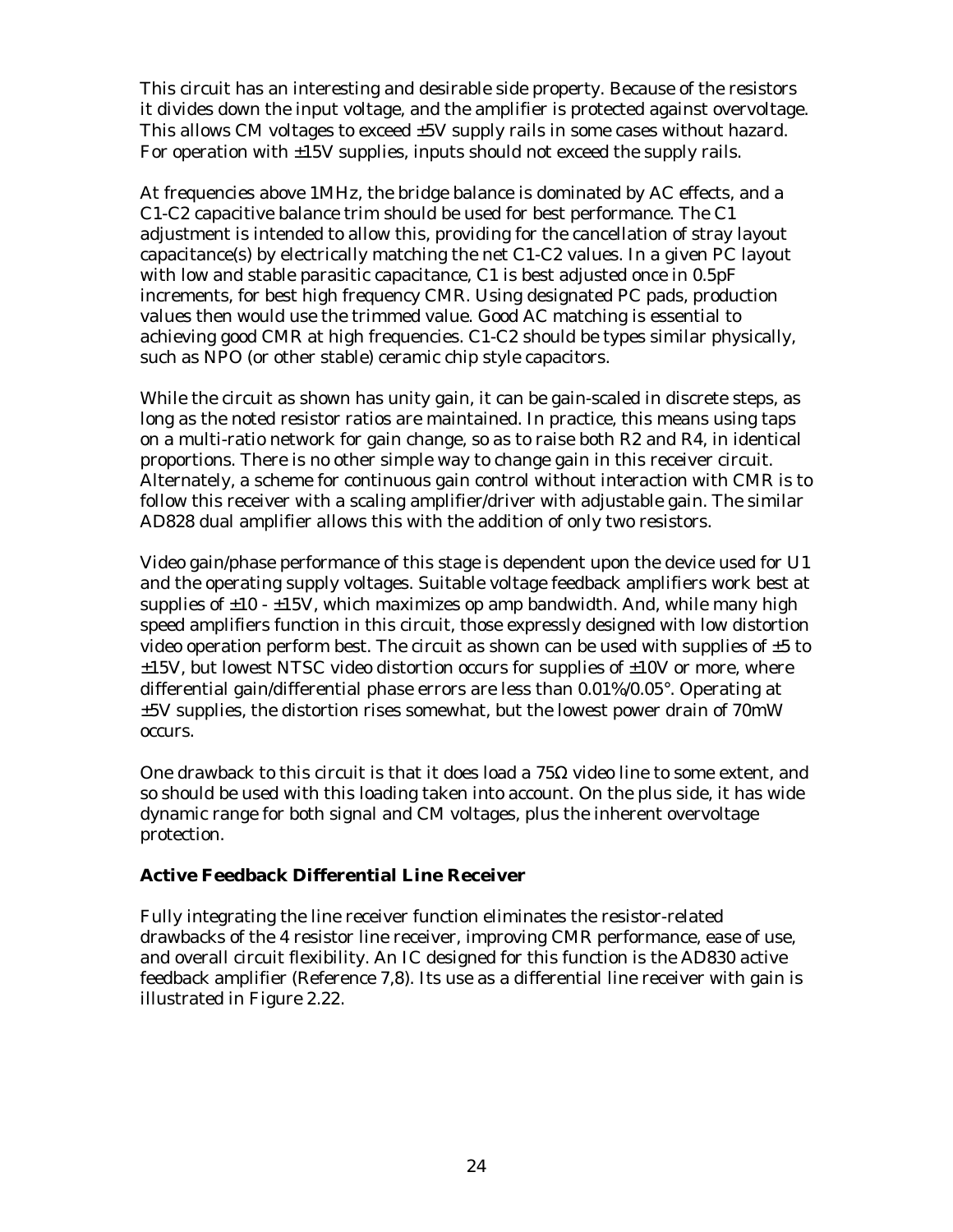**VIDEO LOOP-THROUGH CONNECTION USING THE AD830**



The AD830 operates as a feedback amplifier with two sets of fully differential inputs, available at pins 1-2 and 3-4, respectively. Internally, the outputs of the two stages are summed and drive a buffer output stage. Both input stages have high CMR, and can handle differential signals up to  $\pm 2V$ , and CM voltages can range up to  $-V_S+3V$  or  $+V_S-2.1V$ , with a  $\pm 1V$  differential input applied. While the AD830 does not normally need protection against CM voltages, if sustained transient voltage beyond the rails is encountered, an optional pair of equal value ( $\approx$ 200Ω) resistances can be used in series with pins 1-2.

In this device the overall feedback loop operates so that the differential voltages  $V_1$ .  $_{\rm 2}$  and V $_{\rm 3-4}$  are forced to be equal. Feedback is taken from the output back to one input differential pair, while the other pair is driven by a differential input signal. An important point of this architecture is that high CM rejection is provided by the two differential input pairs, so CMR isn't dependent on resistor bridges and their associated matching problems. The inherently wideband balanced circuit and the quasi-floating operation of the driven input provide the high CMR, which is typically 100dB at DC.

The general expression for the U1 stage's gain "G" is like a non-inverting op amp, or:

$$
G = \frac{V_{OUT}}{V_{IN}} = 1 + \frac{R2}{R1}
$$

For lowest DC offset, balancing resistor R3 is used (equal to R1|| R2).

In this example of a video "loop-through" connection, the input signal tapped from a coax line and applied to one input stage at pins 1-2, with the scaled output signal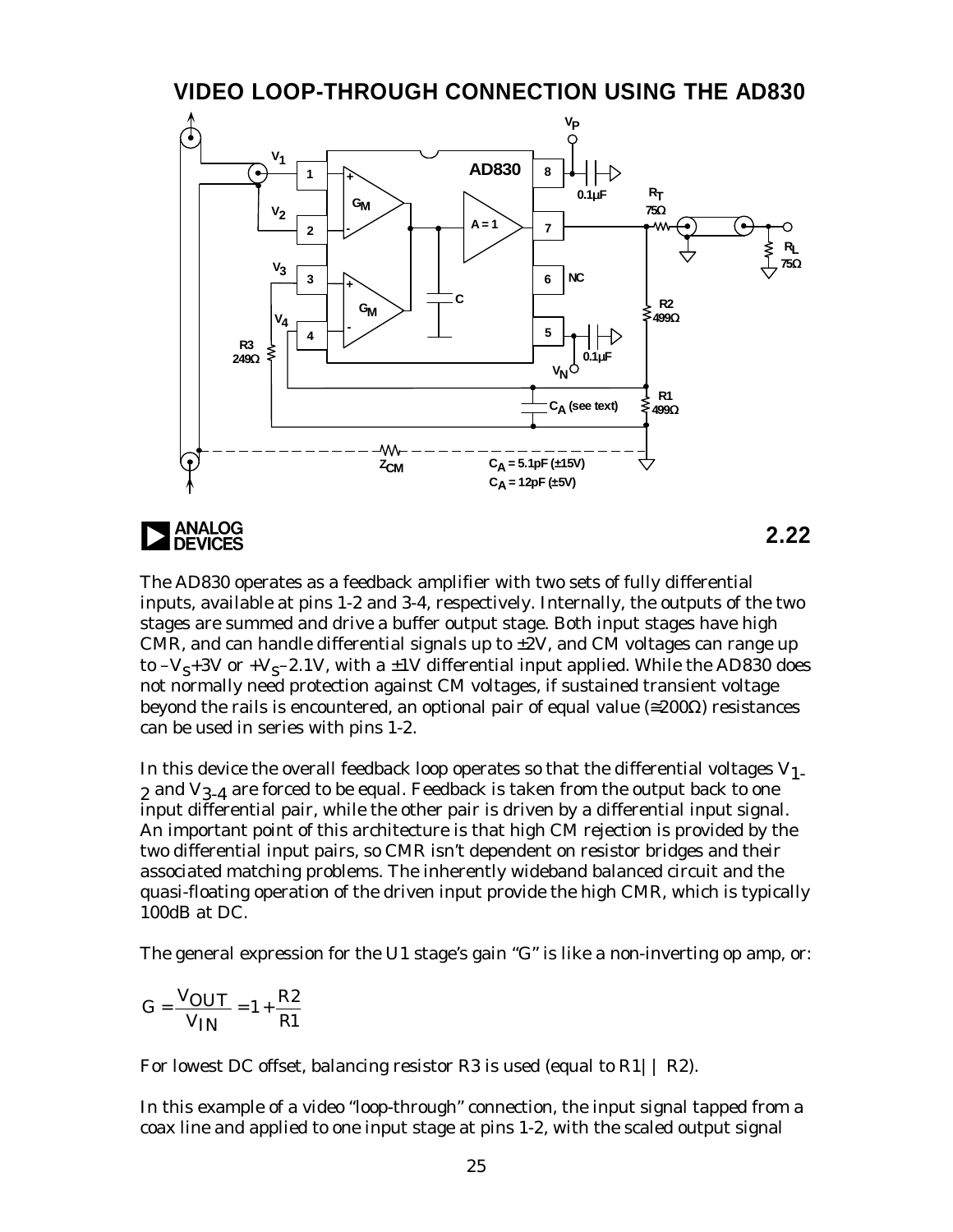tied to the second input stage between pins 3-4. With the R1-R2 feedback attenuation of 2/1, the net result is that the output of U1, is then equal to  $2\cdot V_{IN}$ , i.e., a gain of 2.

Functionally, the input and local grounds are isolated by the CMR of the AD830, which is typically 75dB at frequencies below 1MHz, 60dB at 4.43MHz, and relatively supply independent.

With the addition of an output source termination resistor  $R_T$ , this circuit has an overall loaded gain of unity at the load termination,  $R_L$ . It is a ground isolating video repeater, driving the terminated 75Ω output line, delivering a final output equal to the original input,  $V_{IN}$ .

NTSC video performance will be dependent upon supplies. Driving a terminated line as shown, the circuit has optimum video distortion levels for  $\mathrm{V}_{\mathbf{S}}$  = ±15V, where differential gain is typically 0.06%, and differential phase 0.08°. Bandwidth can be optimized by the optional 5.1pF (or 12pF) capacitor,  $C_A$ , which allows a 0.1dB bandwidth of 10MHz with ±15V operation. The differential gain and phase errors are about  $2 \times$  at  $\pm 5V$ .

## **HIGH SPEED CLAMPING AMPLIFIERS**

There are many situations where it is desirable to clamp the output of an op amp to prevent overdriving the circuitry which follows. Specially designed high speed, fast recovery clamping amplifiers offer an attractive alternative to designing external clamping/protection circuits. The AD8036/AD8037 low distortion, wide bandwidth clamp amplifiers represent a significant breakthrough in this technology. These devices allow the designer to specify a high  $(V_H)$  and low  $(V_I)$  clamp voltage. The output of the device clamps when the input exceeds either of these two levels. The AD8036/AD8037 offer superior clamping performance compared to competing devices that use output-clamping. Recovery time from overdrive is less than 5ns.

The key to the AD8036 and AD8037's fast, accurate clamp and amplifier performance is their proprietary input clamp architecture. This new design reduces clamp errors by more than 10x over previous output clamp based circuits, as well as substantially increasing the bandwidth, precision, and versatility of the clamp inputs.

Figure 2.23 is an idealized block diagram of the AD8036 connected as a unity gain voltage follower. The primary signal path comprises A1 (a 1200V/µs, 240MHz high voltage gain, differential to single-ended amplifier) and  $A2$  (a  $G=+1$  high current gain output buffer). The AD8037 differs from the AD8036 only in that A1 is optimized for closed-loop gains of two or greater.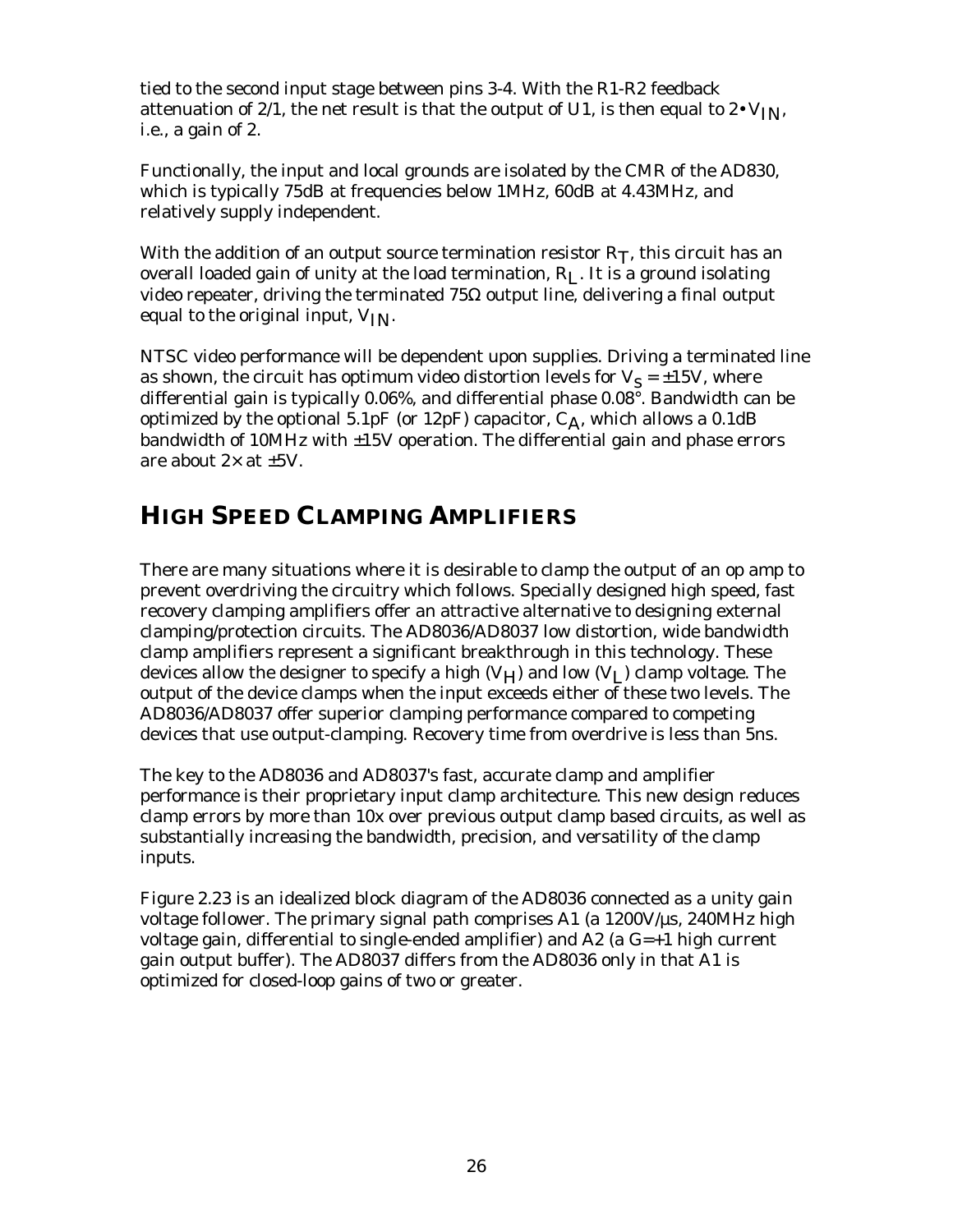## **AD8036/AD8037 CLAMP AMPLIFIER EQUIVALENT CIRCUIT**



The input clamp section is comprised of comparators  $C_H$  and  $C_L$ , which drive switch S1 through a decoder. The unity-gain buffers in series with the  $+V_{IN}$ ,  $V_{H}$ , and  $V_{L}$ inputs isolate the input pins from the comparators and S1 without reducing bandwidth or precision.

The two comparators have about the same bandwidth as A1 (240MHz), so they can keep up with signals within the useful bandwidth of the AD8036. To illustrate the operation of the input clamp circuit, consider the case where  $V_H$  is referenced to  $+1V$ ,  $V_{\text{L}}$  is open, and the AD8036 is set for a gain of  $+1$  by connecting its output back to its inverting input through the recommended  $140\Omega$  feedback resistor. Note that the main signal path always operates closed loop, since the clamping circuit only affects A1's noninverting input.

If a 0V to +2V voltage ramp is applied to the AD8036's +V<sub>IN</sub> for the connection just described,  $V_{\text{OUT}}$  should track + $V_{\text{IN}}$  perfectly up to +1V, then should limit at exactly  $+1V$  as  $+V$ <sub>IN</sub> continues to  $+2V$ .

In practice, the AD8036 comes close to this ideal behavior. As the  $+V_{IN}$  input voltage ramps from zero to 1V, the output of the high limit comparator  $C_H$  starts in the off state, as does the output of  $C_L$ . When  $+V_{IN}$  just exceeds  $V_H$  (practically, by about 18mV),  $C_H$  changes state, switching S1 from "A" to "B" reference level. Since the + input of A1 is now connected to  $V_H$ , further increases in + $V_{IN}$  have no effect on the AD8036's output voltage. The AD8036 is now operating as a unity-gain buffer for the V<sub>H</sub> input, as any variation in V<sub>H</sub>, for V<sub>H</sub> > 1V, will be faithfully produced at  $V_{\text{OUT}}$ .

Operation of the AD8036 for negative input voltages and negative clamp levels on  $V_L$  is similar, with comparator  $C_L$  controlling S1. Since the comparators see the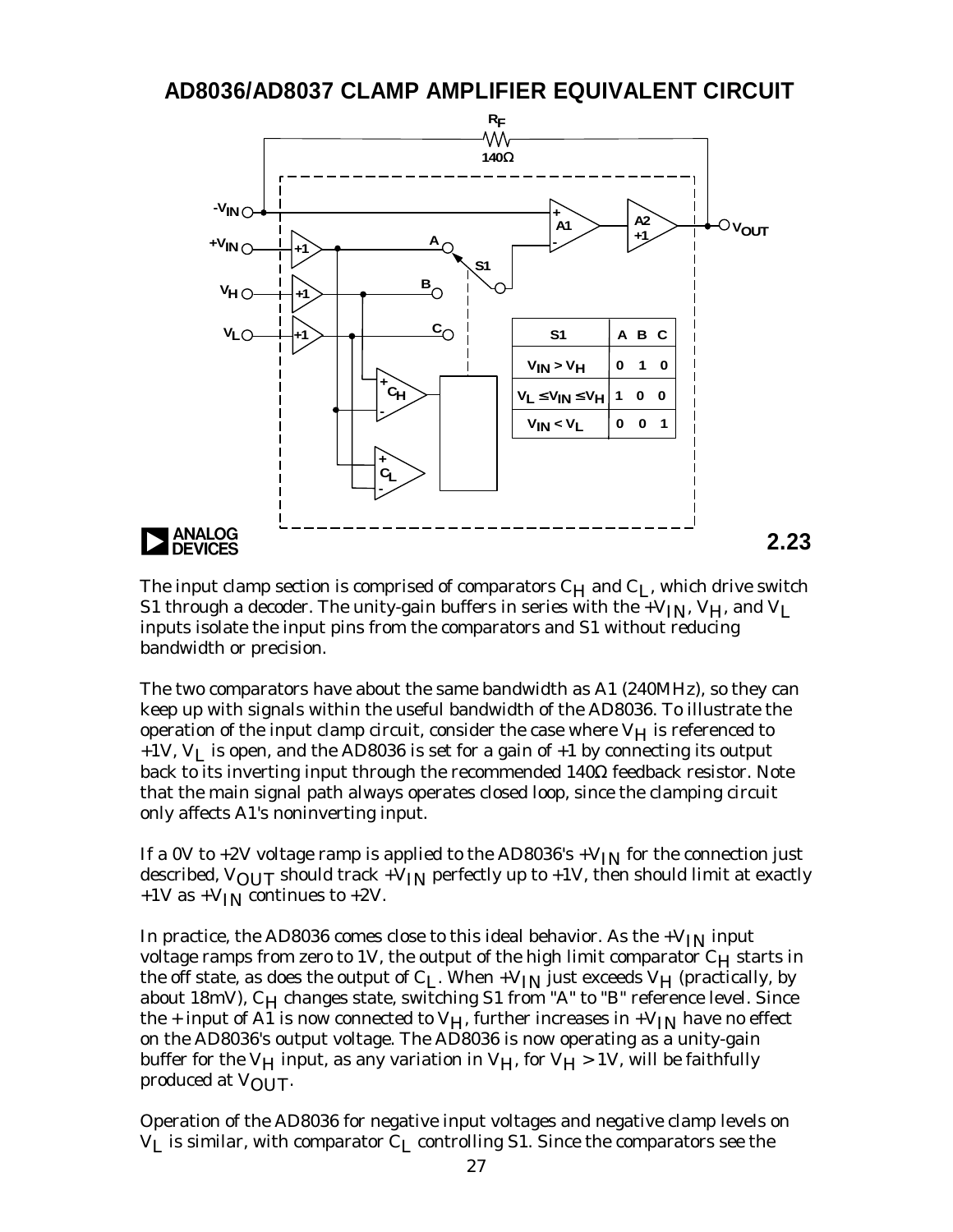voltage on the + $V_{IN}$  pin as their common reference level, the voltage  $V_H$  and  $V_L$  are defined as "High" or "Low" with respect to  $+V_{IN}$ . For example, if  $V_{IN}$  is set to zero volts, V<sub>H</sub> is open, and V<sub>L</sub> is +1V, comparator  $\overline{C}_L$  will switch S1 to  $\overline{C}$ , so the AD8036 will buffer the voltage on  $V_L$  and ignore + $V_{IN}$ .

The performance of the AD8036/AD8037 closely matches the ideal just described. The comparator's threshold extends from 60mV inside the clamp window defined by the voltages on  $V_L$  and  $V_H$  to 60mV beyond the window's edge. Switch S1 is implemented with current steering, so that A1's + input makes a continuous transition from say,  $V_{IN}$  to  $V_H$  as the input voltage traverses the comparator's input threshold from 0.9V to 1.0V for  $V_H = 1.0V$ .

The practical effect of the non-ideal operation is to soften the transition from amplification to clamping modes, without compromising the absolute clamp limit set by the input clamping circuit. Figure 2.24 is a graph of  $V_{\text{OUT}}$  versus  $V_{\text{IN}}$  for the AD8036 and a typical *output* clamp amplifier. Both amplifiers are set for G=+1 and  $V_{H} = +1V$ .







The worst case error between  $V_{\text{OUT}}$  (ideally clamped) and  $V_{\text{OUT}}$  (actual) is typically 18mV times the amplifier closed-loop gain. This occurs when  $V_{IN}$  equals  $V_H$  (or  $V_L$ ). As  $V_{IN}$  goes above and/or below this limit,  $V_{OUT}$  will stay within 5mV of the ideal value.

In contrast, the output clamp amplifier's transfer curve typically will show some compression starting at an input of 0.8V, and can have an output voltage as far as 200mV over the clamp limit. In addition, since the output clamp causes the amplifier to operate open-loop in the clamp mode, the amplifier's output impedance will increase, potentially causing additional errors, and the recovery time is significantly longer.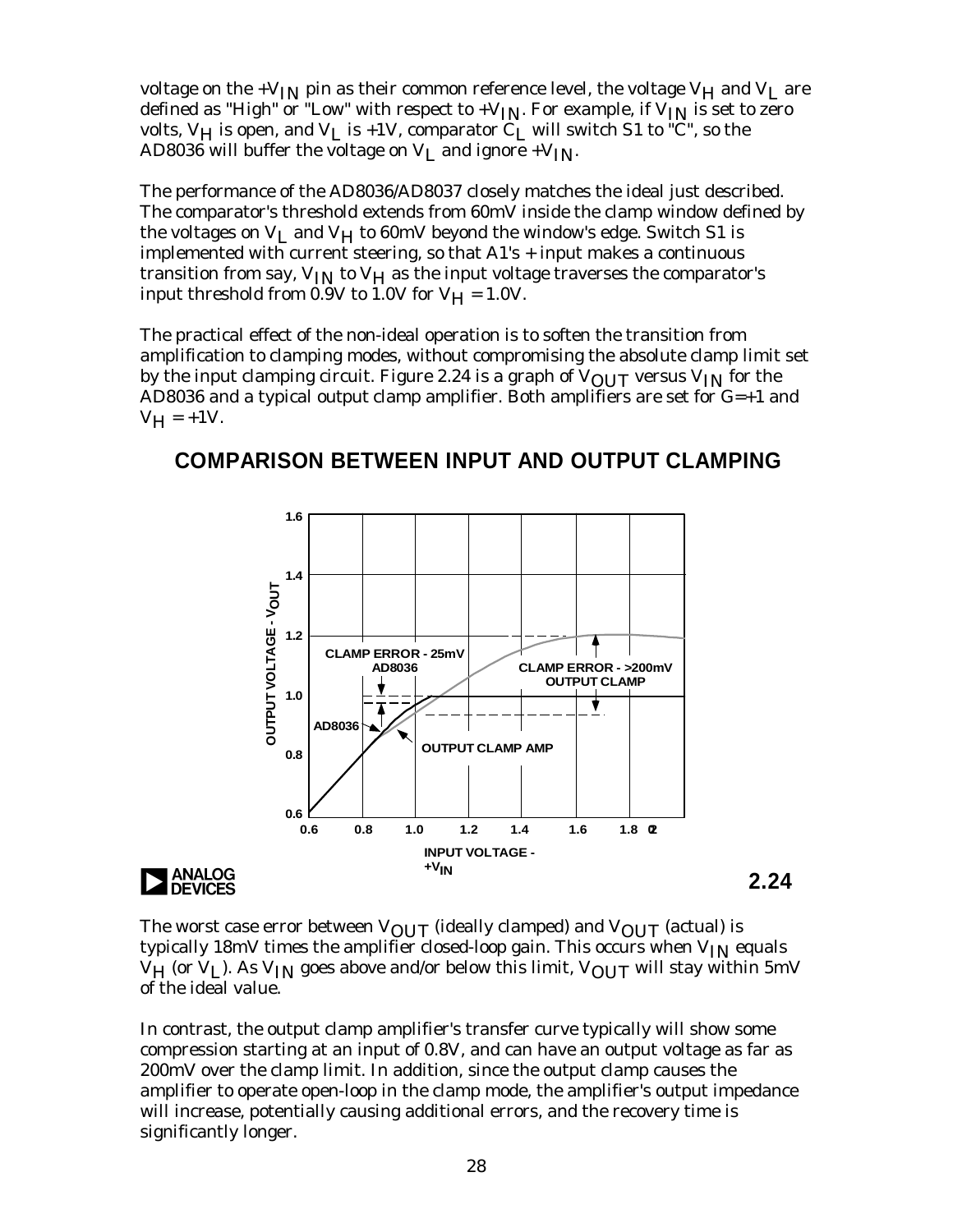It is important that a clamped amplifier such as the AD8036/AD8037 maintain low levels of distortion when the input signals approach the clamping voltages. Figure 2.25 shows the second and third harmonic distortion for the amplifiers as the output approaches the clamp voltages. The input signal is 20MHz, the output signal is 2V peak-to-peak, and the output load is  $100\Omega$ .

Recovery from step voltage which is two times over the clamping voltage is shown in Figure 2.26. The input step voltage starts at +2V and goes to 0V (left-hand traces on scope photo). The input clamp voltage  $(V_H)$  is set at +1V. The right-hand trace shows the output waveform. The key specifications for the AD8036/AD8037 clamped amplifiers are summarized in Figure 2.27.



#### **AD8036/AD8037 DISTORTION NEAR CLAMPING REGION, OUTPUT = 2V p-p, LOAD = 100**Ω**, f = 20MHz**



**2.25**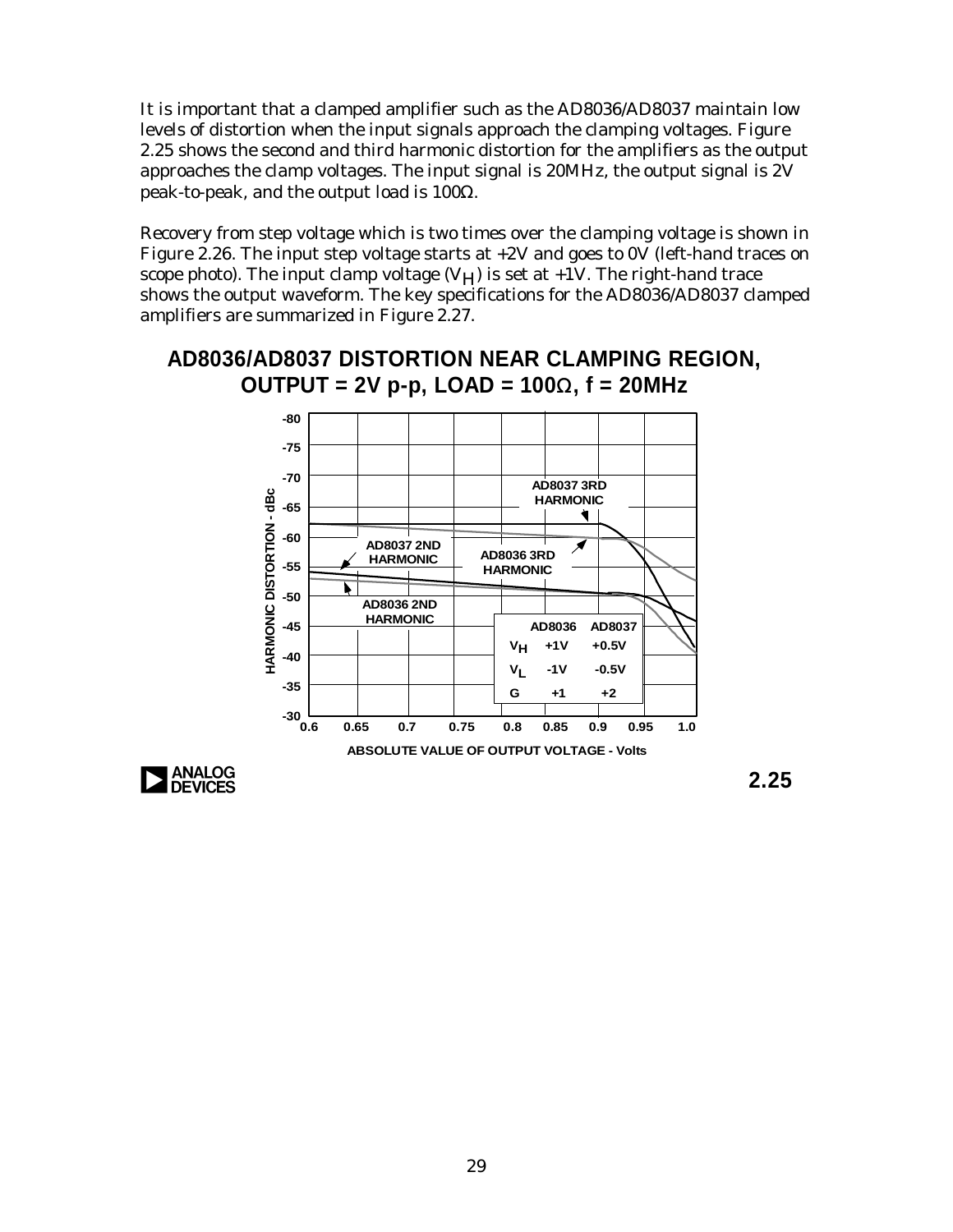## **AD8036/AD8037 OVERDRIVE (2x) RECOVERY**



Figure 2.28 shows the AD9002 8-bit, 125MSPS flash converter driven by the AD8037 (240MHz bandwidth) clamping amplifier. The clamp voltages on the AD8037 are set to +0.55 and **–**0.55V, referenced to the ±0.5V input signal, with the external resistive dividers. The AD8037 also supplies a gain of two, and an offset of  $-1V$  (using the AD780 voltage reference), to match the 0 to  $-2V$  input range of the AD9002 flash converter. The output signal is clamped at +0.1V and –2.1V. This multi-function clamping circuit therefore performs several important functions as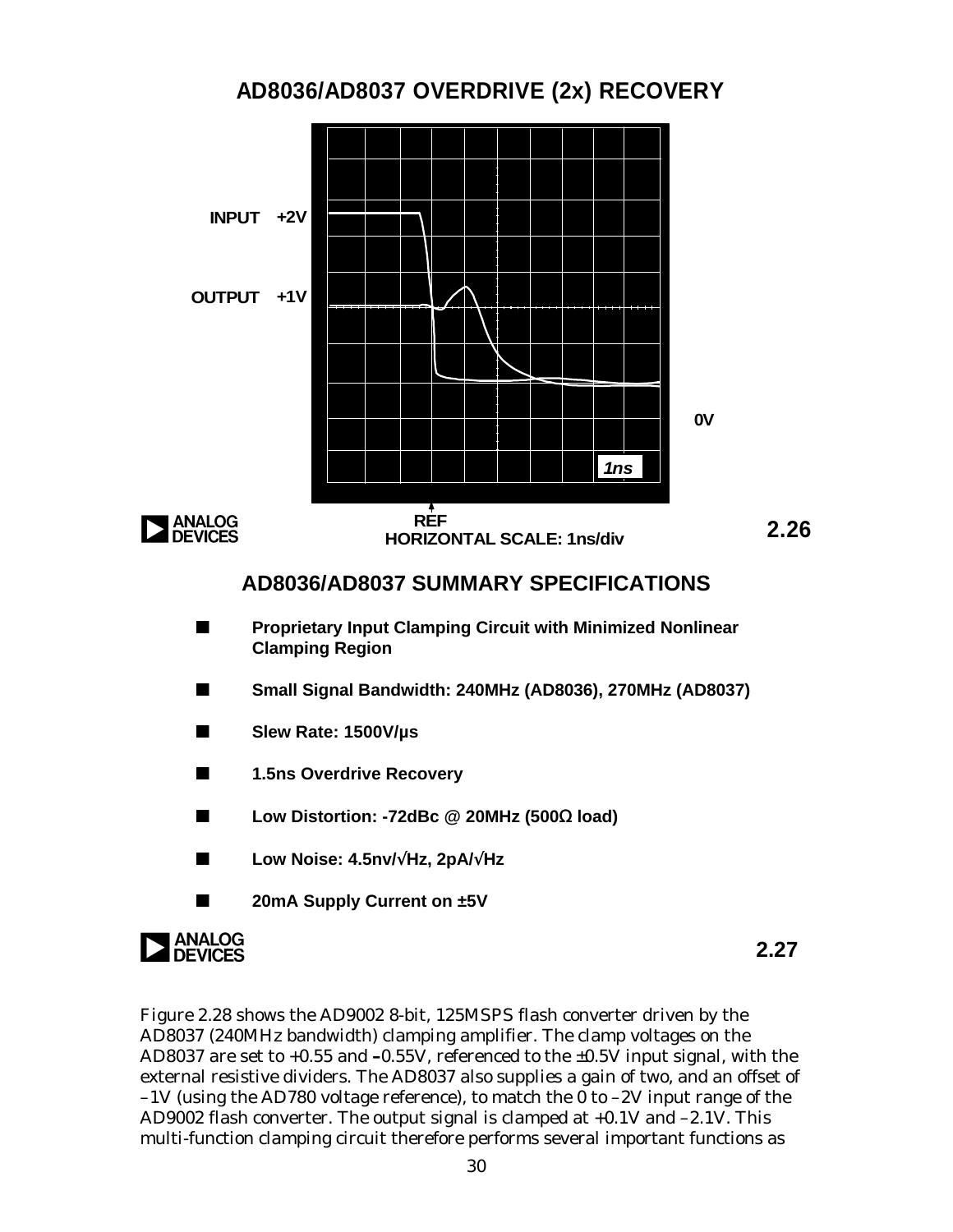well as preventing damage to the flash converter which occurs if its input exceeds +0.5V, thereby forward biasing the substrate diode. The 1N5712 Schottky diode adds further protection during power-up.



The feedback resistor,  $R2 = 301\Omega$ , is selected for optimum bandwidth per the data sheet recommendation. For a gain of two, the parallel combination of R1 and R3 must also equal R2:

 $R1 \cdot R$  $R1 + R$  $\frac{1 \cdot R3}{1 \cdot R3} = R$  $1 + R3$  $\frac{R3}{R^2} = R2 = 301$ +  $=$  R2 = 301 $\Omega$ (nearest 1% standard resistor value).

In addition, the Thevenin equivalent output voltage of the AD780 +2.5V reference and the R3/R1 divider must be  $+1V$  to provide the  $-1V$  offset at the output of the AD8037.

 $2.5 \cdot R1$  $1 + R3$  $\frac{.5 \cdot R1}{.} = 1$ +  $rac{R1}{R}$  $R1 + R$ volt

Solving the equations yields R1 =  $499\Omega$ , R3 =  $750\Omega$  (using the nearest 1% standard resistor values).

Other input and output voltages ranges can be accommodated by appropriate changes in the external resistors.

Further examples of applications of these fast clamping op amps are given in Reference 9.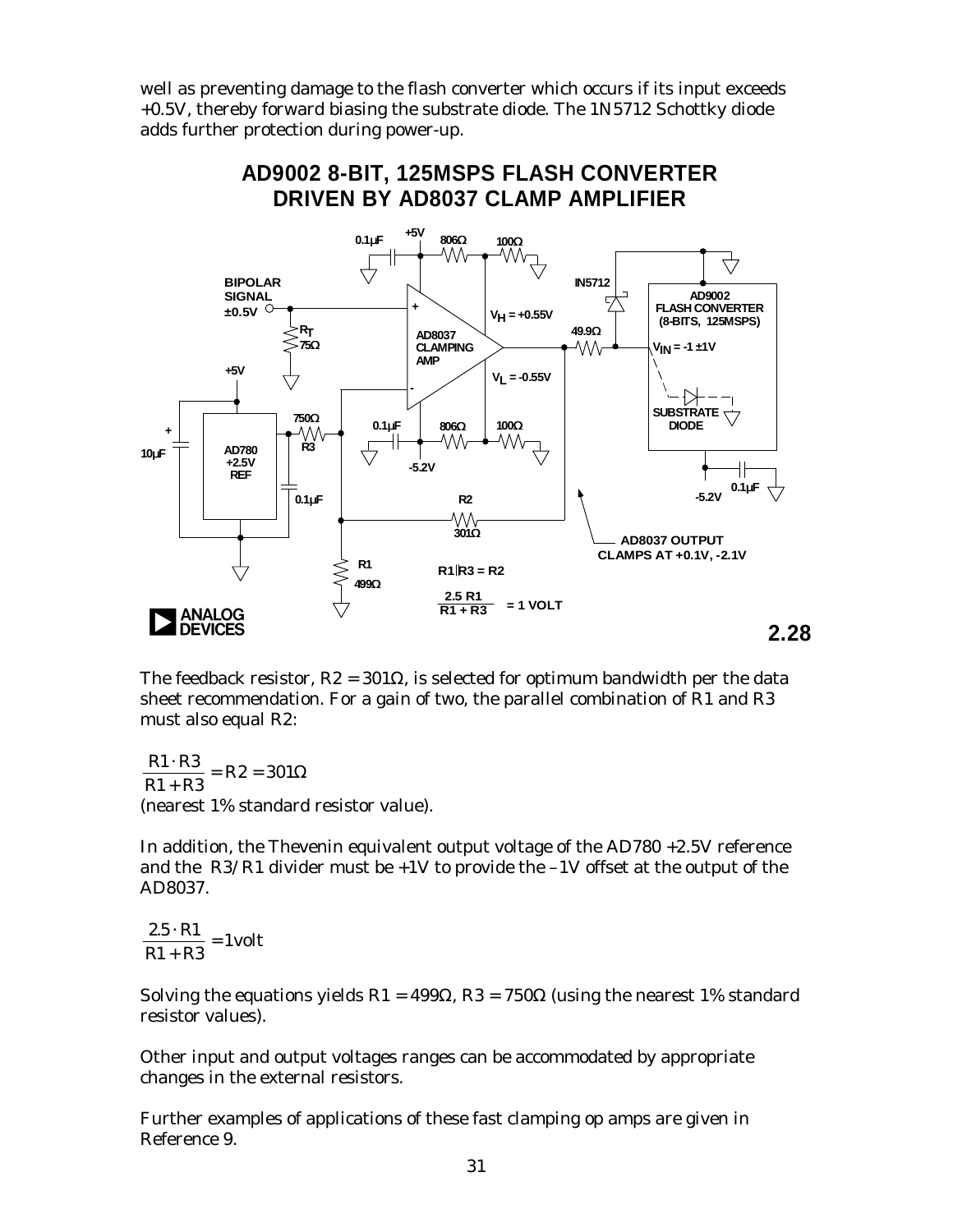## **SINGLE-SUPPLY/RAIL-TO-RAIL CONSIDERATIONS**

The market is driving high speed amplifiers to operate at lower power on lower supply voltages. High speed bipolar processes, such as Analog Devices' CB and XFCB, are basically 12V processes, and circuits designed on these processes are generally limited to ±5V power supplies (or less). This is ideal for high speed video, IF, and RF signals, which rarely exceed 5V peak-to-peak.

The emphasis on low power, battery-operated portable communications and instrumentation equipment has brought about the need for ICs which operate on single +5V, and +3V, and lower supplies. The term *single-supply* has various implications, some of which are often further confused by marketing hype.

There are many obvious reasons for lower power dissipation, such as the ability to function without fans, reliability issues, etc. There are, therefore, many applications for single-supply devices other than in systems which have only one supply voltage. For example, the lower power dissipation of a single-supply ADC may be the reason for its selection, rather than the fact that it requires just one supply.

There are also systems which truly operate on a single power supply. In such cases, it can often be difficult to maintain DC coupling from a transducer all the way through to the ADC. In fact, AC coupling is often used in single-supply systems, with DC restoration preceding the ADC. This may be required to prevent the loss of dynamic range which would otherwise occur because of the need to provide adequate headroom to an AC coupled signal of arbitrary duty cycle. In the AC-coupled portions of such systems, a "false-ground" is often created, usually centered between the rails.

There are other disadvantages associated with lower power supply voltages. Signal swings are limited, therefore high-speed single-supply circuits tend to be more sensitive to corruption by wideband noise, etc. The single-supply op amp and ADC usually utilize the same power bus that supplies the digital circuits, making proper filtering and decoupling extremely critical.

In order to maximize the signal swing in single-supply circuits, it is desirable that a high speed op amp utilize as much of the supply range as possible on both the input and output. Ideally, a true *rail-to-rail* input op amp has an input common-mode range that includes both supply rails, and an output range which does likewise. This makes for some interesting tradeoffs and compromises in the circuit design of the op amp.

In many cases, an op amp may be fully specified for both dual ±5V and single-supply operation but neither its input nor its output can actually swing closer than about 1V to either supply rail. Such devices must be used in applications where the input and output common-mode restrictions are not violated. This generally involves offsetting the inputs using a false ground reference scheme.

To summarize, there are many tradeoffs involved in single-supply high-speed designs. In many cases, using devices specified for operation on +5V, but without true rail inclusive input/output operation can give good performance. Amplifiers are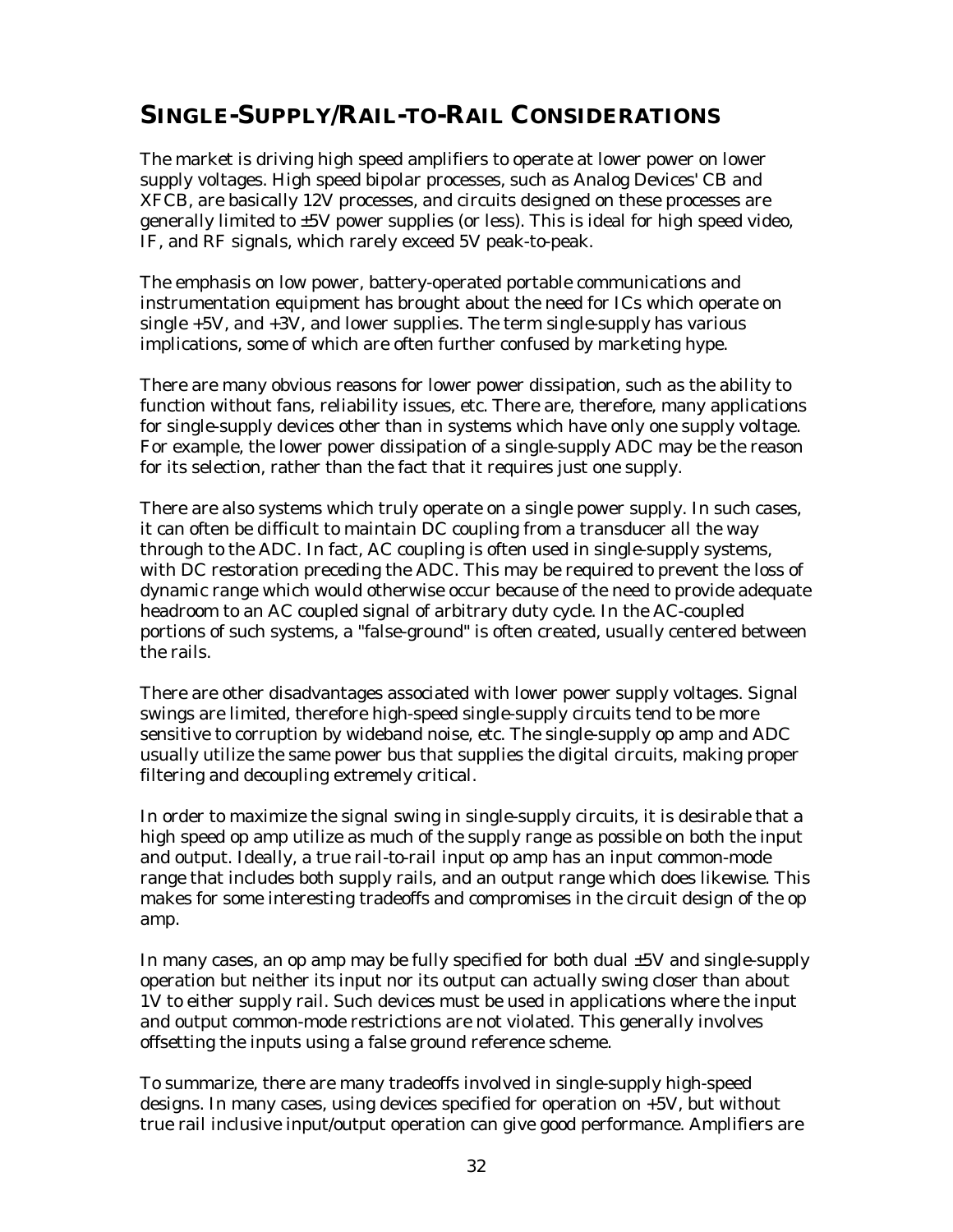also becoming available that are true single supply rail-to-rail devices. Understanding single-supply rail-to-rail input and output limitations is easy if you understand a few basics about the circuitry inside the op amp. We shall consider input and output stages separately.

## **HIGH SPEED SINGLE SUPPLY AMPLIFIERS**

- **n** Single Supply Offers:
	- ◆ Lower Power
	- u **Battery Operated Portable Equipment**
	- **Simplifies Power Supply Requirements (one voltage)**

#### **n** Design Tradeoffs:

- **Limited Signal Swings Increase Sensitivity to Noise**
- **Usually Share Noisy Digital Power Supply**
- **DC Coupling Throughout is Difficult**
- **Rail-to-Rail Input and Output Increases Signal Swing, but not Required in All Applications**
- **Many Op Amps Specified for Single Supply, but do not have Rail-to-Rail Inputs or Outputs**



**2.29**

There is some demand for high-speed op amps whose input common-mode voltage includes both supply rails. Such a feature is undoubtedly useful in some applications, but engineers should recognize that there are relatively few applications where it is absolutely essential. These should be carefully distinguished from the many applications where common-mode range *close* to the supplies or one that includes one of the supplies is necessary, but input rail-to-rail operation is not.

In many single-supply applications, it is required that the input go to only one of the supply rails (usually ground). Amplifiers which will handle zero-volt inputs are relatively easily designed using PNP differential pairs (or N-channel JFET pairs) as shown in Figure 2.30 (circuit used in the AD8041, AD8042, AD8044). The input common-mode range of such an op amp extends from about 200mV below the negative supply to within about 1V of the positive supply. If the stage is designed with N-channel JFETs (AD820/AD822/AD823/AD824), the input common-mode range would also include the negative rail.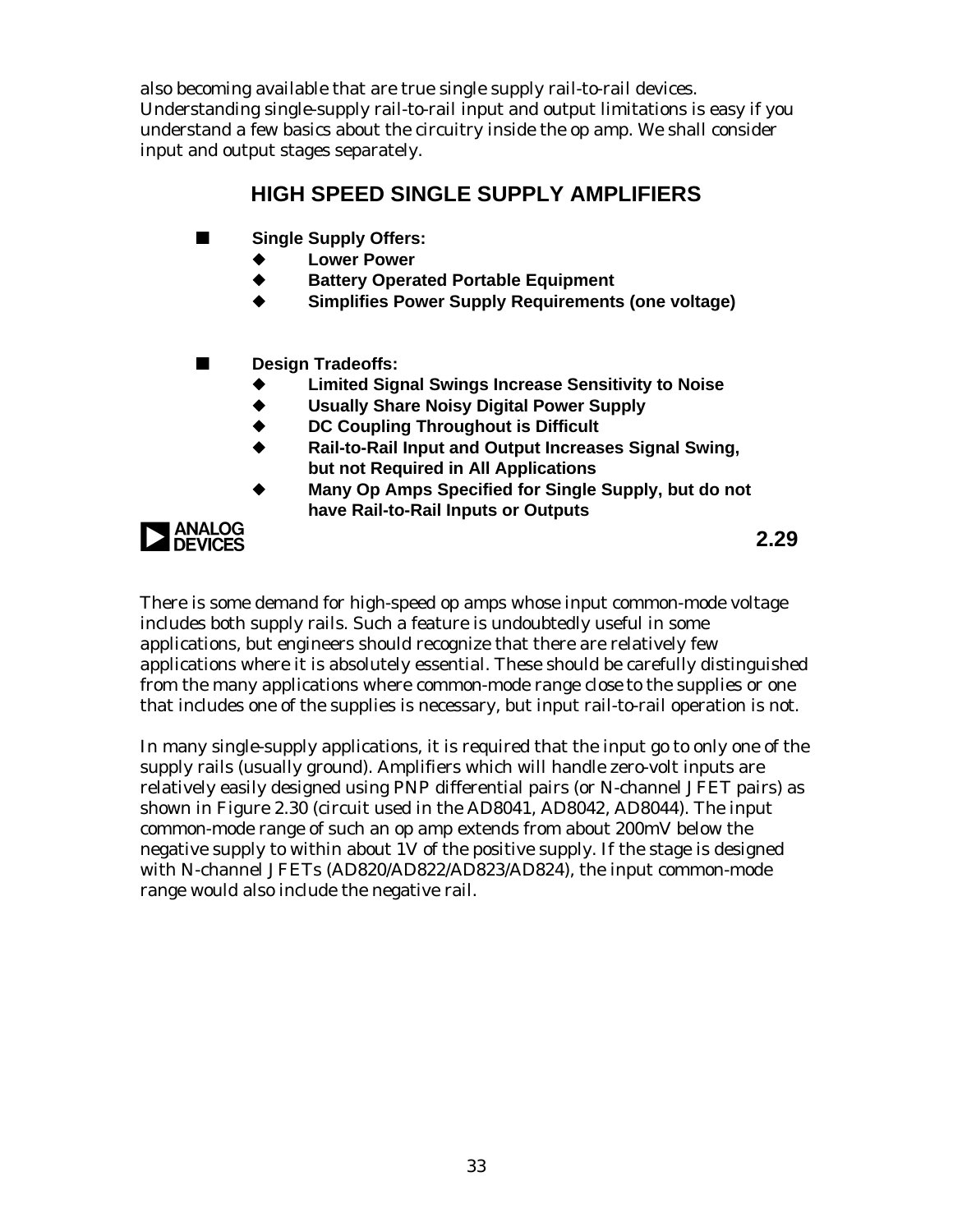## **OP90 AND OPX93 INPUT STAGE ALLOWS INPUT TO GO TO THE NEGATIVE RAIL**



The input stage could also be designed with NPN transistors (or P-channel JFETs), in which case the input common-mode range would include the positive rail and to within about 1V of the negative rail; however, this requirement typically occurs in applications such as high-side current sensing, a low-frequency measurement application. The OP282/OP482 input stage uses the P-channel JFET input pair whose input common-mode range includes the positive rail.

True rail-to-rail input stages require two long-tailed pairs (see Figure 2.31), one of NPN bipolar transistors (or N-channel JFETs), the other of PNP transistors (or N-channel JFETs). These two pairs exhibit *different* offsets and bias currents, so when the applied input common-mode voltage changes, the amplifier input offset voltage and input bias current does also. In fact, when both current sources (I1 and I2) remain active throughout the entire input common-mode range, amplifier input offset voltage is the *average* offset voltage of the NPN pair and the PNP pair. In those designs where the current sources are alternatively switched off at some point along the input common-mode voltage, amplifier input offset voltage is dominated by the PNP pair offset voltage for signals near the negative supply, and by the NPN pair offset voltage for signals near the positive supply.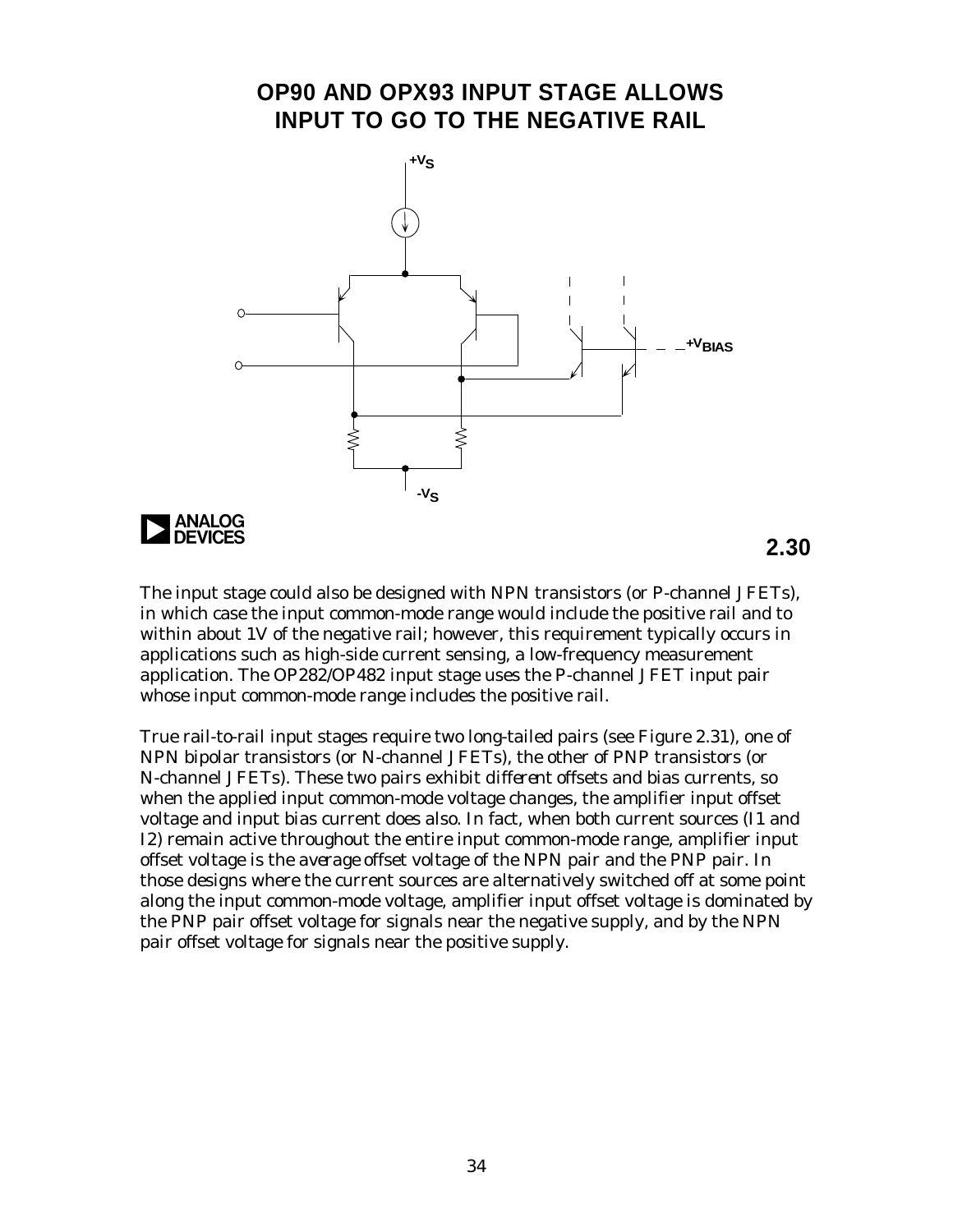#### **RAIL-TO-RAIL INPUT STAGE TOPOLOGY**



Amplifier input bias current, a function of transistor current gain, is also a function of the applied input common-mode voltage. The result is relatively poor commonmode rejection (CMR), and a changing common-mode input impedance over the common-mode input voltage range, compared to familiar dual-supply devices. These specifications should be considered carefully when choosing a rail-rail input op amp, especially for a non-inverting configuration. Input offset voltage, input bias current, and even CMR may be quite good over *part* of the common-mode range, but much worse in the region where operation shifts between the NPN and PNP devices and vice versa.

True rail-to-rail amplifier input stage designs must transition from one differential pair to the other differential pair somewhere along the input common-mode voltage range. Devices like the AD8031/AD8032 (specified for  $\pm 5V$ ,  $\pm 5V$ ,  $\pm 3V$ , and  $\pm 2.5V$ ) have a common-mode crossover threshold at approximately 1V below the positive supply. The PNP differential input stage is active from about 200mV below the negative supply to within about 1V of the positive supply. Over this common-mode range, amplifier input offset voltage, input bias current, CMR, input noise voltage/current are primarily determined by the characteristics of the PNP differential pair. At the crossover threshold, however, amplifier input offset voltage becomes the average offset voltage of the NPN/PNP pairs and can change rapidly. Also, amplifier bias currents, dominated by the PNP differential pair over most of the input common-mode range, change polarity and magnitude at the crossover threshold when the NPN differential pair becomes active.

Applications which require true rail-rail inputs should therefore be carefully evaluated, and the amplifier chosen to ensure that its input offset voltage, input bias current, common-mode rejection, and noise (voltage and current) are suitable.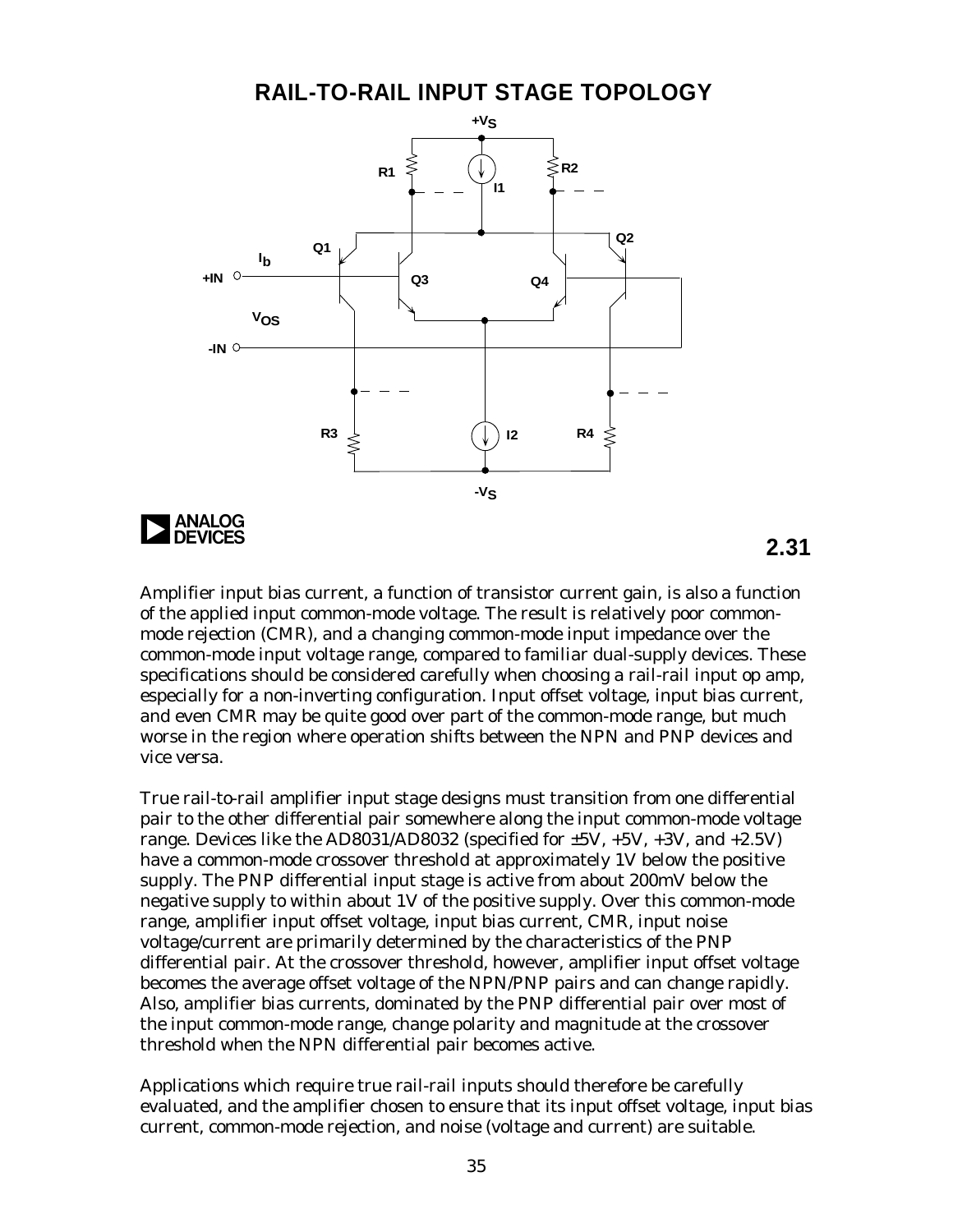Figure 2.32 shows two typical high-speed op amp output stages. The emitterfollower stage is widely used, but its output voltage range is limited to within about 1V of either supply voltage. This is sufficient for many applications, but the common-emitter stage (used in the AD8041/8042/8044/8031/8032 and others) allows the output to swing to within the transistor saturation voltage,  $V_{\text{CE}}(SAT)$ , of the rails. For small amounts of load current (less than 100µA), the saturation voltage may be as low as 5 to 20mV, but for higher load currents, the saturation voltage can increase to several hundred millivolts (for example, 500mV at 50mA). This is illustrated in Figure 2.33 for the AD8042 (zero-volts in, rail-to-rail output). The solid curves show the output saturation voltage of the PNP transistor (output sourcing current), and the dotted curves the NPN transistor (sinking current). The saturation voltage increases with increasing temperature as would be expected.

#### **HIGH SPEED SINGLE SUPPLY OP AMP OUTPUT STAGES**



**+VS OUTPUT OUTPUT**↷ **-VS -VS**

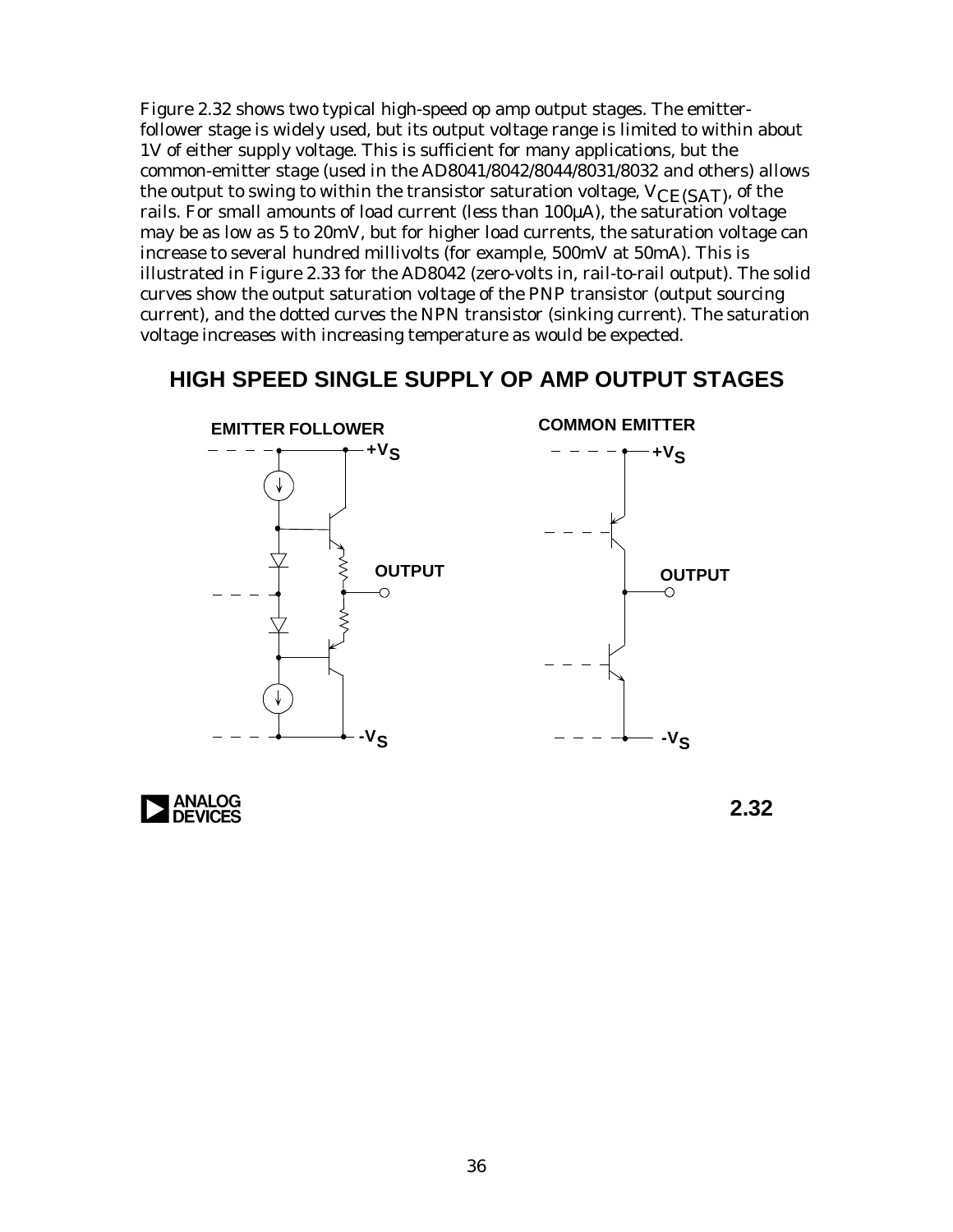

**AD8042 OUTPUT SATURATION VOLTAGE**



An output stage constructed of CMOS FETs can provide true rail-to-rail performance, but only under no-load conditions, and in much lower frequency amplifiers. If the output must source or sink current, the output swing is reduced by the voltage dropped across the FETs internal "on" resistance (typically 100 $\Omega$ ).

## **SINGLE SUPPLY OP AMP APPLICATIONS**

The following section illustrates a few applications of op amps in single-supply circuits. All of the op amps are fully specified for both  $\pm 5V$  and  $\pm 5V$  (and  $\pm 3V$  where the design supports it). Both rail-to-rail and non-rail-to-rail applications are shown.

#### **A Single-Supply 10-bit 20MSPS ADC Direct-Coupled Driver Using the AD8011**

The circuit in Figure 2.34 shows the AD8011 op amp driving the AD876 10-bit, 20MSPS ADC in a direct-coupled application. The input and output common-mode voltage of the AD8011 must lie between approximately +1 and +4V when operating on a single +5V supply. The input range of the AD876 is 2V peak-to-peak centered around a common-mode value of +2.6V, well within the output voltage range of the AD8011. The upper and lower range setting voltages are +1.6V and +3.6V and are supplied externally to the AD876. They are easily derived from a resistor divider driven by a reference such as the REF198 (+4.096V). The two taps on the resistor divider should be buffered using precision single-supply op amps such as the AD822 (dual).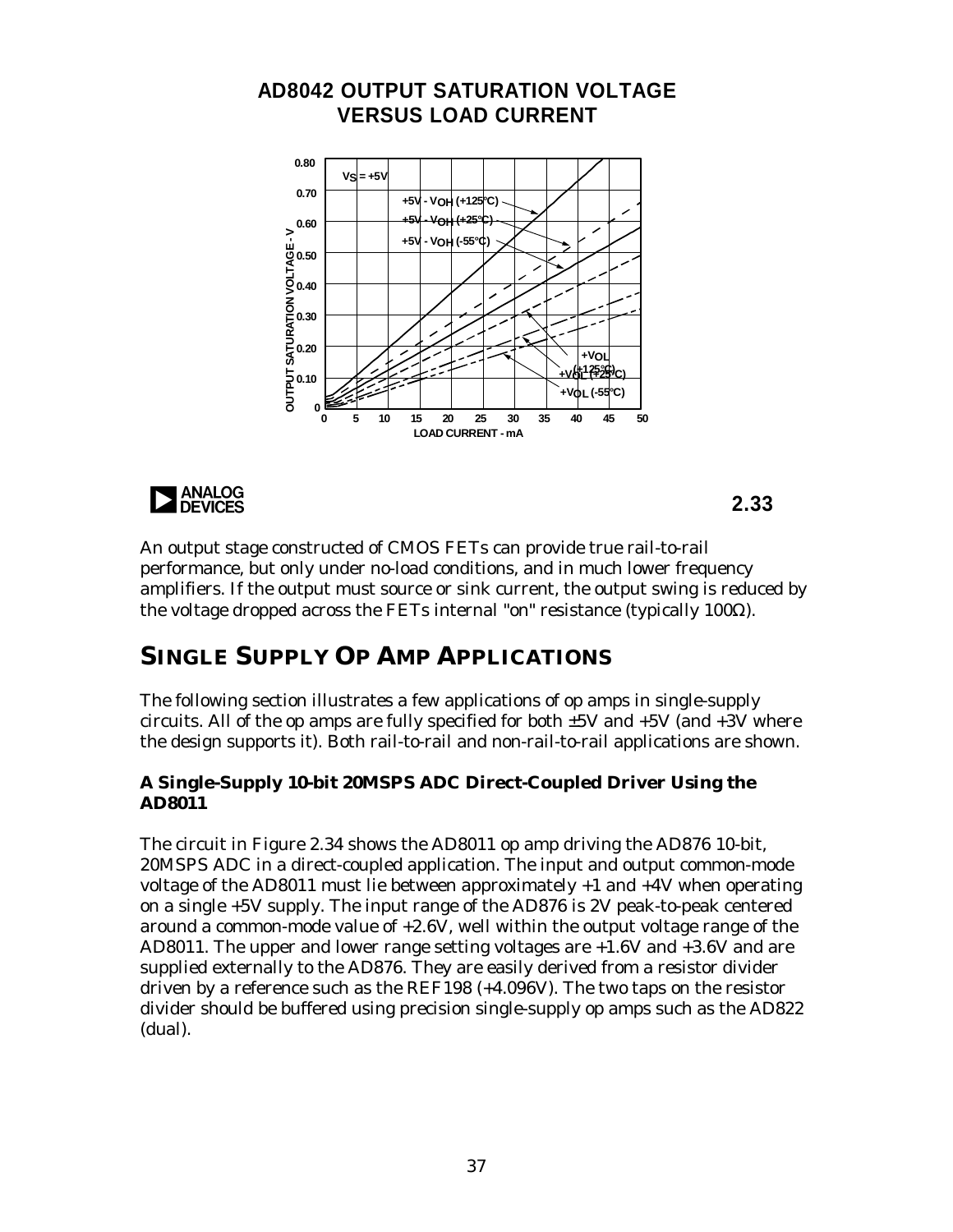#### **DC COUPLED SINGLE SUPPLY DRIVER FOR AD876 10-BIT, 20MSPS ADC**



The source is represented as a 2V video signal referenced to ground. (The equivalent of a current generator of 0 to 27mA in parallel with the  $75\Omega$  source resistor. The termination resistor,  $R_T$ , is selected such that the parallel combination of  $R_T$  and R1 is 75Ω. The peak-to-peak swing at the termination resistor is 1V, so the AD8011 must supply a gain of two.

The non-inverting input of the AD8011 is biased to a common-mode voltage of +1.6V (well within it's allowable common-mode range). R3 is calculated as follows:

When the source voltage is zero-volts, there is a current of 3.0mA flowing through R1 (499 $\Omega$ ) and into 40.6 $\Omega$  to ground (the equivalent parallel combination of the 75 $\Omega$ source and the 88.7Ω termination resistor is 40.6Ω). The output of the AD8011 should be +3.6V under these conditions. This means that 2mA must flow through R2. Therefore R3 (connected to the +3.6V source) must supply 1.0mA into the summing junction  $(+1.6V)$ , and therefore its value must be 2000 $\Omega$ .

The input of the AD876 has a series MOSFET switch that turns on and off at the sampling frequency. This MOSFET is connected to a hold capacitor internal to the device. The on impedance of the MOSFET is about 50Ω, while the hold capacitor is about 5pF.

In a worst case condition, the input voltage to the AD876 will change by a full-scale value (2V) in one sampling cycle. When the input MOSFET turns on, the output of the op amp will be connected to the charged hold capacitor through the series resistance of the MOSFET. Without any other series resistance, the instantaneous current that flows would be 40mA. This causes settling problems for the op amp.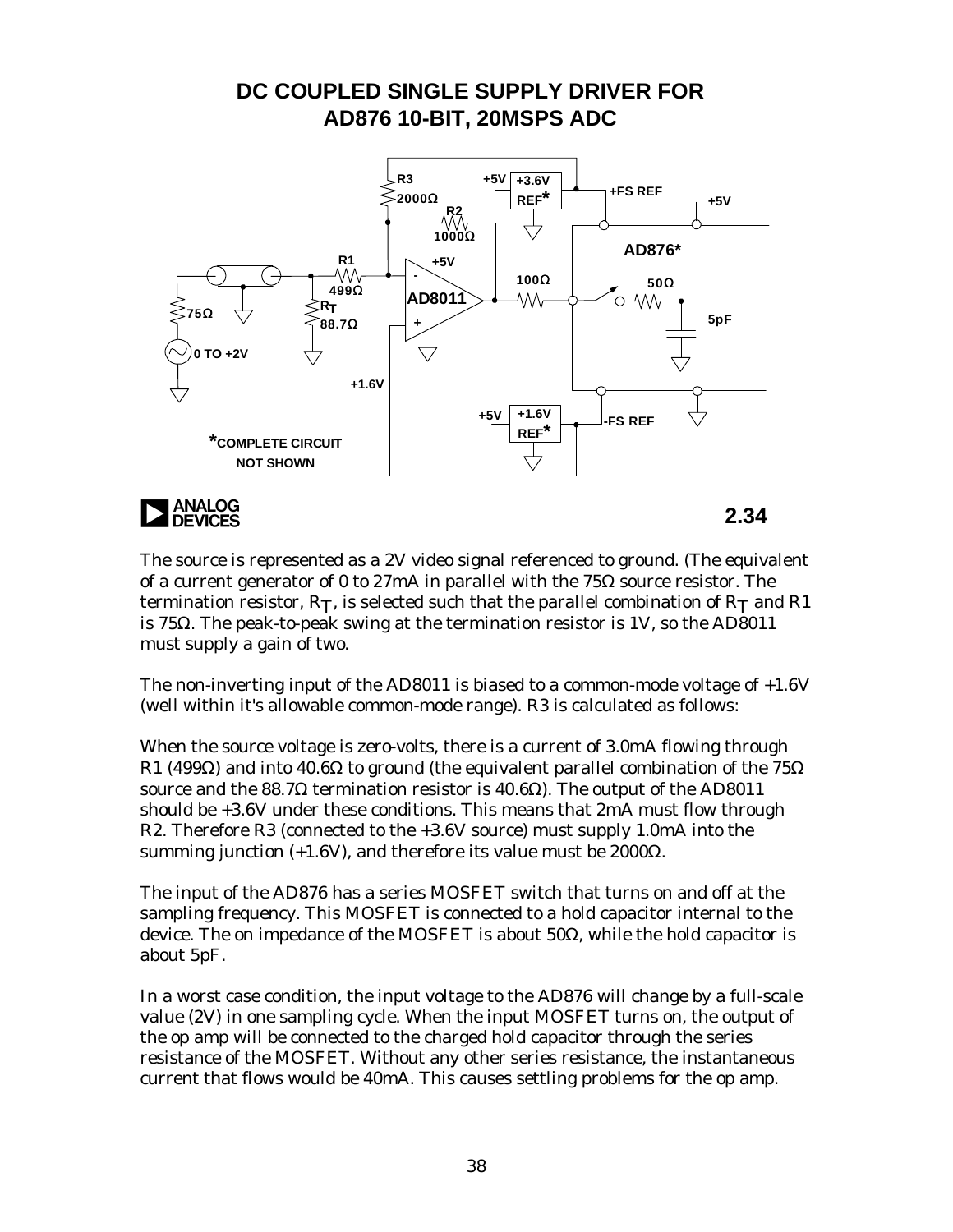The series 100 $\Omega$  resistor limits the instantaneous current to about 13mA. This resistor cannot be made too large, or the high frequency performance will be affected. In practice, the optimum value is often determined experimentally.

The sampling MOSFET of the AD876 is closed for half of each cycle (25ns when sampling at 20MSPS). Approximately 7 time constants are required for settling to 10 bits. The series 100Ω resistor along with the 50Ω on resistance and the 5pF hold capacitor form a time constant of about 750ps. These values leave a comfortable margin for settling. Overall, the AD8011 provides adequate buffering for the AD876 ADC without introducing distortion greater than that of the ADC itself.

#### **A 10-Bit, 40MSPS ADC Low-Distortion Single-Supply ADC Driver Using the AD8041 Op Amp**

A DC coupled application which requires the rail-to-rail output capability of the AD8041 is shown in Figure 2.35 as a driver for the AD9050 10-bit, 40MSPS singlesupply ADC. The input range of the AD9050 is 1V p-p centered around +3.3V. The maximum input signal is therefore +3.8V. The non-inverting input of the AD8041 is driven with a common-mode voltage of +1.65V which is derived from the unused differential input of the AD9050. This allows the op amp to act as a level shifter for the ground-referenced bipolar input 1V p-p signal, with unity gain as determined by the 1kΩ resistors, R1 and R2.



#### **DC COUPLED SINGLE-SUPPLY DRIVER FOR AD9050 10-BIT, 40MSPS ADC**

# | ANALOG<br>| DEVICES

**2.35**

Op amps with complementary emitter follower outputs such as the AD8011 (operating on +5V) generally will exhibit high frequency distortion for sinewaves with full-scale amplitudes of  $1V$  p-p centered at  $+3.3V$ . Because of its common emitter output stage, however, the AD8041 is capable of driving the AD9050, while maintaining a distortion floor of greater than 66dB with a 4.9MHz fullscale input (see Figure 2.36).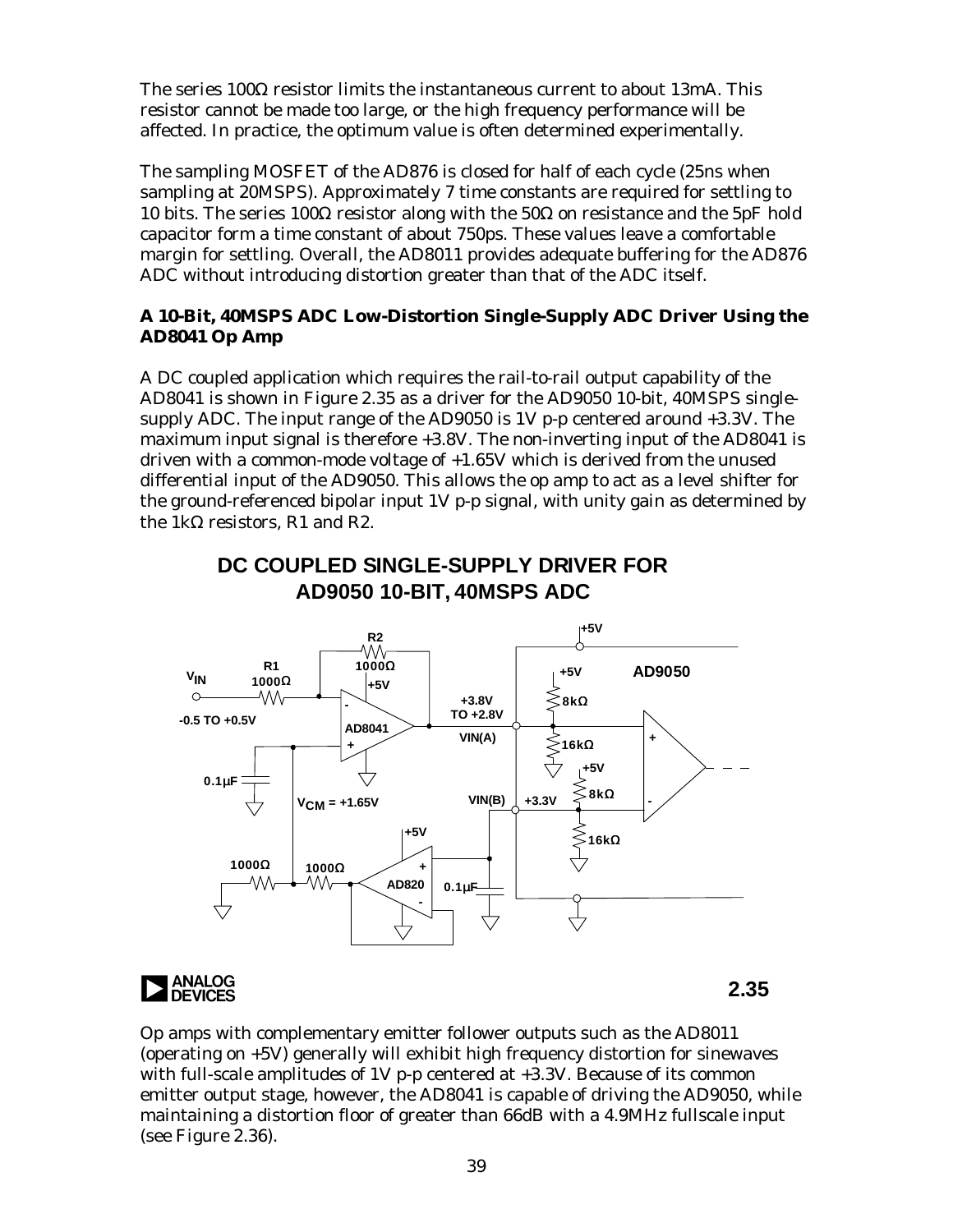#### **FFT OUTPUT OF AD9050 CIRCUIT WITH 4.9MHz INPUT AND 40MSPS SAMPLING FREQUENCY**





#### **Single-Supply RGB Buffer**

Op amps such as the AD8041/AD8042/ and AD8044 can provide buffering of RGB signals that include ground while operating from a single +3V or +5V supply. The signals that drive an RGB monitor are usually supplied by current output DACs that operate from a single +5V supply. Examples of such are triple video DACs like the ADV7120/21/22 from Analog Devices.

During the horizontal blanking interval, the current output of the DACs goes to zero, and the RGB signals are pulled to ground by the termination resistors. If more than one RGB monitor is desired, it cannot simply be connected in parallel because it will provide an additional termination. Therefore, buffering must be provided before connecting a second monitor.

Since the RGB signals include ground as part of their dynamic output range, it has previously been required to use a dual supply op amp to provide this buffering. In some systems, this is the only component that requires a negative supply, so it can be quite inconvenient to incorporate this multiple monitor feature.

Figure 2.37 shows a diagram of one channel of a single supply gain-of-two buffer for driving a second RGB monitor. No current is required when the amplifier output is at ground. The termination resistor at the monitor helps pull the output down at low voltage levels.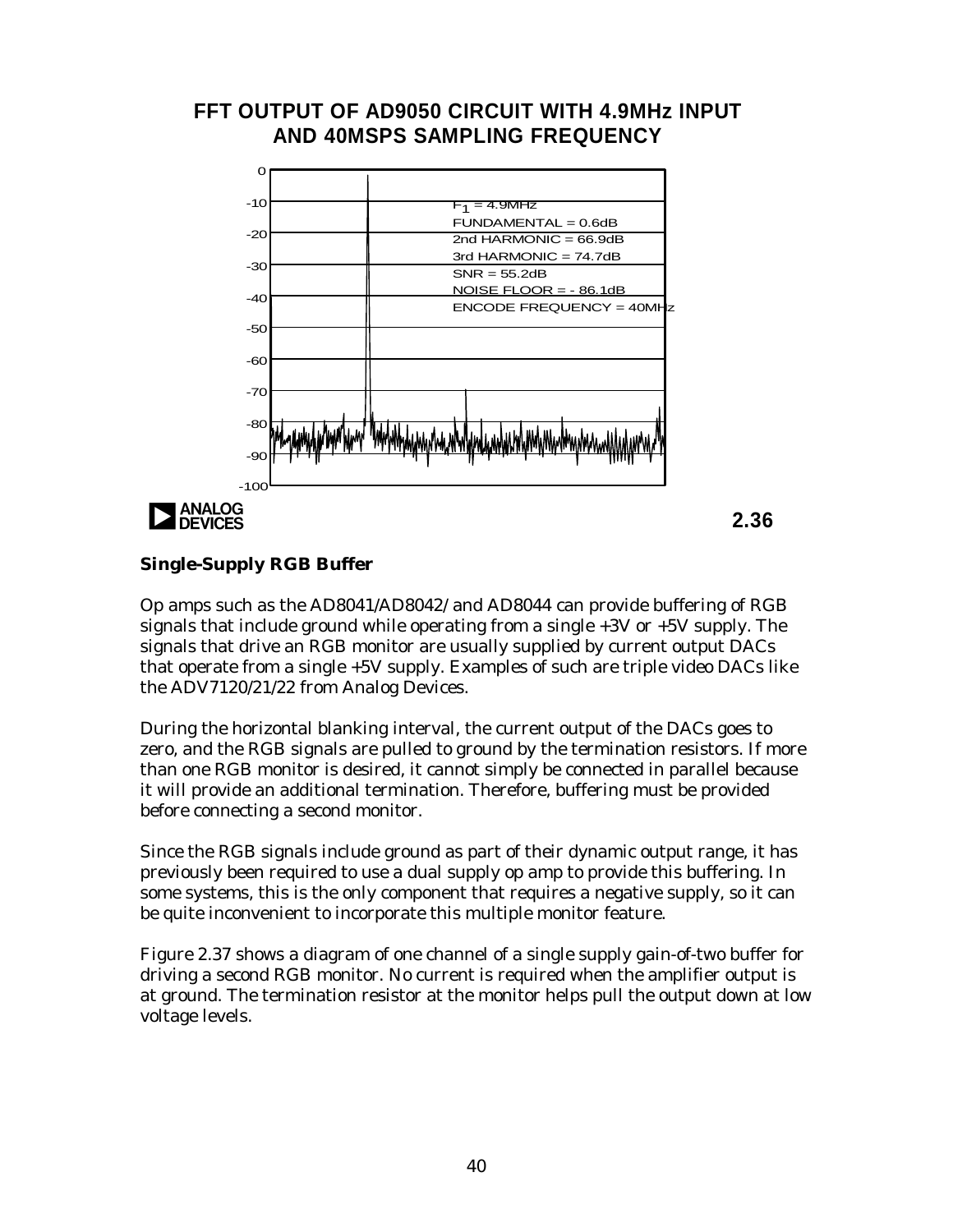## **SINGLE SUPPLY RGB BUFFER OPERATES ON +3V OR +5V**



**ANALOG**<br>DEVICES

```
2.37
```
Figure 2.38 shows the output of such a buffer operating from a single +3V supply and driven by the Blue signal of a color bar pattern. Note that the input and output are at ground during the horizontal blanking interval. The RGB signals are specified to output a maximum of 700mV peak. The output of the AD8041 is +1.4V with the termination resistors providing a divide-by-two. The Red and Green signals can be buffered in the same manner with a duplication of this circuit. Another possibility is to use the quad AD8044 single-supply op amp.



#### **INPUT/OUTPUT OF SINGLE SUPPLY RGB BUFFER OPERATING ON +3V**

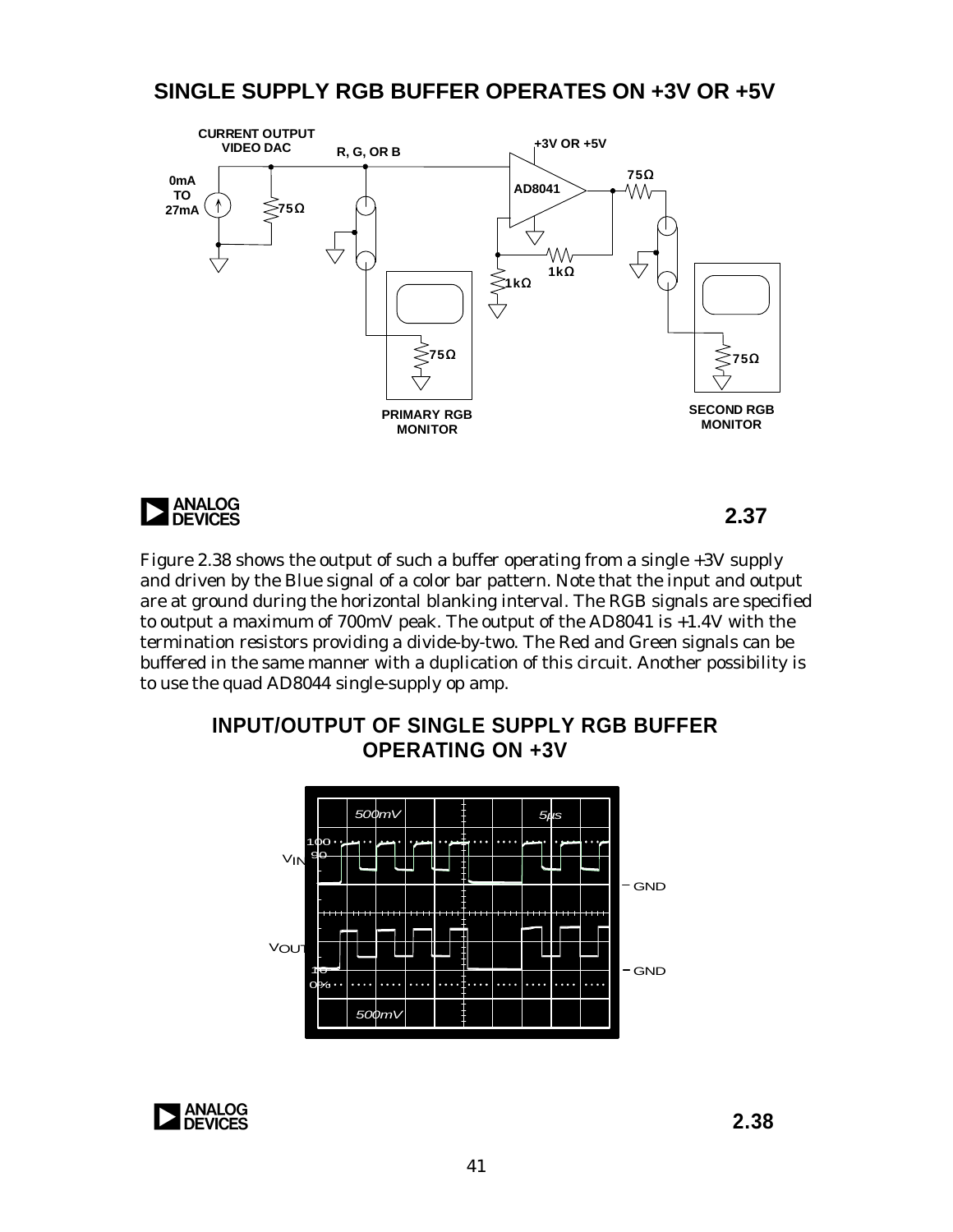#### **Single-Supply Sync Stripper**

Some RGB monitors use only three cables total and carry the synchronizing signals and the Green (G) signal on the same cable. The sync signals are pulses that go in the negative direction from the blanking level of the G signal.

In some applications, such as prior to digitizing component video signals with ADCs, it is desirable to remove or strip the sync portion from the G signal. Figure 2.39 is a circuit using the AD8041 running on a single +5V supply that performs this function.



## **SINGLE SUPPLY VIDEO SYNC STRIPPER**



**2.39**

The upper waveform in Figure 2.40 shows the Green plus sync signal that is output from an ADV7120, a single supply triple video DAC. Because the DAC is single supply, the lowest level of the sync tip is at ground or slightly above. The AD8041 is set from a gain of two to compensate for the divide-by-two of the output terminations. The reference voltage for R1 should be twice the DC blanking level of the G signal. If the blanking level is at ground and the sync tip is negative, as in some dual supply systems, then R1 can be tied to ground. In either case, the output will have the sync removed and have the blanking level at ground.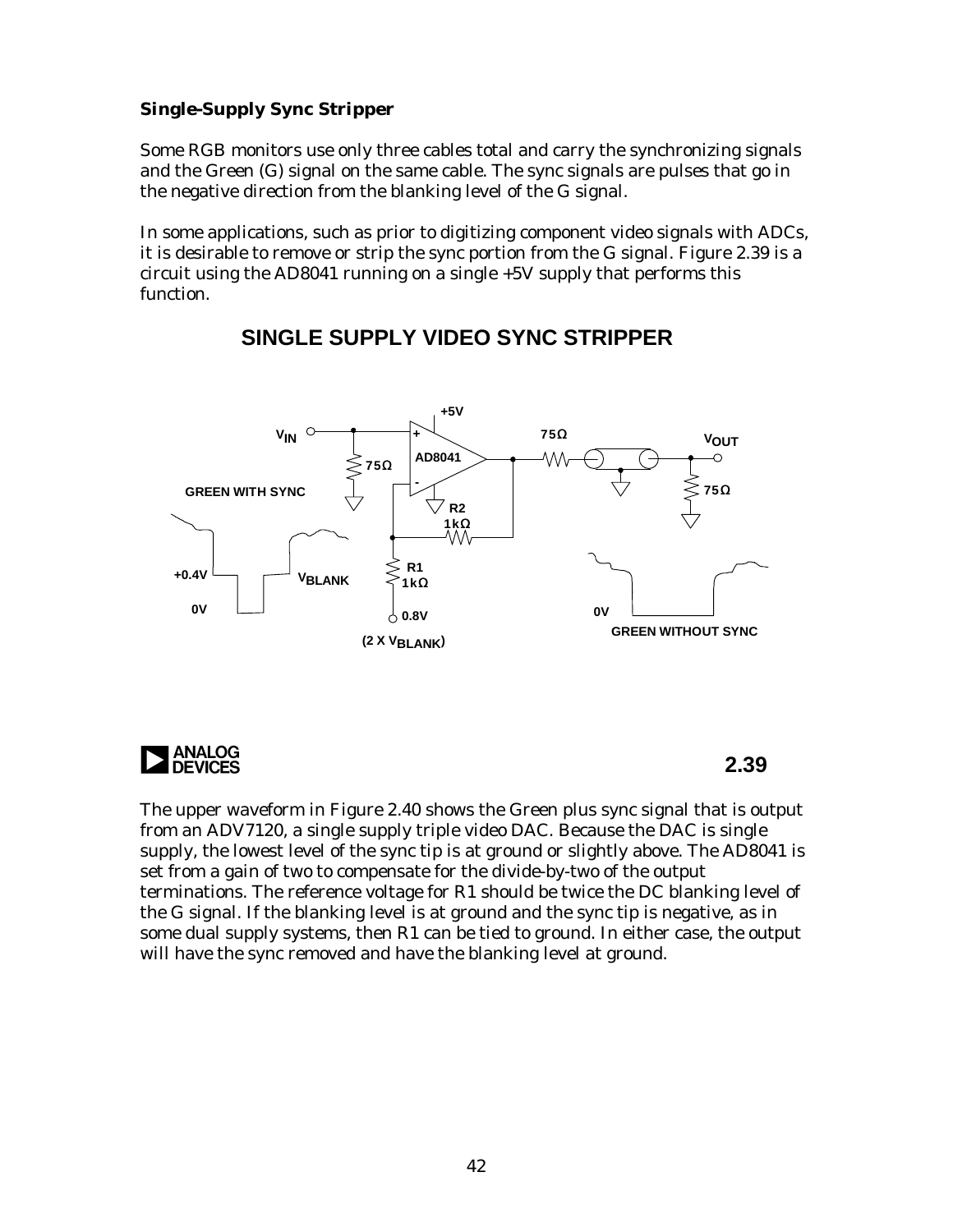#### **INPUT/OUTPUT OF SINGLE SUPPLY SYNC STRIPPER**





#### **A Single-Supply Video Line Driver with Zero-Volt Output,** *Eamon Nash*

When operated with a single supply, the AD8031 80MHz rail-to-rail voltage feedback op amp has optimum distortion performance when the signal has a common mode level of Vs/2, and when there is about 500mV of headroom to each rail. If low distortion is required for signals which swing close to ground, an emitter follower can be used at the op amp output.

Figure 2.41 shows the AD8031 configured as a single supply gain-of-two line driver. With the output driving a back terminated  $50\Omega$  line, the overall gain is unity from Vin to Vout. In addition to minimizing reflections, the  $50\Omega$  back termination resistor protects the transistor from damage if the cable is short circuited. The emitter follower, which is inside the feedback loop, ensures that the output voltage from the AD8031 stays about 700mV above ground. Using this circuit excellent distortion is obtained even when the output signal swings to within 50mV of ground. The circuit was tested at 500kHz and 2MHz using a single +5V supply. For the 500kHz signal, THD was 68dBc with a peak-to-peak swing at Vout of 1.85V (50mV to +1.9V). This corresponds to a signal at the emitter follower output of 3.7V p-p (100mV to 3.8V). Data was taken with an output signal of 2MHz, and a THD of 55dBc was measured with a Vout of  $1.55V$  p-p (50mV to 1.6V).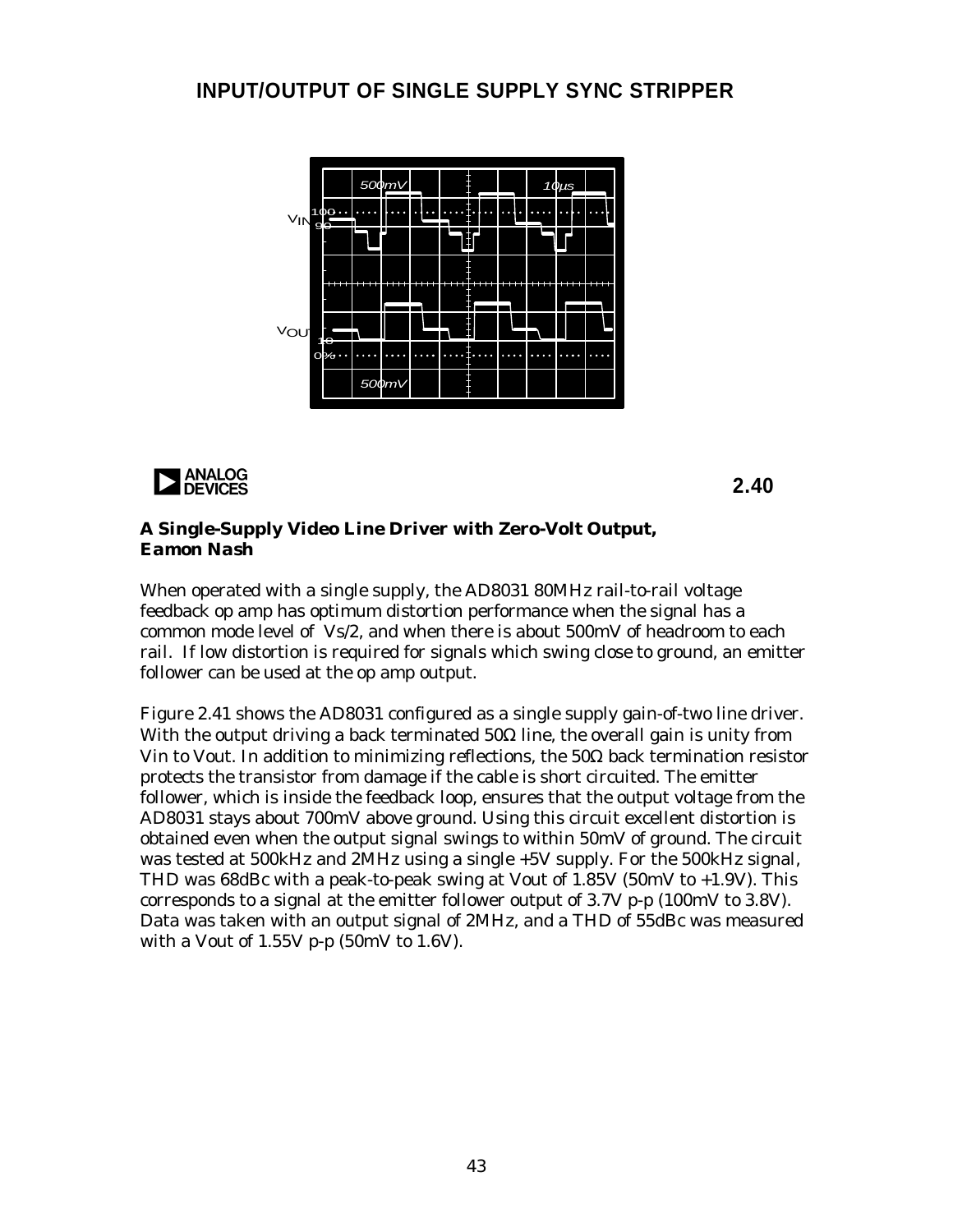#### **LOW DISTORTION ZERO-VOLT OUTPUT SINGLE SUPPLY LINE DRIVER USING AD8031**



This circuit can also be used to drive the analog input of a single supply high speed ADC whose input voltage range is ground-referenced. In this case, the emitter of the external transistor is connected directly to the ADC input. A peak positive voltage swing of approximately 3.8V is possible before significant distortion begins to occur.

#### **Headroom Considerations in AC-Coupled Single-Supply Circuits**

The AC coupling of arbitrary waveforms can actually introduce problems which don't exist at all in DC coupled or DC restored systems. These problems have to do with the waveform duty cycle, and are particularly acute with signals which approach the rails, as they can in low supply voltage systems which are AC coupled.

In Figure 2.42 (A), an example of a 50% duty cycle square wave of about 2Vp-p level is shown, with the signal swing biased symmetrically between the upper and lower clip points of a 5V supply amplifier. Assume that the amplifier has a complementary emitter follower output and can only swing to the limited DC levels as marked, about 1V from either rail. In cases (B) and (C), the duty cycle of the input waveform is adjusted to both low and high duty cycle extremes *while maintaining the same peak-to-peak input level*. At the amplifier output, the waveform is seen to clip either negative or positive, in (B) and (C), respectively.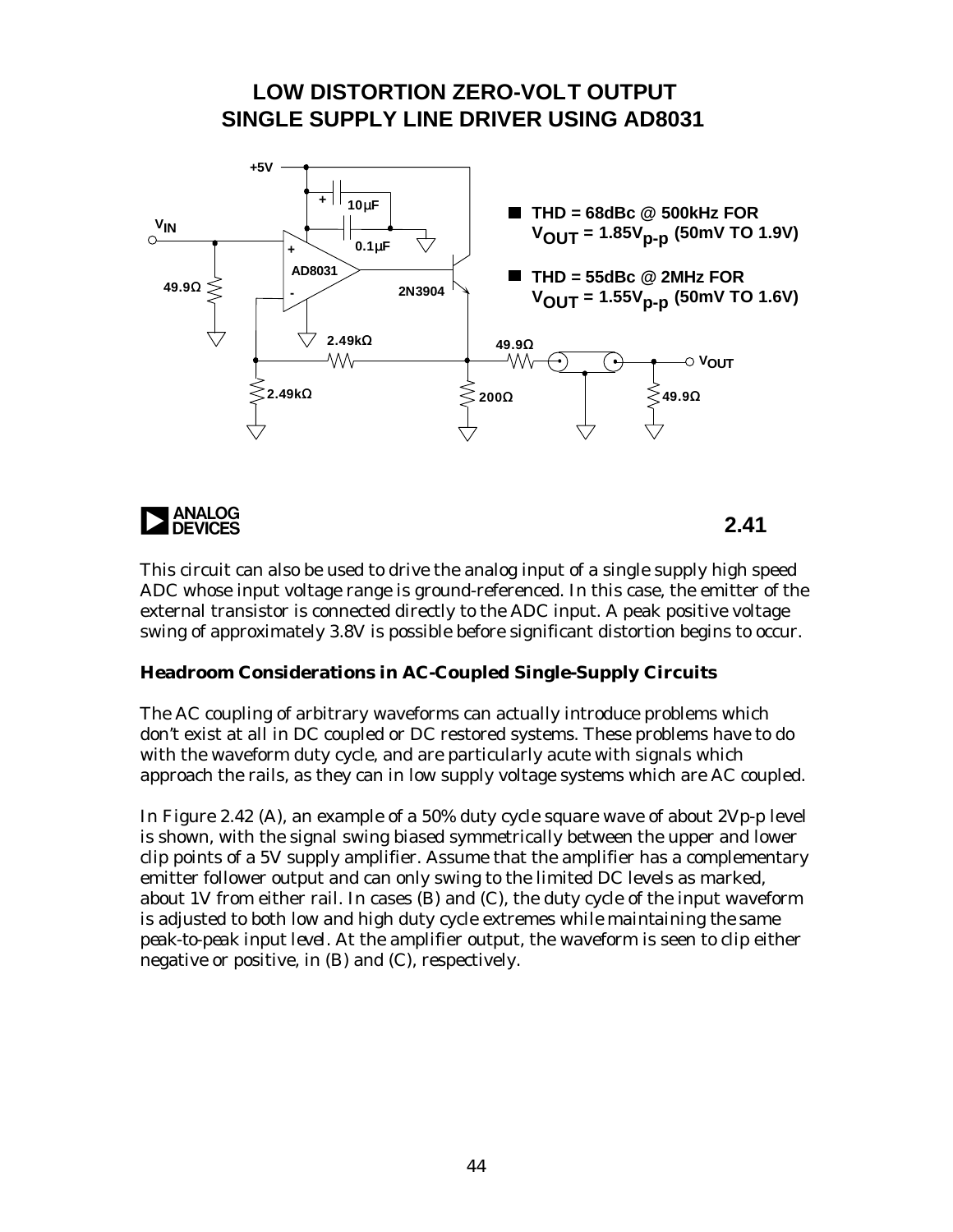

Since standard video waveforms *do* vary in duty cycle as the scene changes, the point is made that low distortion operation on AC coupled single supply stages must take the duty cycle headroom degradation effect into account. If a stage has a 3Vp-p output swing available before clipping, and it must cleanly reproduce an *arbitrary* waveform, then the maximum allowable amplitude is less than 1/2 of this 3Vp-p swing, that is <1.5Vp-p. An example of violating this criteria is the 2Vp-p waveform of Figure 2.42, which is clipping for both the high and low duty cycles. Note that the criteria set down above is based on avoiding hard clipping, while subtle distortion increases may in fact take place at lower levels. This suggests an even more conservative criteria for lowest distortion operation such as composite NTSC video amplifiers.

Figure 2.43 shows a single supply gain-of-two composite video line driver using the AD8041. Since the sync tips of a composite video signal extend below ground, the input must be AC coupled and shifted positively to prevent clipping during negative excursions. The input is terminated in 75 $\Omega$  and AC coupled via the 47 $\mu$ F to a voltage divider that provides the DC bias point to the input. Setting the optimal commonmode bias voltage requires some understanding of the nature of composite video signals and the video performance of the AD8041.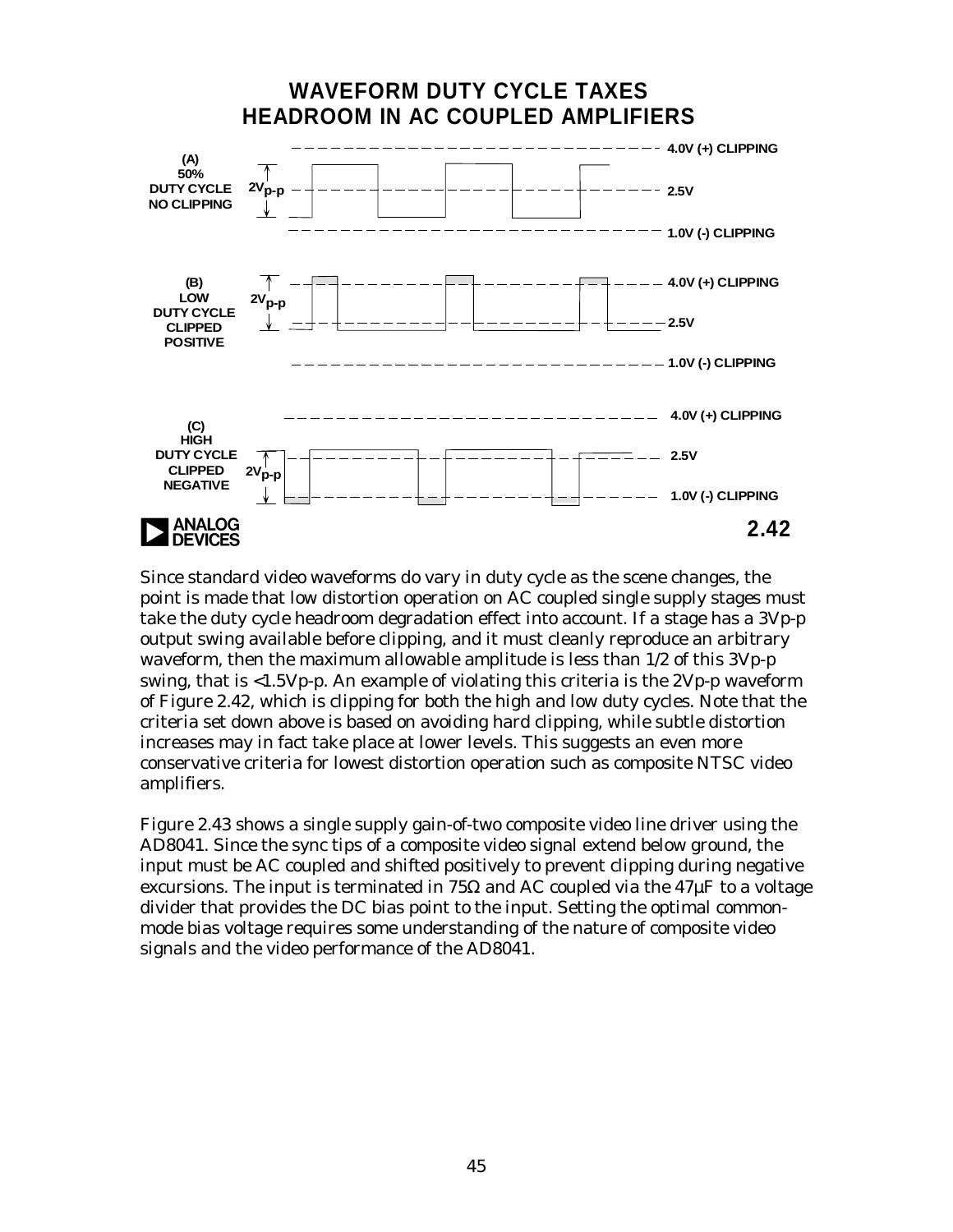#### **SINGLE SUPPLY AC COUPLED COMPOSITE VIDEO LINE DRIVER HAS** Δ**G = 0.06% AND** Δφ **= 0.06**°



As discussed above, signals of bounded peak-to-peak amplitude that vary in duty cycle require larger dynamic swing capability than their peak-to-peak amplitude after AC coupling. As a worst case, the dynamic signal swing required will approach twice the peak-to-peak value. The two bounding cases are for a duty cycle that is mostly low, but occasionally goes high at a fraction of a percent duty cycle, and vice versa.

Composite video is not quite this demanding. One bounding extreme is for a signal that is mostly black for an entire frame, but occasionally has a white (full intensity), minimum width spike at least once per frame.

The other extreme is for a video signal that is full white everywhere. The blanking intervals and sync tips of such a signal will have negative going excursions in compliance with composite video specifications. The combination of horizontal and vertical blanking intervals limit such a signal to being at its highest level (white) for only about 75% of the time.

As a result of the duty cycle variations between the two extremes presented above, a 1V p-p composite video signal that is multiplied by a gain-of-two requires about 3.2V p-p of dynamic voltage swing at the output for the op amp to pass a composite video signal of arbitrary duty cycle without distortion.

The AD8041 not only has ample signal swing capability to handle the dynamic range required, but also has excellent differential gain and phase when buffering these signals in an AC coupled configuration.

To test this, the differential gain and phase were measured for the AD8041 while the supplies were varied. As the lower supply is raised to approach the video signal, the first effect is that the sync tips become compressed before the differential gain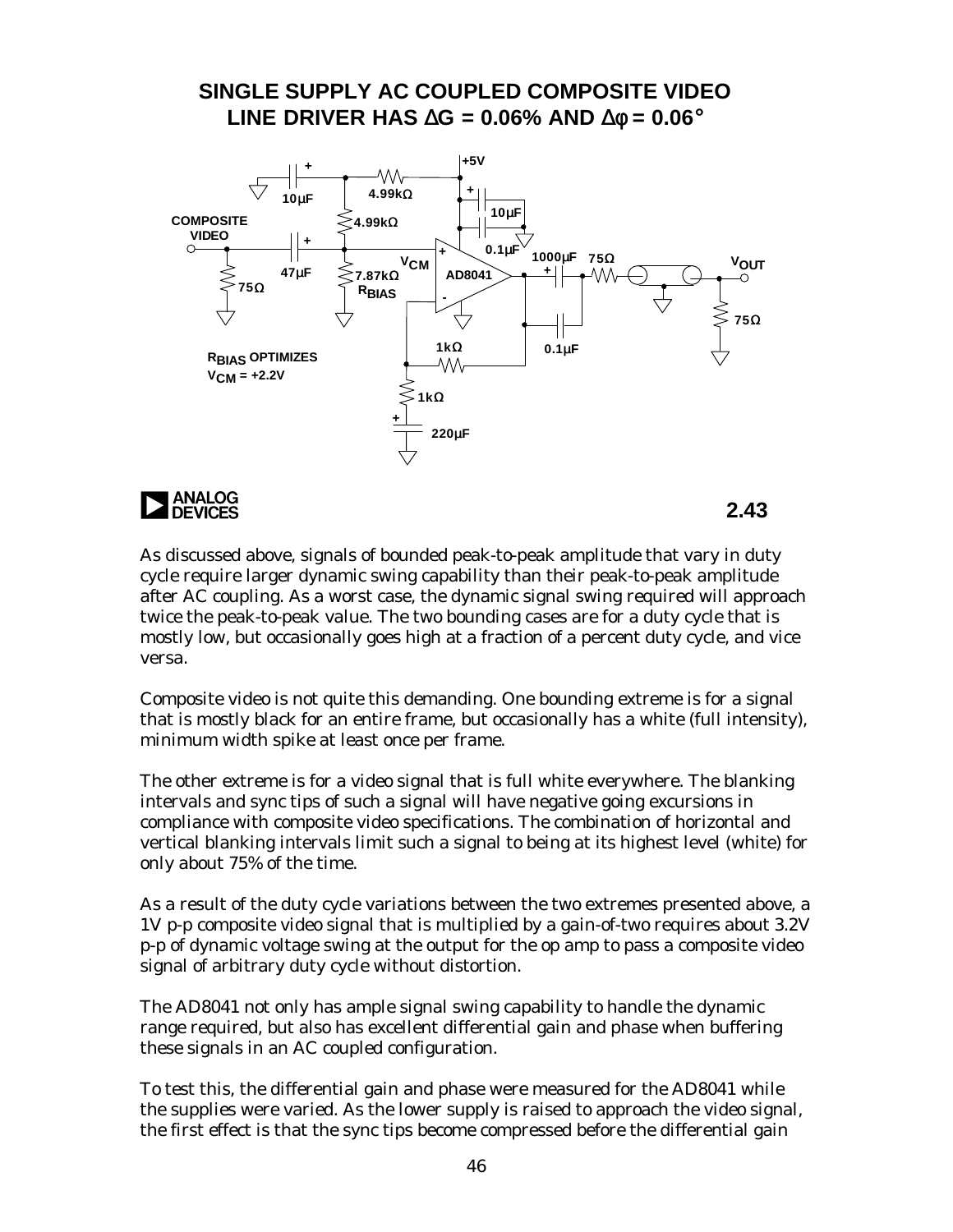and phase are adversely affected. Thus, there must be adequate swing in the negative direction to pass the sync tips without compression.

As the upper supply is lowered to approach the video, the differential gain and phase were not significantly adversely affected until the difference between the peak video output and the supply reached 0.6V. Thus, the highest video level should be kept at least 0.6V below the positive supply rail.

Taking the above into account, it was found that the optimal point to bias the noninverting input was at +2.2V DC. Operating at this point, the worst case differential gain was 0.06% and the differential phase 0.06°.

The AC coupling capacitors used in the circuit at first glance appear quite large. A composite video signal has a lower frequency band edge of 30Hz. The resistances at the various AC coupling points - especially at the output - are quite small. In order to minimize phase shifts and baseline tilt, the large value capacitors are required. For video system performance that is not to be of the highest quality, the value of these capacitors can be reduced by a factor of up to five with only a slight observable change in the picture quality.

#### **Single-Supply AC Coupled Single-Ended-to-Differential Driver**

The circuit shown in Figure 2.44 provides a flexible solution to differential line driving in a single-supply application and utilizes the dual AD8042. The basic operation of the cross-coupled configuration has been described earlier in this section. The input,  $V_{IN}$ , is a single-ended signal that is capacitively coupled into the feedforward resistor, R1. The non-inverting inputs of each half of the AD8042 are biased at +2.5V. The gain from single-ended input to differential output is equal to 2R2/R1. The gain can be varied by changing one resistor (either R1 or R2).

#### **SINGLE SUPPLY AC COUPLED DIFFERENTIAL DRIVER**



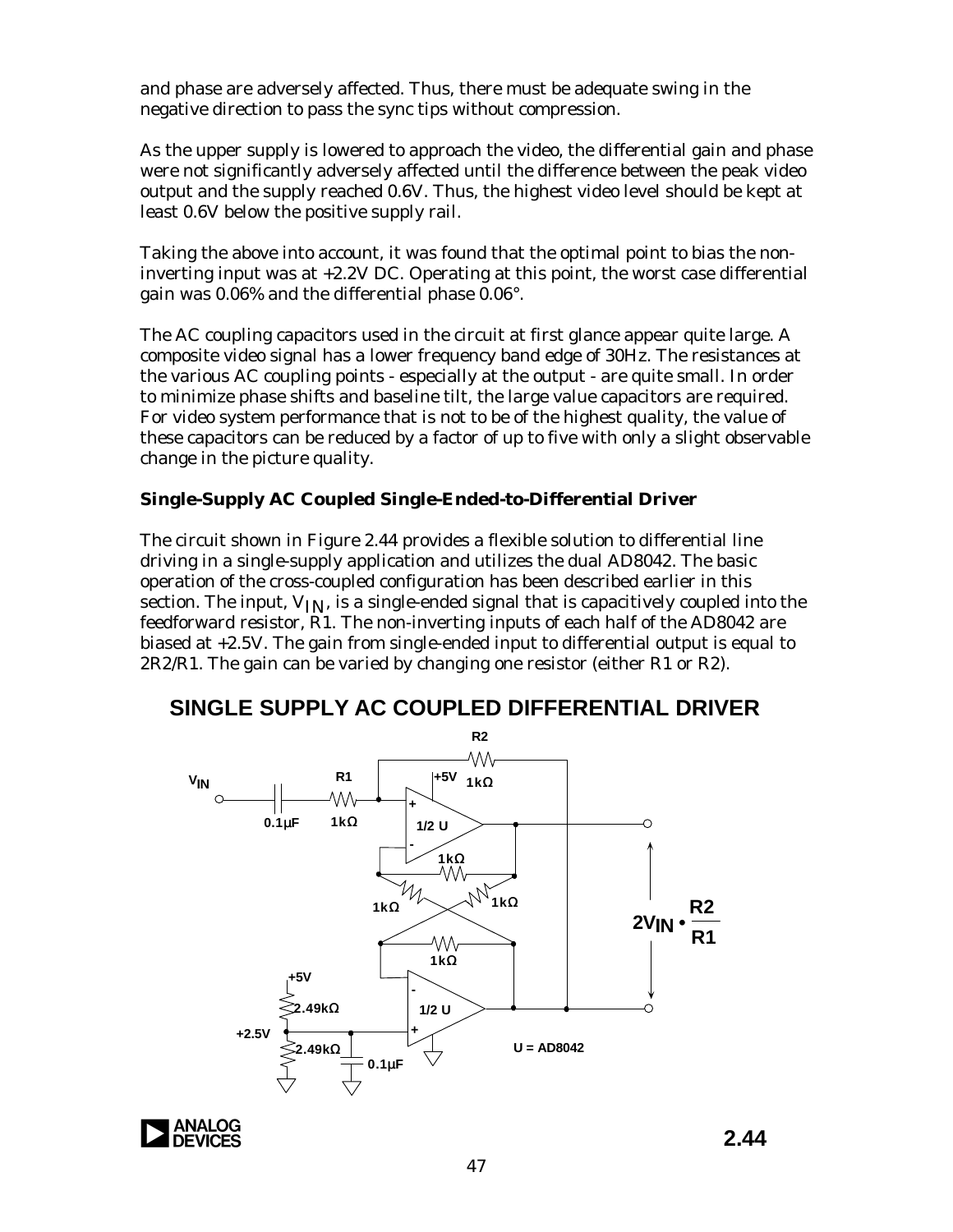## **HIGH SPEED VIDEO MULTIPLEXING WITH OP AMPS UTILIZING DISABLE FUNCTION**

A common video circuit function is the multiplexer, a stage which selects one of "N" video inputs and transmits a buffered version of the selected signal to the output. A number of video op amps (AD810, AD813, AD8013) have a *disable* mode which, when activated by applying the appropriate level to a pin on the package, disables the op amp output stage and drops the power to a lower value.

In the case of the AD8013 (triple current-feedback op amp), asserting any one of the disable pins about 1.6V from the negative supply will put the corresponding amplifier into a disabled, powered-down state. In this condition, the amplifier's quiescent current drops to about 0.3mA, its output becomes a high impedance, and there is a high level of isolation from the input to the output. In the case of the gainof-two line driver, for example, the impedance at the output node will be about equal to the sum of the feedback and feedforward resistors (1.6kΩ) in parallel with about 12pF capacitance. Input-to-output isolation is about 66dB at 5MHz.

Leaving the disable pin disconnected (floating) will leave the corresponding amplifier operational, in the enabled state. The input impedance of the disable pin is about  $40k\Omega$  in parallel with 5pF. When driven to 0V, with the negative supply at  $-5V$ , about 100µA flows into the disable pin.

When the disable pins are driven by CMOS logic, on a single  $+5V$  supply, the disable and enable times are about 50ns. When operated on dual supplies, level shifting will be required from standard logic outputs to the disable pins.

The AD8013's input stages include protection from the large differential voltages that may be applied when disabled. Internal clamps limit this voltage to about  $\pm 3V$ . The high input-to-output isolation will be maintained for voltages below this limit.

Wiring the amplifier outputs together as shown in Figure 2.45 will form a 3:1 multiplexer with about 50ns switching time between channels. The 0.1dB bandwidth of the circuit is 35MHz, and the OFF channel isolation is 60dB at 10MHz. The simple logic level-shifting circuit shown on the diagram does not significantly affect switching time.

The resistors were chosen as follows. The feedback resistor R2 of 845 $\Omega$  was chosen first for optimum bandwidth of the AD8013 current feedback op amp. When any given channel is ON, it must drive both the termination resistor  $R_{\text{I}}$ , and the net dummy resistance,  $R_X/2$ , where  $R_X$  is an equivalent series resistance equal to R1 + R2 + R3. To provide a net overall gain of unity plus an effective source resistance of 75 $Ω$ , the other resistor values must be as shown.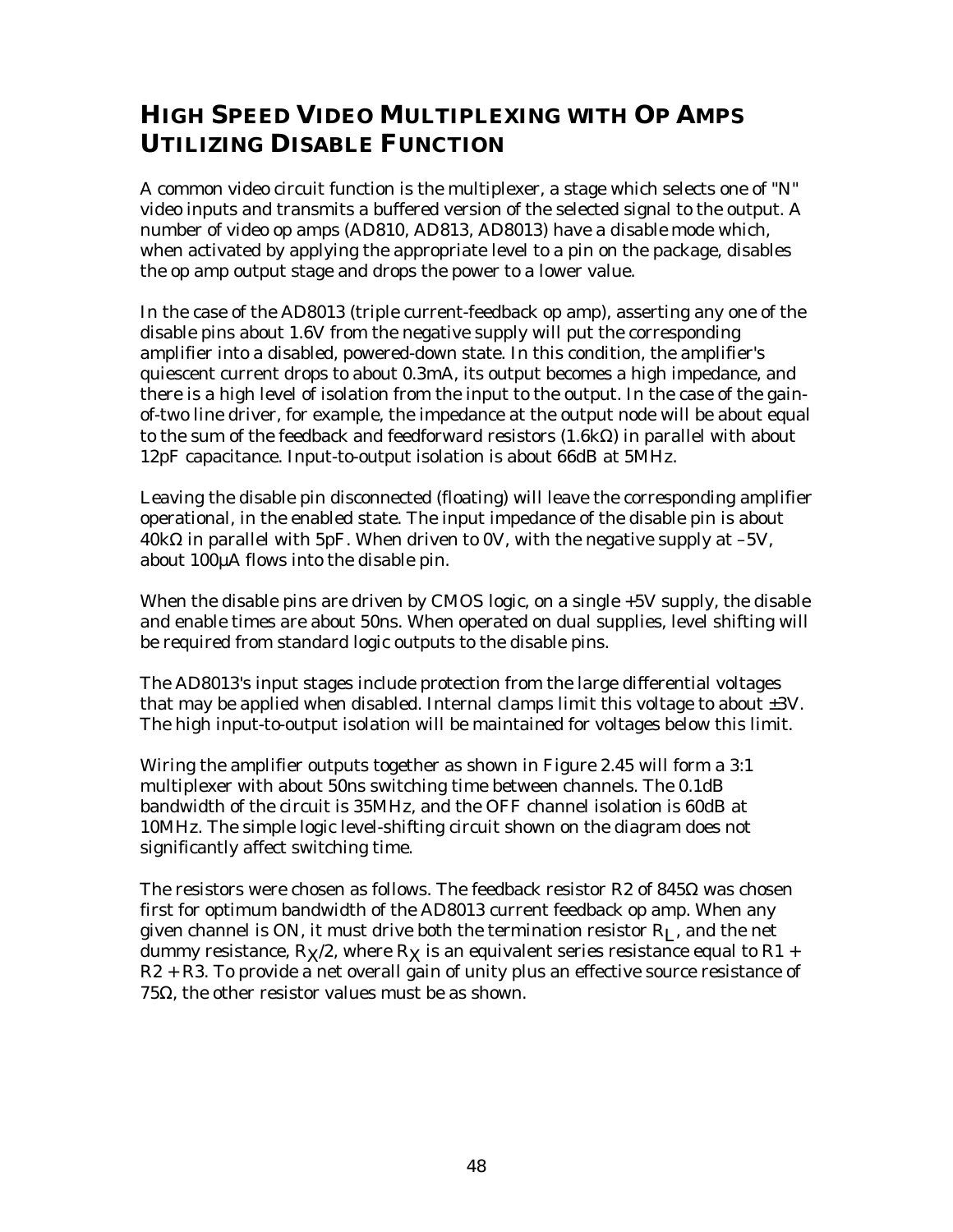

Configuring two amplifiers as unity gain followers and using the third to set the gain results in a high performance 2:1 multiplexer as shown in Figure 2.46. The circuit takes advantage of the very low crosstalk between the amplifiers and achieves the OFF channel isolation shown in Figure 2.47. The differential gain and phase performance of the circuit is 0.03% and 0.07°, respectively.

**2:1 VIDEO MULTIPLEXER**





**2.46**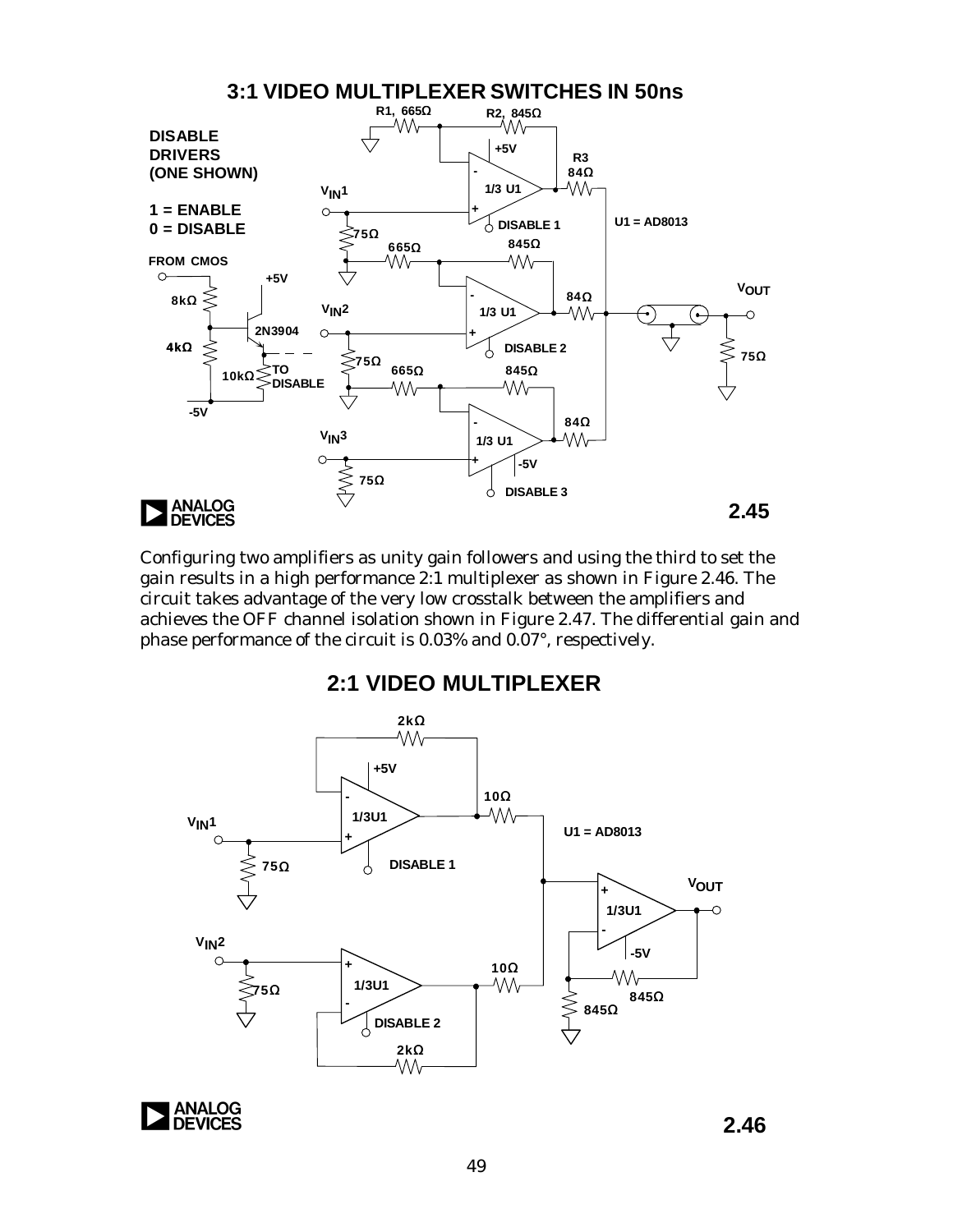#### **2:1 MULTIPLEXER ON-CHANNEL GAIN AND MUX OFF-CHANNEL FEEDTHROUGH VS. FREQUENCY**





## **VIDEO PROGRAMMABLE GAIN AMPLIFIER USING THE AD813 TRIPLE CURRENT FEEDBACK OP AMP**

Closely related to the multiplexers described above is a programmable gain video amplifier, or PGA, as shown in Figure 2.48. In the case of the AD813, the individual op amps are disabled by pulling the disable pin about 2.5V below the positive supply. This puts the corresponding amplifier in its powered down state. In this condition, the amplifier's quiescent supply current drops to about 0.5mA, its output becomes a high impedance, and there is a high level of isolation between the input and the output. Leaving the disable pin disconnected (floating) will leave the amplifier operational, in the enabled state. The input impedance of the disable pins is about  $35kΩ$  in parallel with  $5pF$ . When grounded, about  $50μA$  flows out of a disable pin when operating on  $\pm 5V$  supplies. The switching threshold is such that the disable pins can be driven directly from +5V CMOS logic with no level shifting (as was required in the previous example).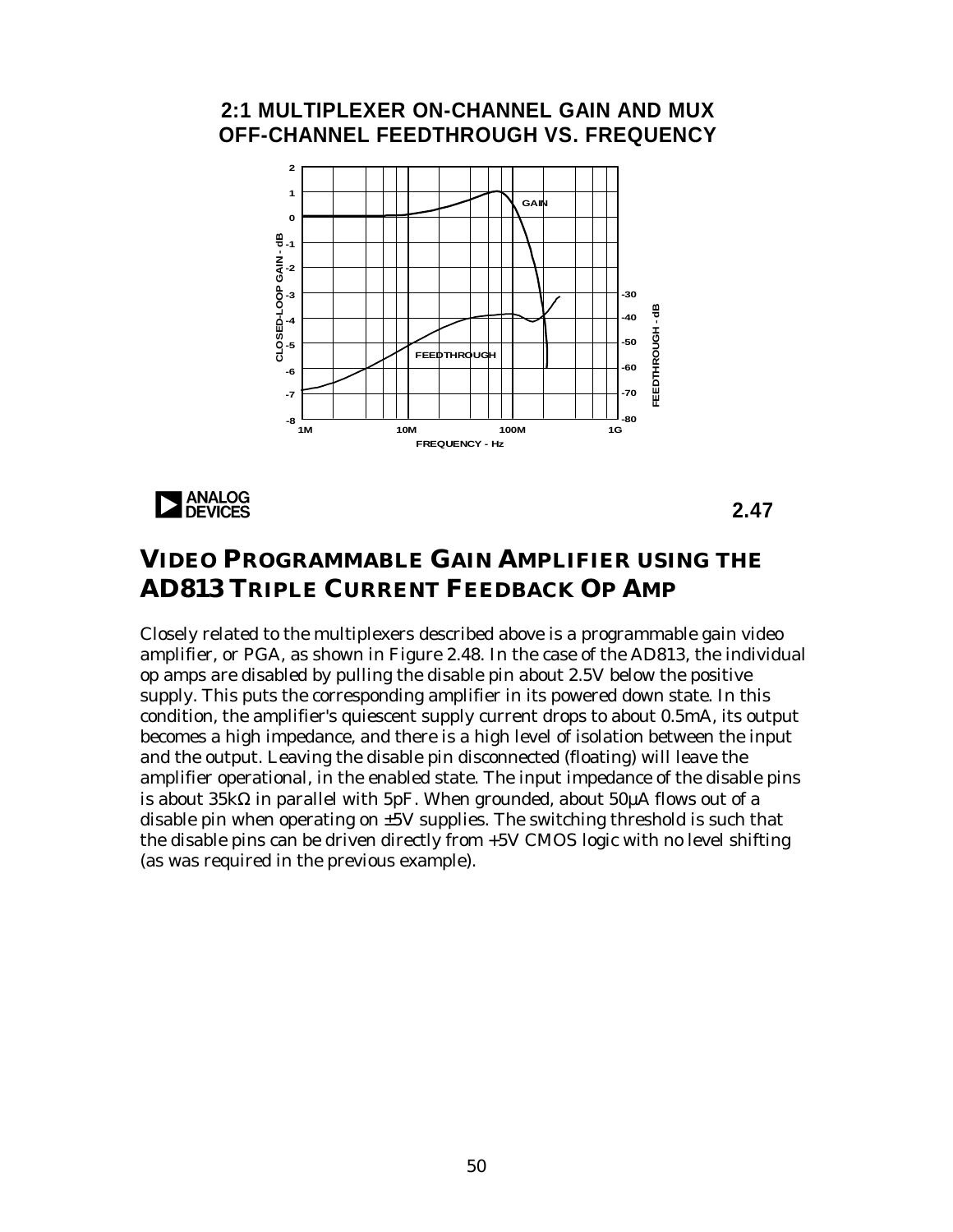

With a two-line digital control input, this circuit can be set up to provide 3 different gain settings. This makes it a useful circuit in various systems which can employ signal normalization or gain ranging prior to A/D conversion, such as CCD systems, ultrasound, etc. The gains can be binary related as here, or they can be arbitrary. An extremely useful feature of the AD813 CFB current feedback amplifier is the fact that the bandwidth does not reduce as gain is increased. Instead, it stays relatively constant as gain is raised. Thus more useful bandwidth is available at the higher programmed gains than would be true for a fixed gain-bandwidth product VFB amplifier type.

In the circuit, channel 1 of the AD813 is a unity gain channel, channel 2 has a gain of 2, and channel 3 a gain of 4, while the fourth control state is OFF. As is indicated by the table, these gains can varied by adjustment of the R2/R3 or R4/R5 ratios. For the gain range and values shown, the PGA will be able to maintain a 3dB bandwidth of about 50MHz or more for loading as shown (a high impedance load of 1kΩ or more is assumed). Fine tuning the bandwidth for a given gain setting can be accomplished by lowering the resistor values at the higher gains, as shown in the circuit, where for G=1, R1=750 $\Omega$ , for G=2, R2=649 $\Omega$ , and for G=4, R4=301 $\Omega$ .

## **VIDEO MULTIPLEXERS AND CROSSPOINT SWITCHES**

Traditional CMOS switches and multiplexers suffer from several disadvantages at video frequencies. Their switching time (typically 100ns or so) is not fast enough for today's applications, and they require external buffering in order to drive typical video loads. In addition, the small variation of the CMOS switch "on" resistance with signal level (called *Ron modulation*) introduces unwanted distortion and degradation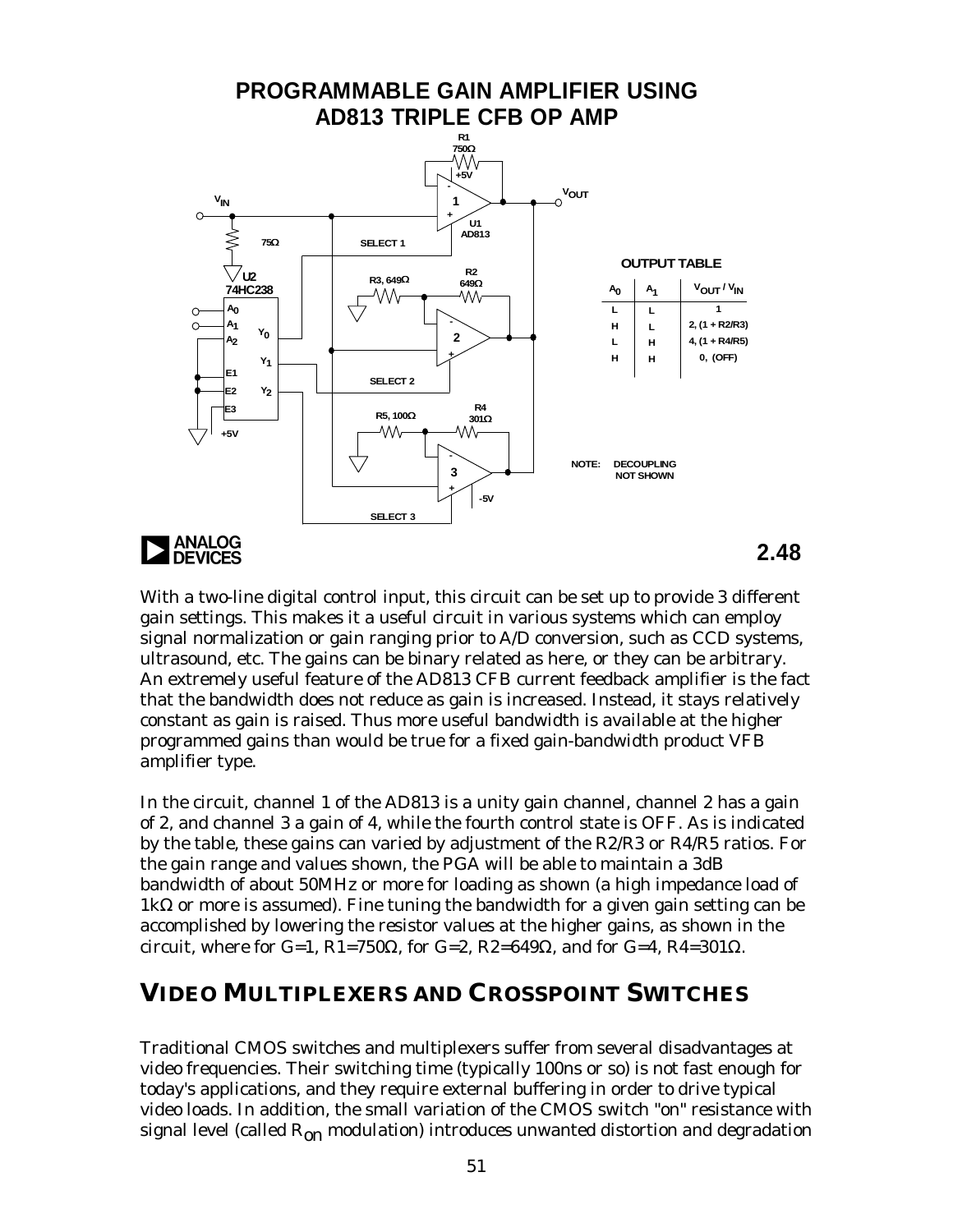in differential gain and phase. Multiplexers based on complementary bipolar technology offer a better solution at video frequencies.

Functional block diagrams of the AD8170/8174/8180/8182 bipolar video multiplexer are shown in Figure 2.49. These devices offer a high degree of flexibility and are ideally suited to video applications, with excellent differential gain and phase specifications. Switching time for all devices in the family is 10ns to 0.1%. The AD8170/8174 muxes include an on-chip current feedback op amp output buffer whose gain can be set externally. Off channel isolation and crosstalk are typically greater than 80dB for the entire family. Key specifications are shown in Figure 2.50.



## **AD8170/8174/8180/8182 BIPOLAR VIDEO MULTIPLEXERS**





#### **AD817X AND AD818X MULTIPLEXER KEY SPECIFICATIONS**

- **n** 10ns Switching Time
- Wide Bandwidth (-3dB BW):
	- u **200MHz (AD817X)**
	- u **600MHz (AD818X)**
- Gain Flatness (0.1dB):
	- u **80MHz (AD817X)**
	- u **150MHz (AD818X)**
- n **0.02% / 0.02° Differential Gain and Phase (AD817X, RL = 150**Ω**)**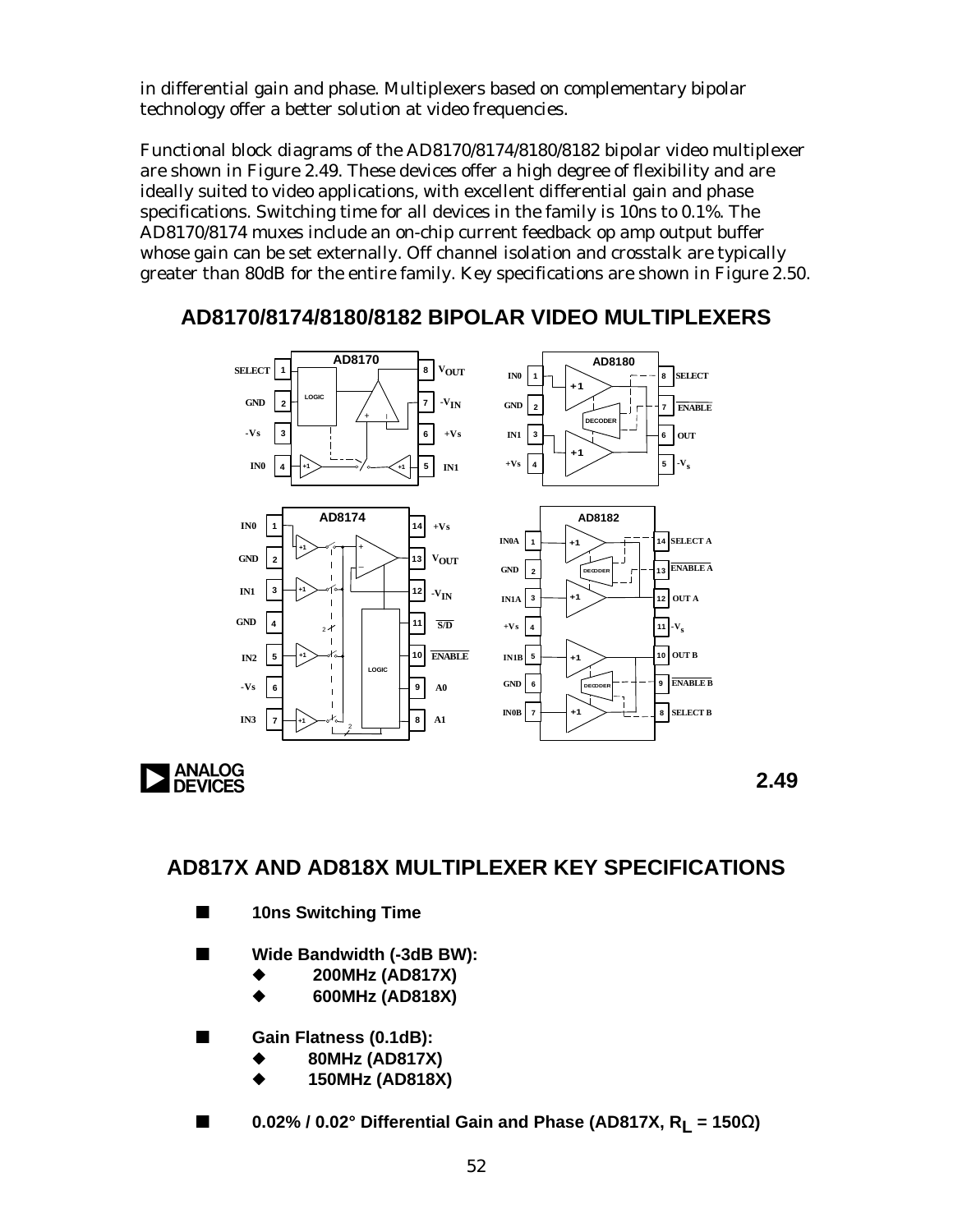- $\blacksquare$  0.02% / 0.03° Differential Gain and Phase (AD818X, R<sub>L</sub> = 1kΩ)
- Off-Channel Isolation and Crosstalk > -80dB @ 10MHz
- Low Power (±5V Supplies):
	- u **AD8170 65mW** u **AD8174 85mW**
		- u **AD8180 35mW** u **AD8182 70mW**



**2.50**

Figure 2.51 shows an application circuit for three AD8170 2:1 muxes where the RGB monitor can be switched between two computers. The AD8174 4:1 mux is used in Figure 2.52 to allow a single high speed ADC to digitize the RGB outputs of a scanner. Figure 2.53 shows two AD8174 4:1 muxes expanded into an 8:1 mux.

#### **IN0 IN1 IN0 IN1 IN0 IN1 EXAMALOG 2.51 THREE AD8170 2:1 MUXES CHANNEL SELECT MONITOR R G B COMPUTER R G B COMPUTER R G B**

#### **DUAL SOURCE RGB MULTIPLEXER USING THREE 2:1 MUXES**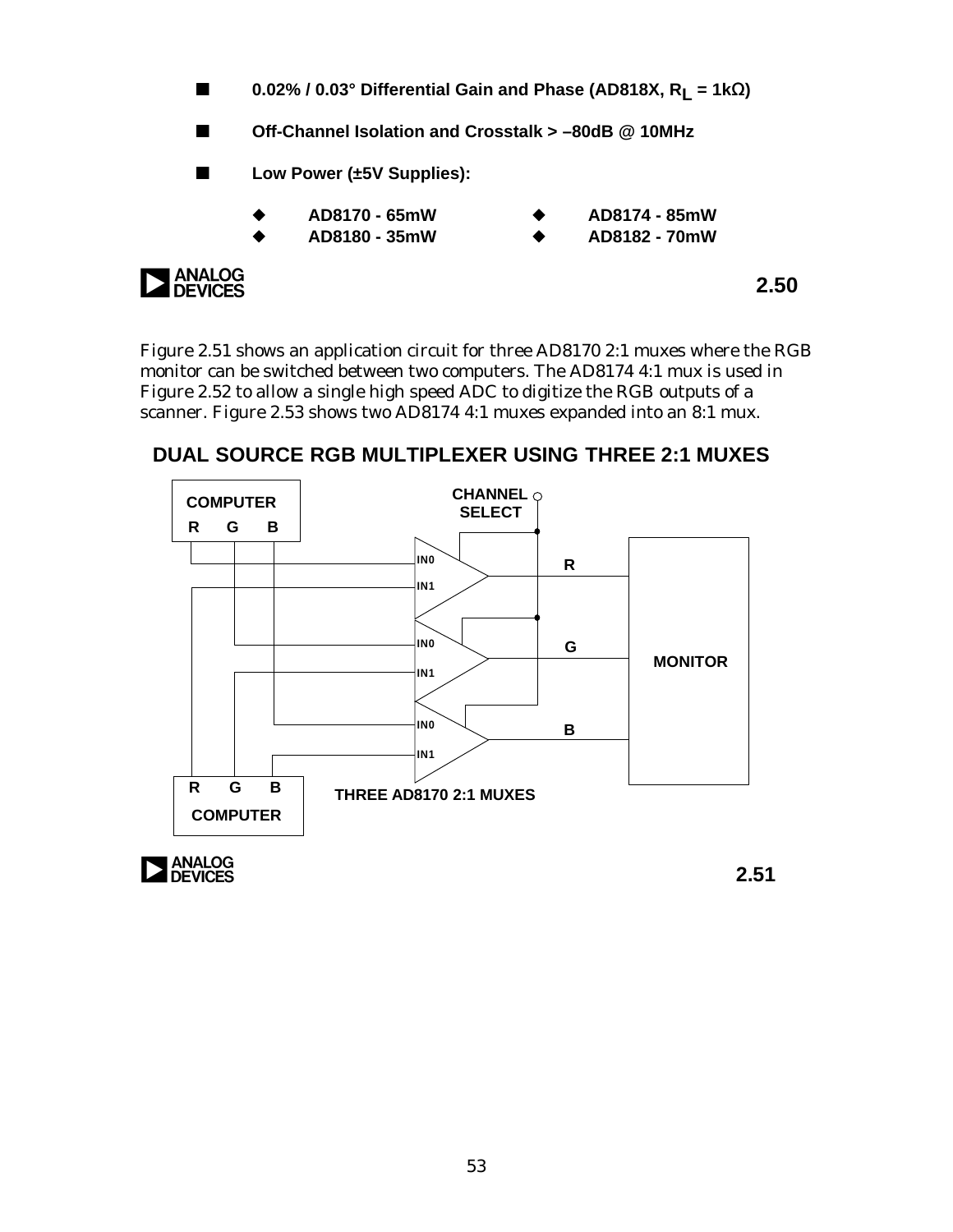#### **DIGITIZING RGB SIGNALS WITH ONE ADC AND A 4:1 MUX**



The AD8116 extends the concepts above to yield a  $16\times16$  buffered video crosspoint switch matrix (Figure 2.54). The 3dB bandwidth is greater than 200MHz, and the 0.1dB gain flatness extends to greater than 40MHz. Channel switching time is less than 30ns to 0.1%. Crosstalk is 70dB and isolation is 90dB (both measured at 10MHz). Differential gain and phase is 0.01% and 0.01° for a 150Ω load. Total power dissipation is 900mW on ±5V supplies.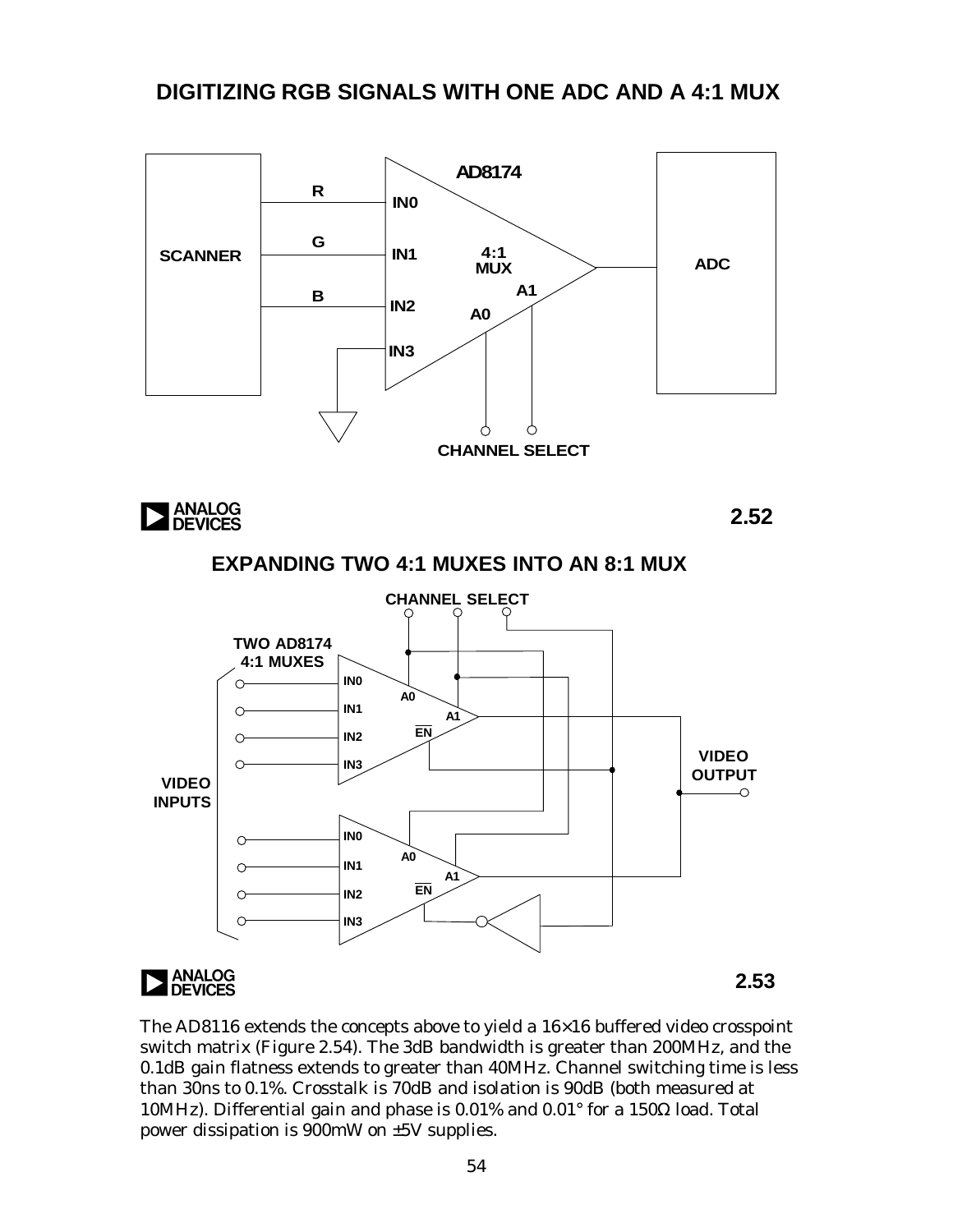The AD8116 includes output buffers which can be put into a high impedance state for paralleling crosspoint stages so that the off channels do not load the output bus. The channel switching is performed via a serial digital control which can accommodate "daisy chaining" of several devices. The AD8116 is packaged in a 128 pin TQFP package. Key specifications for the device are summarized in Figure 2.55.



#### **AD8116 16×16 BUFFERED VIDEO CROSSPOINT SWITCH**

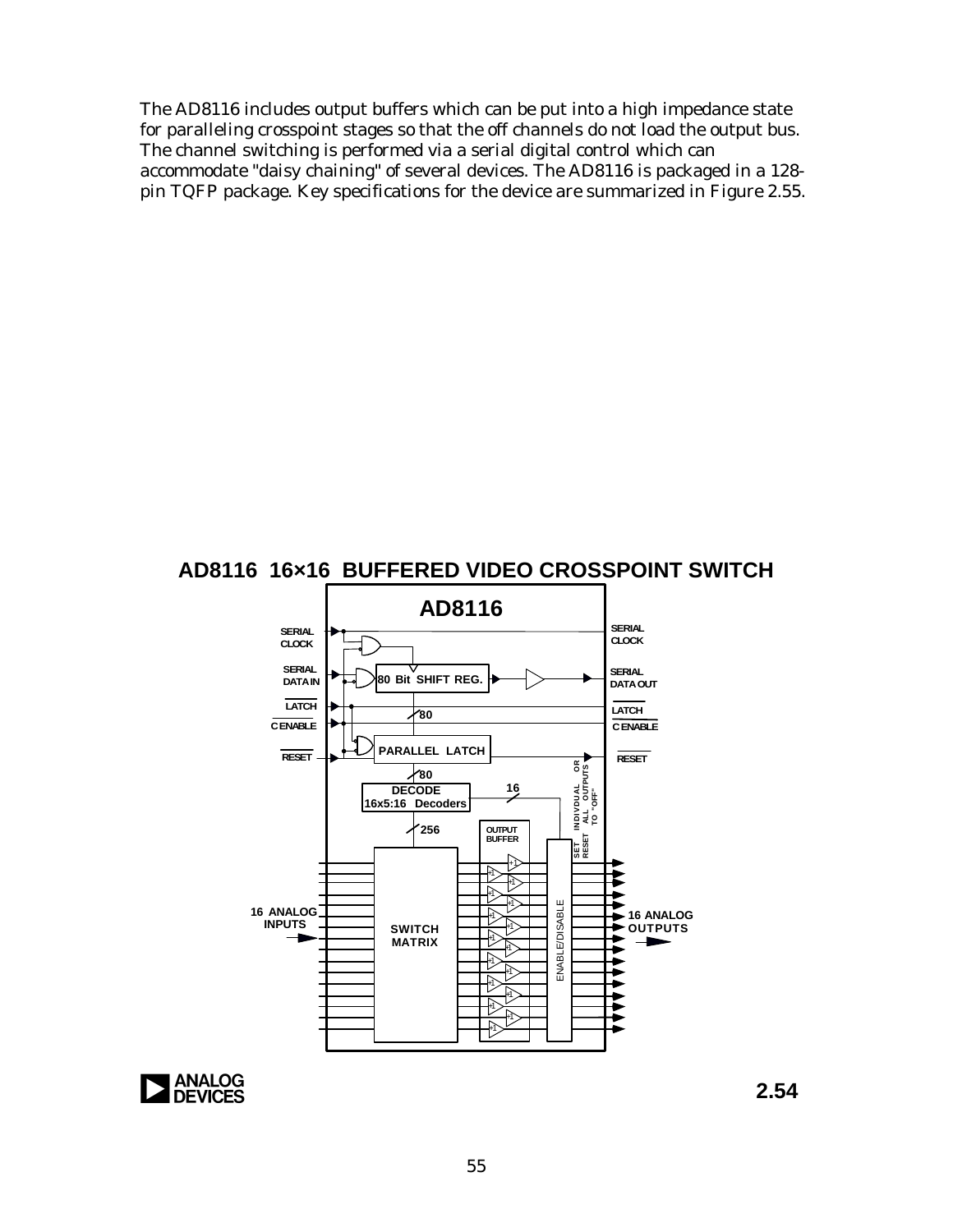#### **AD8116 CROSSPOINT SWITCH KEY SPECIFICATIONS**

- 16×16 Buffered Inputs and Outputs
- Output Buffer Disable Feature Allows Expansion
- 3dB Bandwidth 200MHz, 0.1dB Bandwidth 40MHz
- **No. 30ns Switching to 0.1%**
- Differential Gain 0.01%, Differential Phase 0.01°
- Power Dissipation: 900mW (±5V Supplies)
- 128-pin TQFP, 0.36 Square Inches Area

**ANALOG**<br>DEVICES

**2.55**

## **HIGH POWER LINE DRIVERS AND ADSL**

ADSL (Asymmetric Digital Subscriber Line) uses the current subscriber line connection to the central office to transmit data as high as 8Mbps, almost 300 times the speed of the fastest traditional modem. ADSL uses the entire bandwidth (approximately 1MHz) of the connection in addition for the modulation scheme called Discrete Multi Tone (DMT).

Although high-speed fiber links already exist, it is still too difficult and expensive to bring them directly to every residence. ADSL uses the existing infrastructure for "the last mile" connecting the home and the local central office (which already has a high-speed fiber link to the national network).

Many applications are uneven (asymmetric) in their bandwidth needs - sending more information in one direction than the other. Typically, a user will request a video channel, ask for information from a central database, or view complex graphical images on a web page. All of these applications require considerable bandwidth. In contrast, the user may only send commands or files back up to the server. Realizing this, ADSL was designed to deliver a bigger downstream capacity to the home, while having a smaller two-way capacity.

Key to the ADSL system is the requirement for a low-distortion differential drive amplifier which delivers approximately 40V p-p into a  $60Ω$  differential load impedance. The AD815 dual high current driver can deliver 40V p-p differential into a 50 $\Omega$  load (corresponding to 400mA peak current!) using the application circuit shown in Figure 2.56. Low harmonic distortion is also required for ADSL applications, since it affects system bit error rates. The typical distortion of the device is shown in Figure 2.57 for 50Ω and 200Ω differential loads.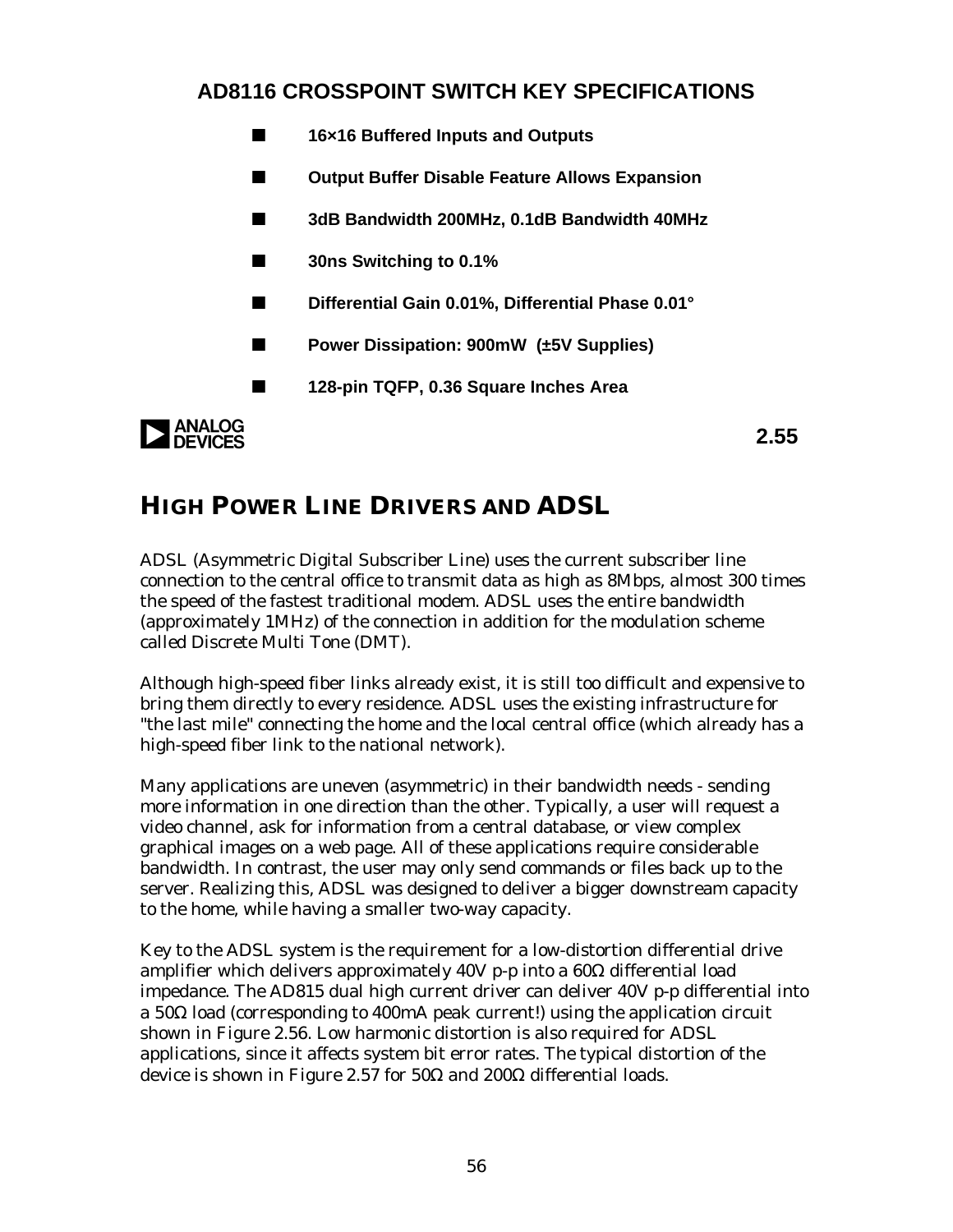#### **ADSL DIFFERENTIAL LINE DRIVER USING THE AD815**



# analog **2.56**<br>DEVICES 2.56

#### **THD VS. FREQUENCY FOR AD815 DIFFERENTIAL DRIVER**





There are three AD815 models, two are available in a 15-pin power package, and the third as a 24-pin thermally enhanced SOIC. The 15-pin power package (AD815AY-through hole and AD815AVR-surface mount) has a low thermal resistance ( $\theta_{JA} = 41^{\circ}$ C/W) which can be reduced considerably ( to  $\theta_{JA} = 16 \degree$ C/W) by connecting the package to an area of copper which acts as a heat sink. The AD815 incorporates a thermal shutdown circuit to protect the die from thermal overload.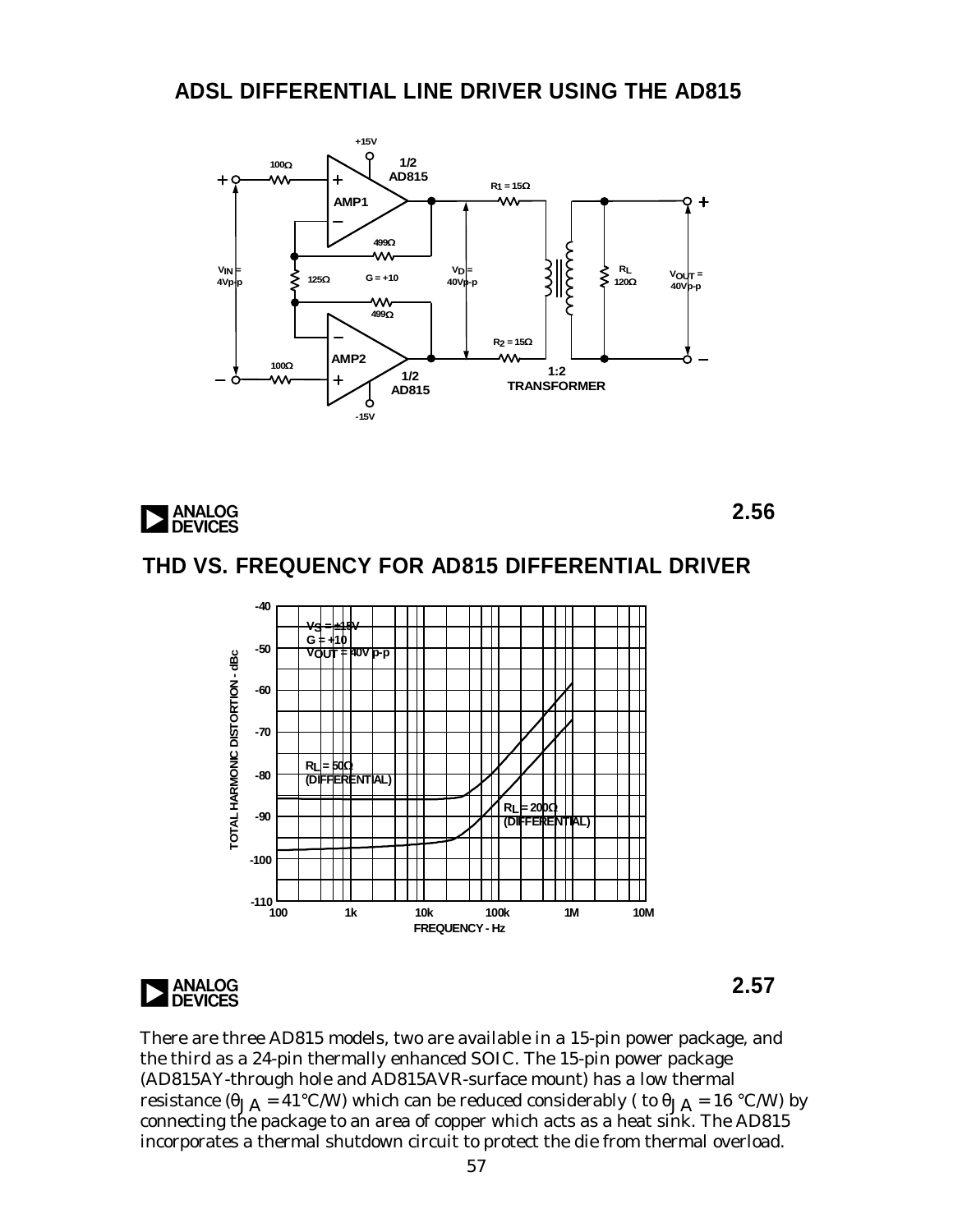The AD815 also has applications as a general purpose high current coil, transformer, or twisted pair cable driver, a CRT convergence adjustment control, or a video signal distribution amplifier. Each amplifier in the AD815 is capable of driving 6 back-terminated 75Ω video loads with a differential gain and phase of 0.05% and 0.45° respectively.

## **HIGH SPEED PHOTODIODE PREAMPS**

Photodiodes generate a small current which is proportional to the level of illumination. They have many applications ranging from precision light meters to high-speed fiber optic receivers.

The equivalent circuit for a photodiode is shown in Figure 2.58. One of the standard methods for specifying the sensitivity of a photodiode is to state its short circuit photocurrent  $(I_{sc})$  at a given light level from a well defined light source. The most commonly used source is an incandescent tungsten lamp running at a color temperature of 2850K. At 100fc (foot-candles) illumination (approximately the light level on an overcast day), the short circuit current is usually in the picoamps to hundreds of microamps range for small area (less than  $1mm<sup>2</sup>$ ) diodes.



## **PHOTODIODE EQUIVALENT CIRCUIT**

**2.58**<br>**2.58**<br>**2.58** 

The short circuit current is very linear over 6 to 9 decades of light intensity, and is therefore often used as a measure of absolute light levels. The open circuit forward voltage drop across the photodiode varies logarithmically with light level, but, because of its large temperature coefficient, the diode voltage is seldom used as an accurate measure of light intensity.

The shunt resistance is usually in the order of several hundred  $k\Omega$  to more than  $1GΩ$  at room temperature, and decreases by a factor of two for every  $10°C$  rise in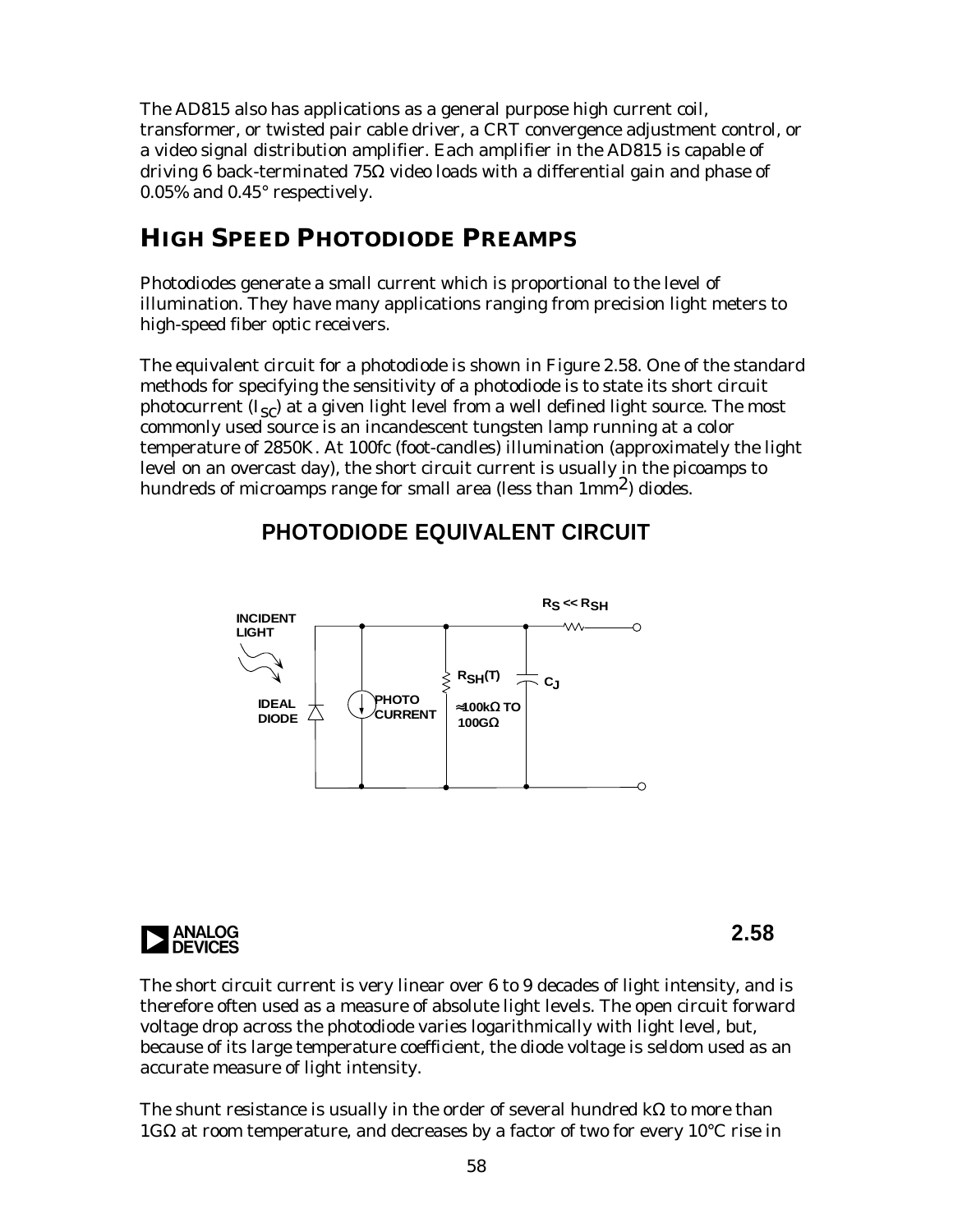temperature. Diode capacitance is a function of junction area and the diode bias voltage. A value of 10 to 50pF at zero bias is typical for small area diodes.

Photodiodes may either be operated with zero bias (*photovoltaic* mode) or reverse bias (*photoconductive* mode) as shown in Figure 2.59. The most precise linear operation is obtained in the photovoltaic mode, while higher switching speeds are realizable when the diode is operated in the photoconductive mode. Under reverse bias conditions, a small amount of current called *dark current* will flow even when there is no illumination. There is no dark current in the photovoltaic mode. In the photovoltaic mode, the diode noise is basically the thermal noise generated by the shunt resistance. In the photoconductive mode, shot noise due to conduction is an additional source of noise. Photodiodes are usually optimized during the design process for use in either the photovoltaic mode or the photoconductive mode, but not both.

## **PHOTODIODE MODES OF OPERATION**



- **· Zero Bias**
- **· No Dark Current**
- **· Precision Applications**
- **· Low Noise (Johnson)**



#### **PHOTOVOLTAIC PHOTOCONDUCTIVE**

- **· Reverse Bias**
- **· Dark Current Exists**
- **· High Speed Applications**
- **· Higher Noise (Johnson + Shot))**

# **2.59**<br>**2.59**<br>**2.59**

Optimizing photodiode preamplifiers is probably one of the most challenging of design problems, especially if high bandwidth and direct coupling is required. Figure 2.60 shows a basic photodiode preamp designed with an op amp connected as a current-to-voltage converter.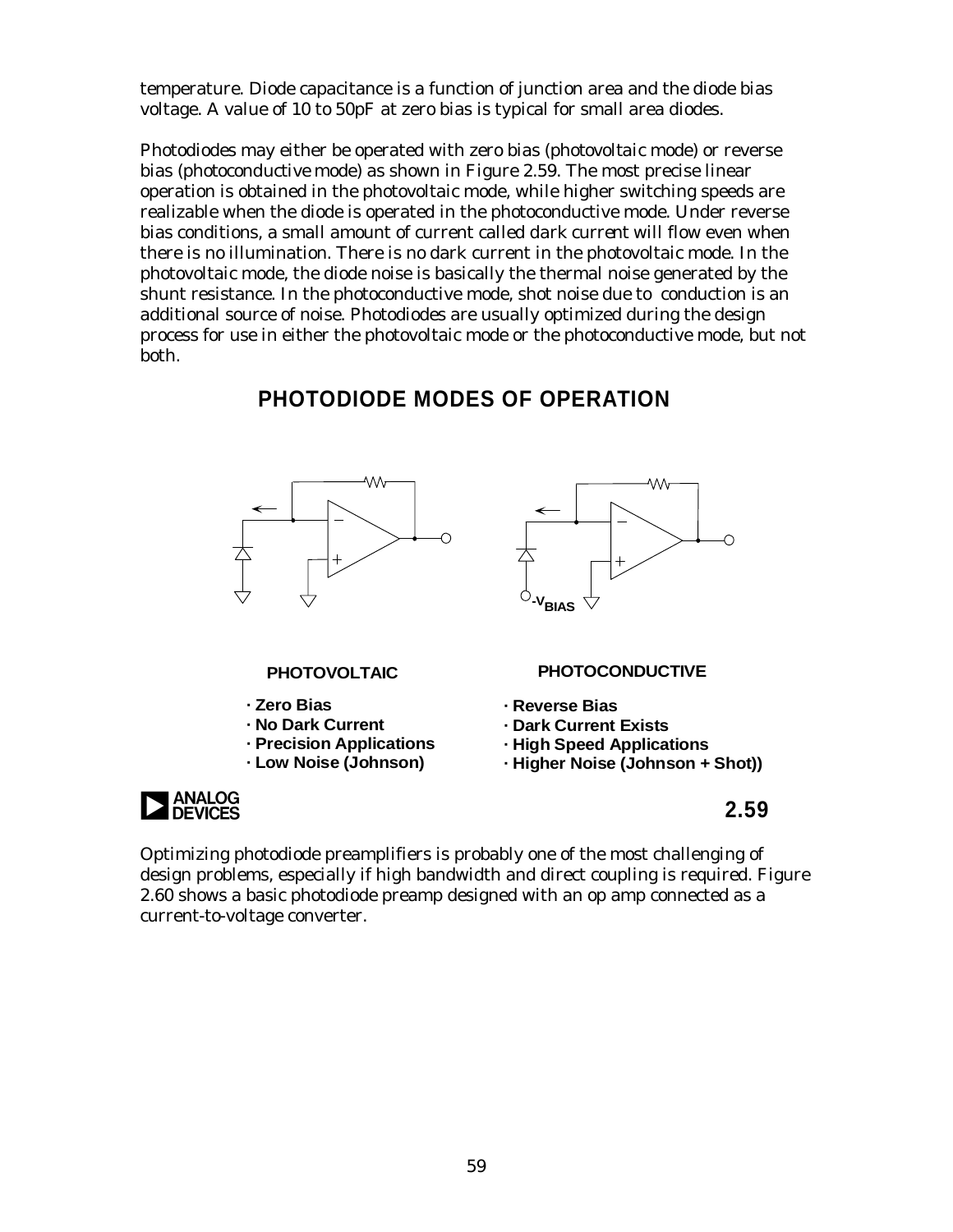

# **2.60**<br>**2.60**<br>**2.60**

The sensitivity of the circuit is determined by the amount of photodiode current multiplied by the feedback resistor R2. The key parameters of the diode (see Figure 2.61) are its sensitivity (output current as a function of illumination level), dark current (the amount of current which flows due to the reverse bias voltage when the diode is not illuminated), risetime, shunt capacitance, and shunt resistance.

The key parameters of the op amp are its input voltage and current noise, bias current, unity gain-bandwidth product,  $f_{11}$ , and input capacitance,  $C_{11}$ .

The HP 5082-4204 PIN Photodiode will be used as an example for our discussion. Its characteristics are given in Figure 2.61. It is typical of many commercially available PIN photodiodes. As in most high-speed photodiode applications, the diode is operated in the reverse-biased or *photoconductive* mode. This greatly lowers the diode junction capacitance, but causes a small amount of *dark current* to flow even when the diode is not illuminated (we will show a circuit which compensates for the dark current error later in the section).

#### **HP 5082-4204 PHOTODIODE**

■ Sensitivity: 350µA @ 1mW, 900nm ■ Maximum Linear Output Current: 100µA ■ Area: 0.002cm<sup>2</sup> (0.2mm<sup>2</sup>) ■ Capacitance: 4pF @ 10V reverse bias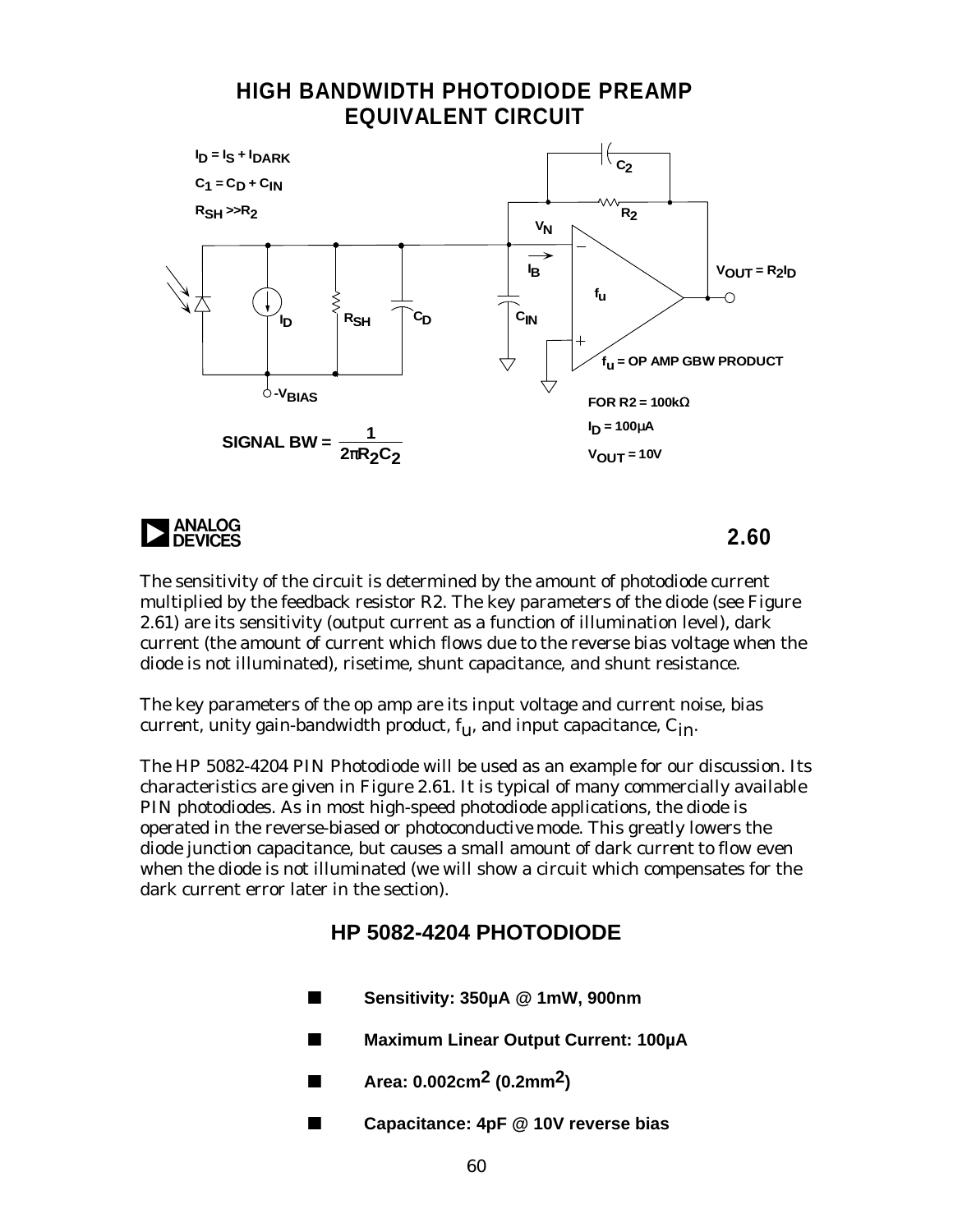- n **Shunt Resistance: 1011**Ω
- n **Risetime: 10ns**
- Dark Current: 600pA @ 10V reverse bias



**2.61**

This photodiode is linear with illumination up to approximately 50 to 100µA of output current. The dynamic range is limited by the total circuit noise and the diode dark current (assuming no dark current compensation).

Using the simple circuit shown in Figure 2.60, assume that we wish to have a full scale output of 10V for a diode current of 100µA. This determines the value of the feedback resistor R2 to be  $10V/100\mu A = 100k\Omega$ .

#### **Analysis of Frequency Response and Stability**

The photodiode preamp model is the classical second-order system shown in Figure 2.62, where the I/V converter has a total input capacitance C1 (the sum of the diode capacitance and the op amp input capacitance). The shunt resistance of the photodiode is neglected since it is much greater than R2, the feedback resistor.

## **COMPENSATING FOR INPUT CAPACITANCE IN A CURRENT-TO-VOLTAGE CONVERTER USING VFB OP AMP**



The net input capacitance, C1, forms a pole at a frequency  $f_p$  in the noise gain transfer function as shown in the Bode plot.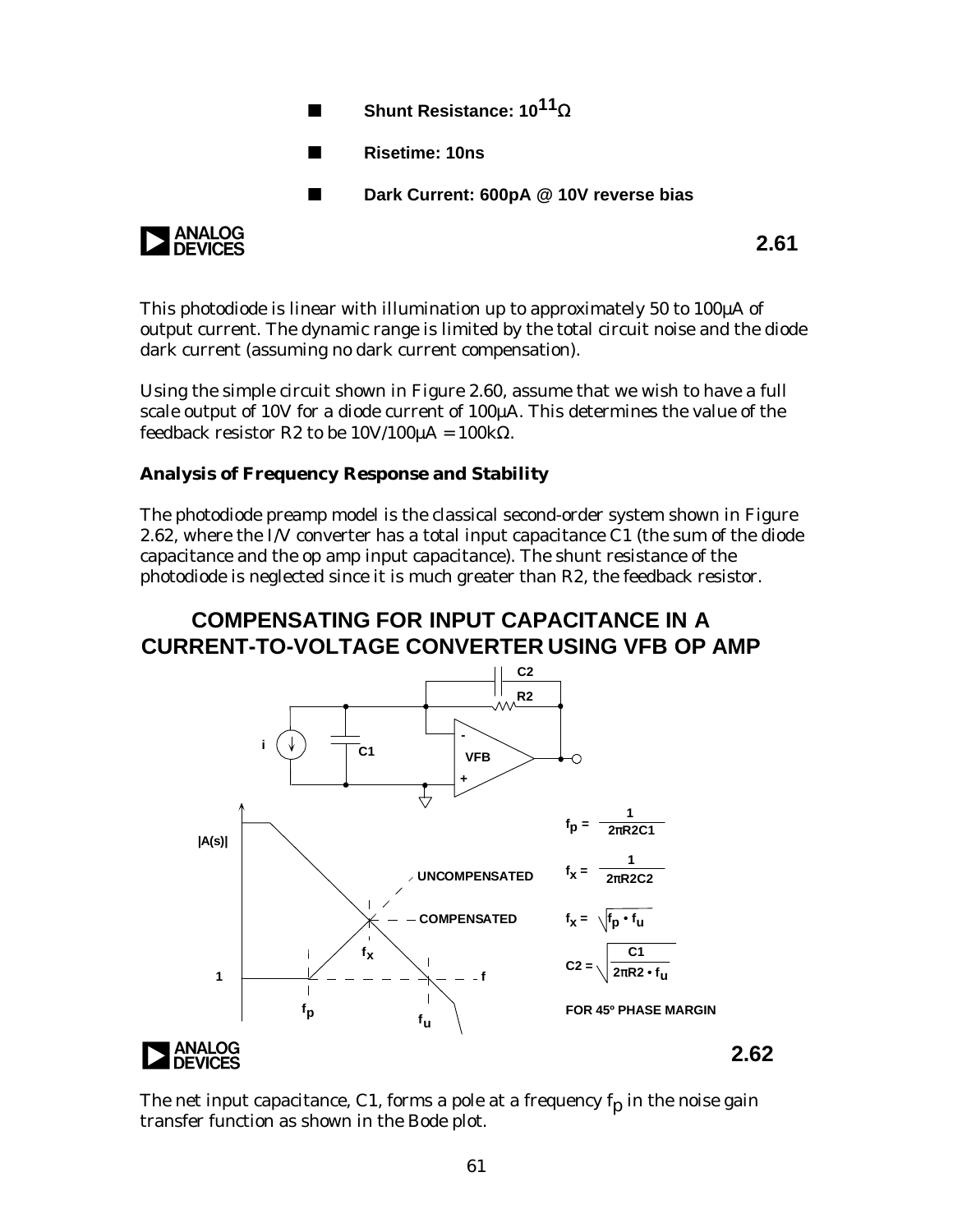$$
f_p = \frac{1}{2\pi R2Cl}.
$$

Note that we are neglecting the effects of the compensation capacitor C2 and are assuming that it is small relative to C1 and will not significantly affect the pole frequency  $f_p$  when it is added to the circuit. In most cases, this approximation yields results which are close enough, considering the other variables in the circuit.

If left uncompensated, the phase shift at the frequency of intersection,  $\rm f_{\rm \bf X}$ , will cause instability and oscillation. Introducing a zero at  $\rm{f}_{\rm X}$  by adding the feedback capacitor C2 stabilizes the circuit and yields a phase margin of about 45 degrees.

$$
f_{\mathbf{X}} = \frac{1}{2\pi R2C2}
$$

Since  $\rm f_{\rm \bf X}$  is the geometric mean of  $\rm f_{\rm \bf p}$  and the unity-gain bandwidth frequency of the op amp,  $f_{\mathbf{u}}$ ,

$$
f_{\mathbf{X}}=\sqrt{f_{\mathbf{p}}\cdot f_{\mathbf{u}}}\ .
$$

These equations can be solved for C2:

$$
C2 = \sqrt{\frac{C1}{2\pi R2 \cdot f_{\mathbf{u}}}} \ .
$$

This value of C2 will yield a phase margin of about 45 degrees. Increasing the capacitor by a factor of 2 increases the phase margin to about 65 degrees (see References 4 and 5).

In practice, the optimum value of C2 should be optimized experimentally by varying it slightly to optimize the output pulse response.

#### **Selection of the Op Amp**

The photodiode preamp should be a wideband FET-input one in order to minimize the effects of input bias current and allow low values of photocurrents to be detected. In addition, if the equation for the 3dB bandwidth,  $f_{\mathbf{x}}$ ,  $\,$  is rearranged in terms of  $f_{\mathbf{u}}$ , R2, and C1, then

$$
f_{\mathbf{X}}=\sqrt{\frac{f_{\mathbf{U}}}{2\pi R2C1}}\,,
$$

where  $C1 = C_D + C_{in}$ 

By inspection of this equation, it is clear that in order to maximize  $\mathrm{f}_{\mathbf{X}^{\prime}}$  the FET-input op amp should have both a high unity gain-bandwidth product,  $f_{\rm u}$ , and a low input capacitance,  $C_{in}$ . In fact, the ratio of  $f<sub>u</sub>$  to  $C_{in}$  is a good figure-of-merit when evaluating different op amps for this application. Figure 2.63 compares a number of FET-input op amps suitable for photodiode preamps.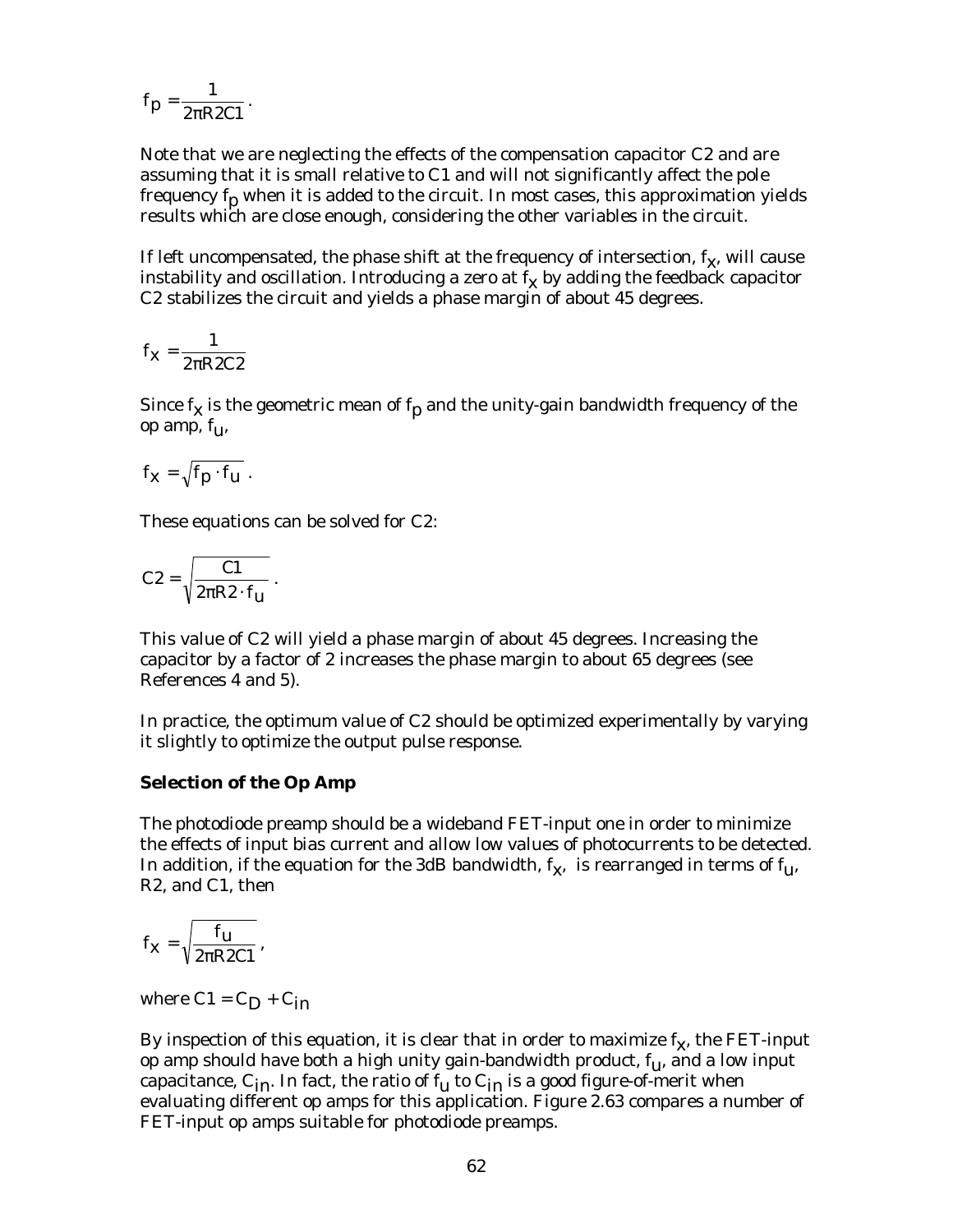#### **FET-INPUT OP AMP COMPARISON TABLE FOR WIDE BANDWIDTH PHOTODIODE PREAMPS**

|              | <b>Unity</b><br><b>GBW</b><br>Product,<br>$f_{11}$ (MHz) | <b>Input</b><br><b>Capacitanc</b><br>$eC_{in}$ (pF) | $f_U/C_{in}$<br>(MHz/pF) | <b>Input Bias</b><br><b>Current</b><br>$I_{b}$ (pA) | <b>Voltage Noise</b><br>@10kHz<br>$(nV/\sqrt{Hz})$ |
|--------------|----------------------------------------------------------|-----------------------------------------------------|--------------------------|-----------------------------------------------------|----------------------------------------------------|
| AD823        | 16                                                       | 1.8                                                 | 8.9                      | 3                                                   | 16                                                 |
| AD843        | 34                                                       | 6                                                   | 5.7                      | 600                                                 | 19                                                 |
| <b>AD744</b> | 13                                                       | 5.5                                                 | 2.4                      | 100                                                 | 16                                                 |
| AD845        | 16                                                       | 8                                                   | $\overline{2}$           | 500                                                 | 18                                                 |
| AD745*       | 20                                                       | 20                                                  | 1                        | 250                                                 | 2.9                                                |
| AD645        | 1                                                        | 1                                                   | 1                        | 1.5                                                 | 8                                                  |
| AD820        | 1.9                                                      | 2.8                                                 | 0.7                      | $\overline{2}$                                      | 13                                                 |
| AD743        | 4.5                                                      | 20                                                  | 0.2                      | 250                                                 | 2.9                                                |

\* Stable for Noise Gains > 5, Usually the Case, Since High Frequency Noise Gain =  $1 + C_1/C_2$ , and  $C_1$ Usually  $\geq 4C_2$ .<br> **ANALOG**<br> **DEVICES** 



**2.63**

By inspection, the AD823 op amp has the highest ratio of unity gain-bandwidth product to input capacitance, in addition to relatively low input bias current. For these reasons, it was chosen for the wideband photodiode preamp design.

Using the diode capacitance,  $C_D=4pF$ , and the AD823 input capacitance,  $C_{in}=1.8pF$ , the value of C1 =  $C_D+C_{in}$  = 5.8pF. Solving the above equations using C1=5.8pF, R2=100k $\Omega$ , and f<sub>u</sub>=16MHz, we find that:

| $f_{\rm P,2}$    | =   | 274kHz     |
|------------------|-----|------------|
|                  | =   | 0.76pF     |
| $f_{\mathbf{x}}$ | $=$ | $2.1$ MHz. |

In the final design (Figure 2.64), note that the 100k $\Omega$  resistor is replaced with three  $33.2k\Omega$  film resistors to minimize stray capacitance. The feedback capacitor, C2, is a variable 1.5pF ceramic and is adjusted in the final circuit for best bandwidth/pulse response. The overall circuit bandwidth is approximately 2MHz.

The full scale output voltage of the preamp for 100µA diode current is 10V, and the error (RTO) due to the photodiode dark current of 600pA is 60mV. The dark current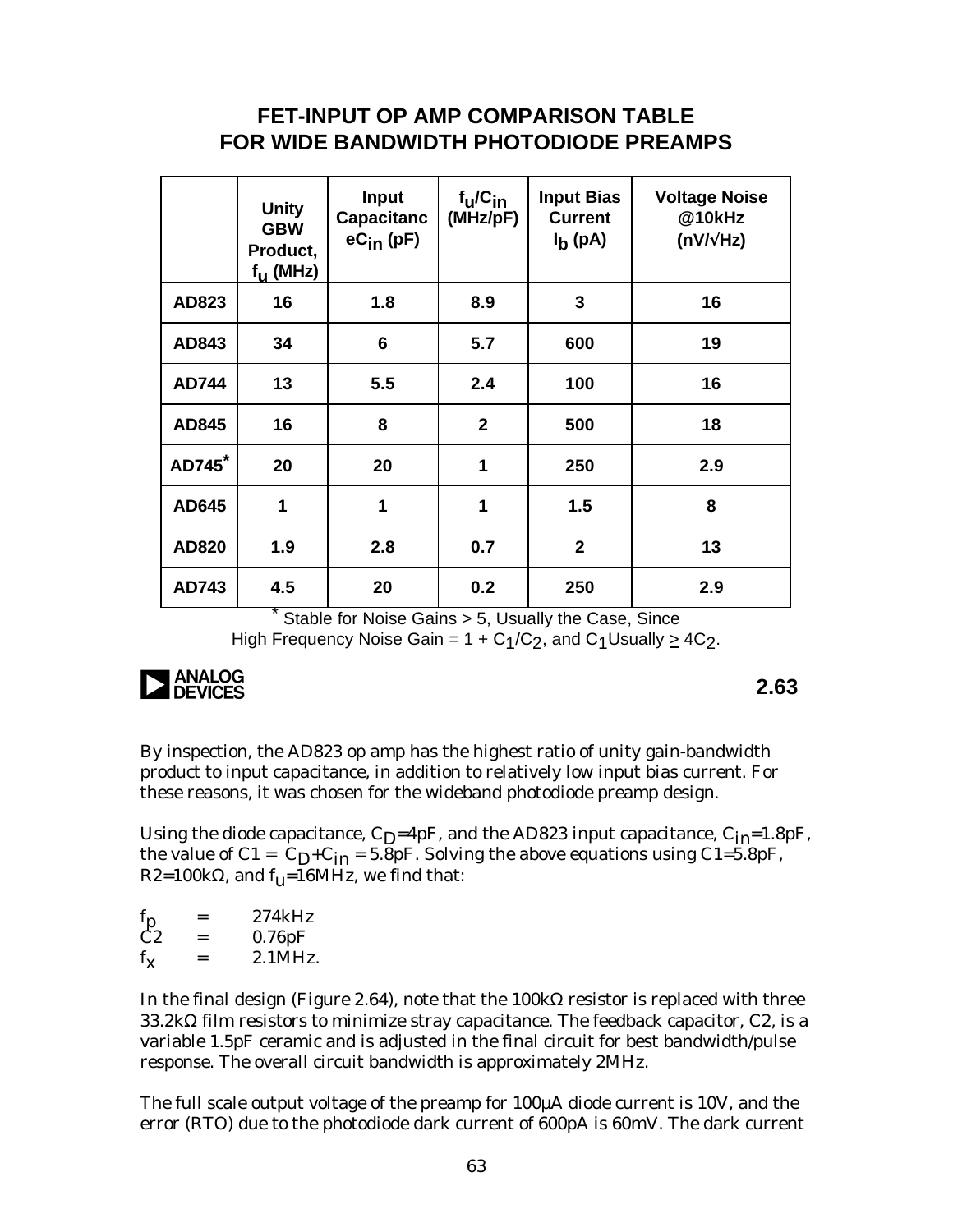error can be canceled using a second photodiode of the same type in the noninverting input of the op amp as shown in Figure 2.64.

#### **2MHz BANDWIDTH PHOTODIODE PREAMP WITH DARK CURRENT COMPENSATION**





**2.64**

#### **Photodiode Preamp Noise Analysis**

As in most noise analyses, only the key contributors need be identified. Because the noise sources combine in an RSS manner, any single noise source that is at least three or four times as large as any of the others will dominate.

In the case of the wideband photodiode preamp, the dominant sources of output noise are the input voltage noise of the op amp,  $V_{ni}$ , and the resistor noise due to R2,  $V_{nR2}$ . The input current noise of the FET-input op amp is negligible. The shot noise of the photodiode (caused by the reverse bias) is negligible because of the filtering effect of the shunt capacitance C1. The resistor noise is easily calculated by knowing that a 1kΩ resistor generates about  $4nV/\sqrt{Hz}$ , therefore, a 100kΩ resistor generates 40nV/√Hz. The bandwidth for integration is the signal bandwidth, 2.1MHz, yielding a total output rms noise of:

$$
V_{nR2(OUT)} = 40\sqrt{1.57 \cdot 2.1 \cdot 10^6} = 73 \mu V \text{rms} \,.
$$

The factor of 1.57 converts the approximate single-pole bandwidth of 2.1MHz into the *equivalent noise bandwidth*.

The output noise due to the input voltage noise is obtained by multiplying the noise gain by the voltage noise and integrating the entire function over frequency. This would be tedious if done rigorously, but a few reasonable approximations can be made which greatly simplify the math. Obviously, the low frequency 1/f noise can be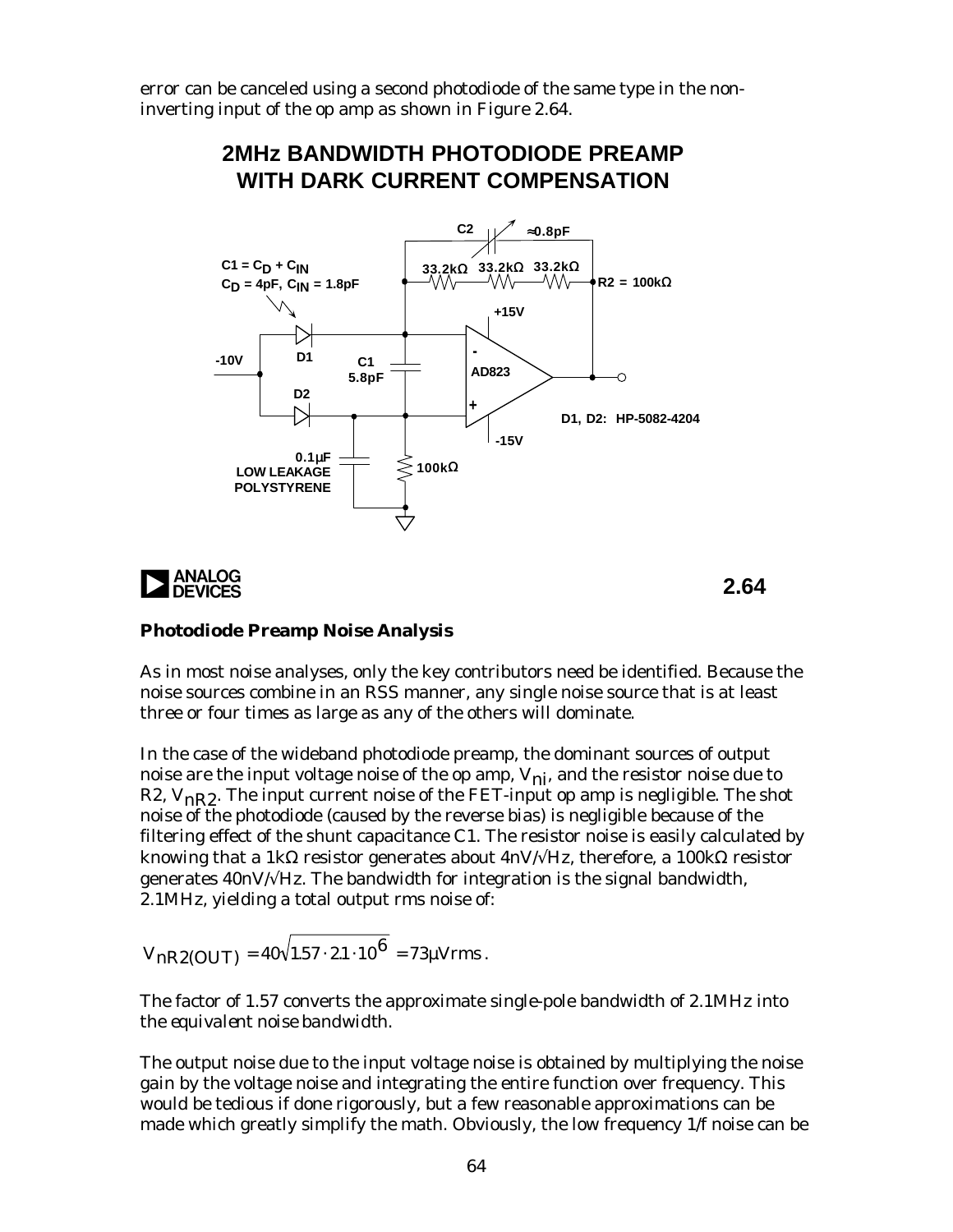neglected in the case of the wideband circuit. The primary source of output noise is due to the high-frequency noise-gain peaking which occurs between  $f_p$  and  $f_q$ . If we simply assume that the output noise is constant over the entire range of frequencies and use the maximum value for AC noise gain [1+(C1/C2)], then

$$
V_{\mathbf{n}i(OUT)} \approx V_{\mathbf{n}i} \left( 1 + \frac{C1}{C2} \right) \sqrt{1.57 f_{\mathbf{x}}} = 250 \mu V \mathbf{rms} \, .
$$

The total rms noise referred to the output is then the RSS value of the two components:

$$
V_{n(TOTAL)} = \sqrt{(73)^{2} + (250)^{2}} = 260 \mu V \text{rms}.
$$

The total output dynamic range can be calculated by dividing the full scale output signal (10V) by the total output rms noise, 260µVrms, and converting to dB, yielding approximately 92dB.